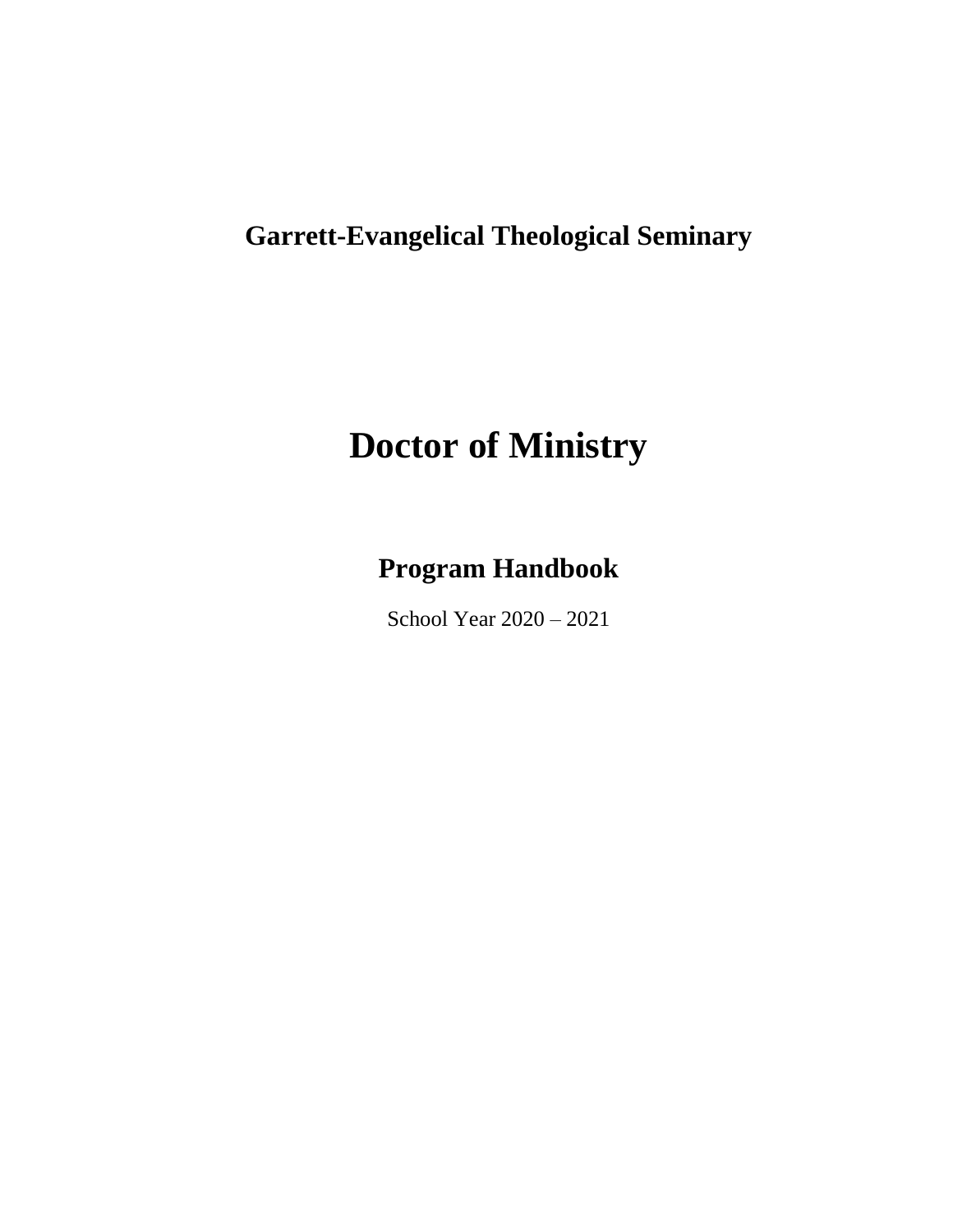# **TABLE OF CONTENTS**

| Specifics on each of these phases and the items generated in each are provided later in this handbook. |  |
|--------------------------------------------------------------------------------------------------------|--|
|                                                                                                        |  |
|                                                                                                        |  |
|                                                                                                        |  |
|                                                                                                        |  |
|                                                                                                        |  |
|                                                                                                        |  |
|                                                                                                        |  |
|                                                                                                        |  |
|                                                                                                        |  |
|                                                                                                        |  |
|                                                                                                        |  |
|                                                                                                        |  |
|                                                                                                        |  |
|                                                                                                        |  |
|                                                                                                        |  |
|                                                                                                        |  |
|                                                                                                        |  |
|                                                                                                        |  |
|                                                                                                        |  |
| HUMAN SUBJECTS RESEARCH REVIEW POLICIES AND PROCEDURES 45                                              |  |
|                                                                                                        |  |
|                                                                                                        |  |
|                                                                                                        |  |
|                                                                                                        |  |
|                                                                                                        |  |
|                                                                                                        |  |
|                                                                                                        |  |
|                                                                                                        |  |
|                                                                                                        |  |
|                                                                                                        |  |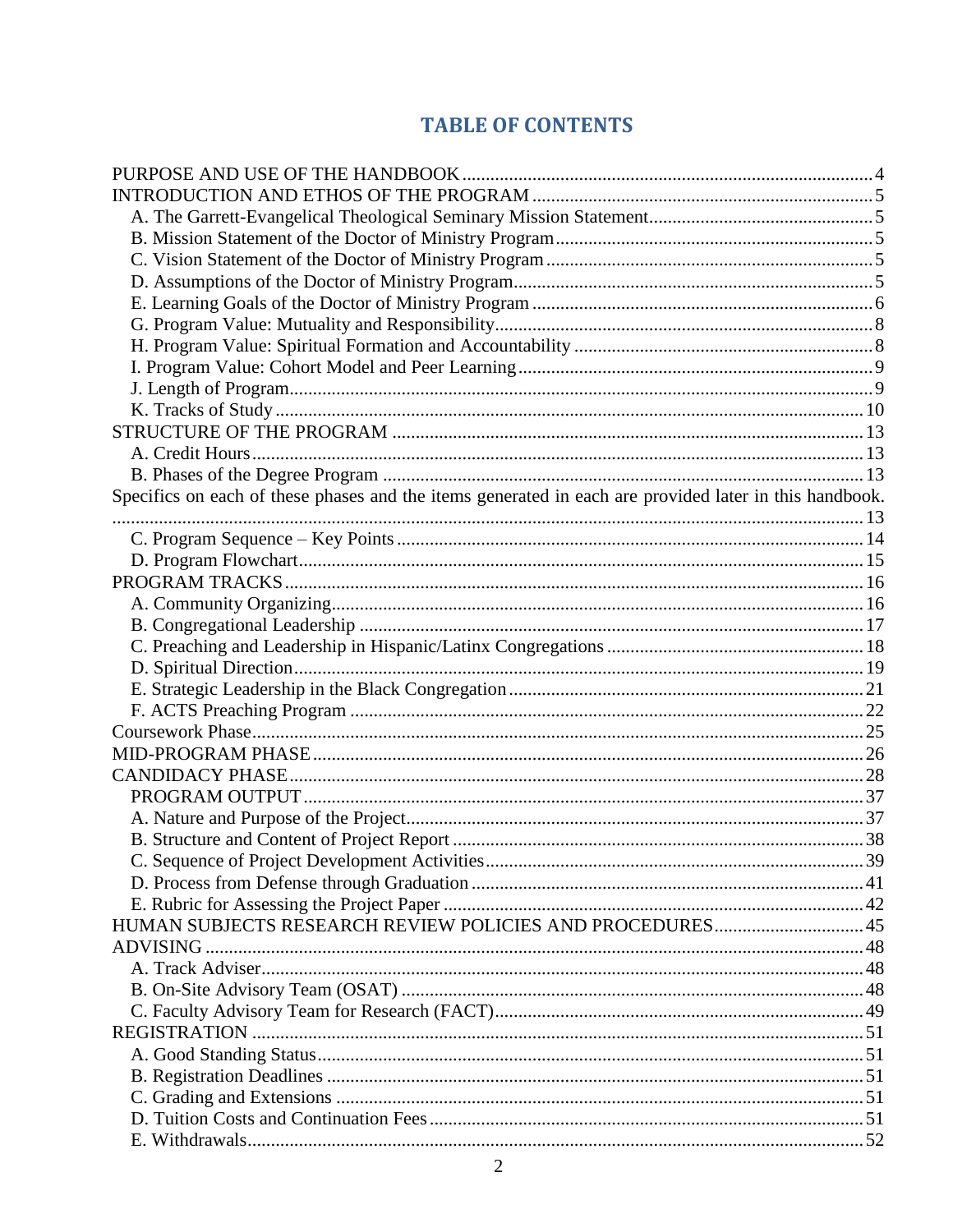| PROPOSAL SUBMISSION FORM FOR APPROVAL BY THE DMIN COMMITTEE 62                                       |  |
|------------------------------------------------------------------------------------------------------|--|
|                                                                                                      |  |
|                                                                                                      |  |
|                                                                                                      |  |
|                                                                                                      |  |
|                                                                                                      |  |
|                                                                                                      |  |
| C. Sample Faculty Committee Page (this is included in the upload - it does not need to be signed) 68 |  |
|                                                                                                      |  |
|                                                                                                      |  |
|                                                                                                      |  |
|                                                                                                      |  |
|                                                                                                      |  |
|                                                                                                      |  |
|                                                                                                      |  |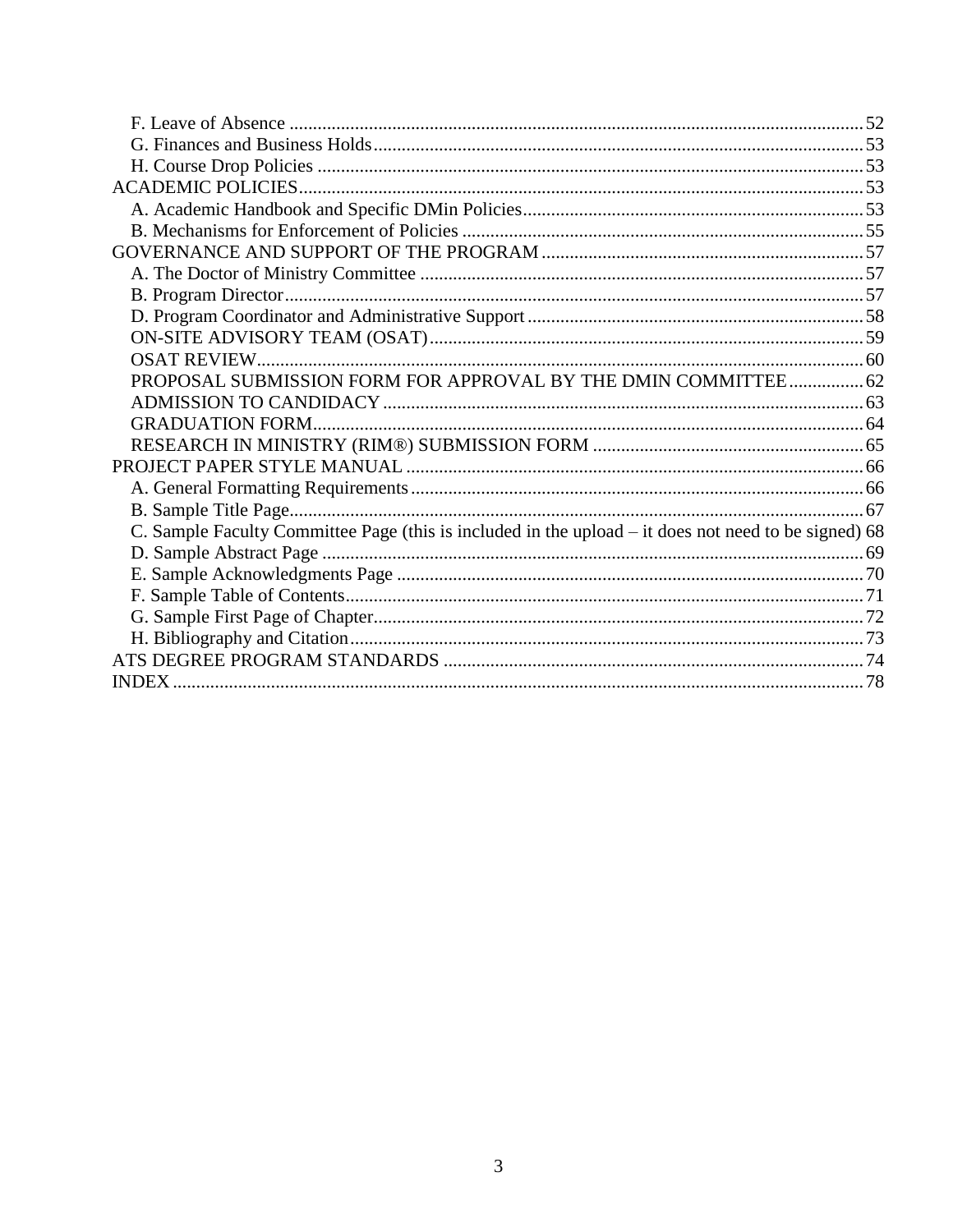### **PURPOSE AND USE OF THE HANDBOOK**

<span id="page-3-0"></span>The Doctor of Ministry (DMin) Handbook contains the official policies and procedures that guide and govern the DMin Program. This handbook is published annually and includes the changes that have been approved and authorized by the DMin Committee and the faculty. The DMin Handbook describes the individual programs that are available under this degree, including the courses and other academic requirements of each. Additionally, the DMin Handbook references documents and other general material that relate all students and degree programs of Garrett-Evangelical Theological Seminary. These documents include but are not limited to:

- **The Academic Handbook** contains the official academic policies and procedures for all degree programs offered at Garrett-Evangelical. The handbook also includes copies of the documents on plagiarism and special needs and is given to all entering students.
- **The class schedule, course catalog, academic calendar and all relevant student policies** are available on the **Garrett-Evangelical website** [\(www.garrett.edu\)](http://www.garrett.edu/) and **MyGETS**  [\(https://mygets.garrett.edu/\)](https://mygets.garrett.edu/).
- **The Student Handbook –** published by the office of student affairs and provides information on student life.

The DMin handbook is used by students, faculty, instructors, advisers and all persons who participate in or are connected with the courses of study offered by the DMin program. Nothing within the DMin Handbook shall be in conflict with general seminary policies and procedures.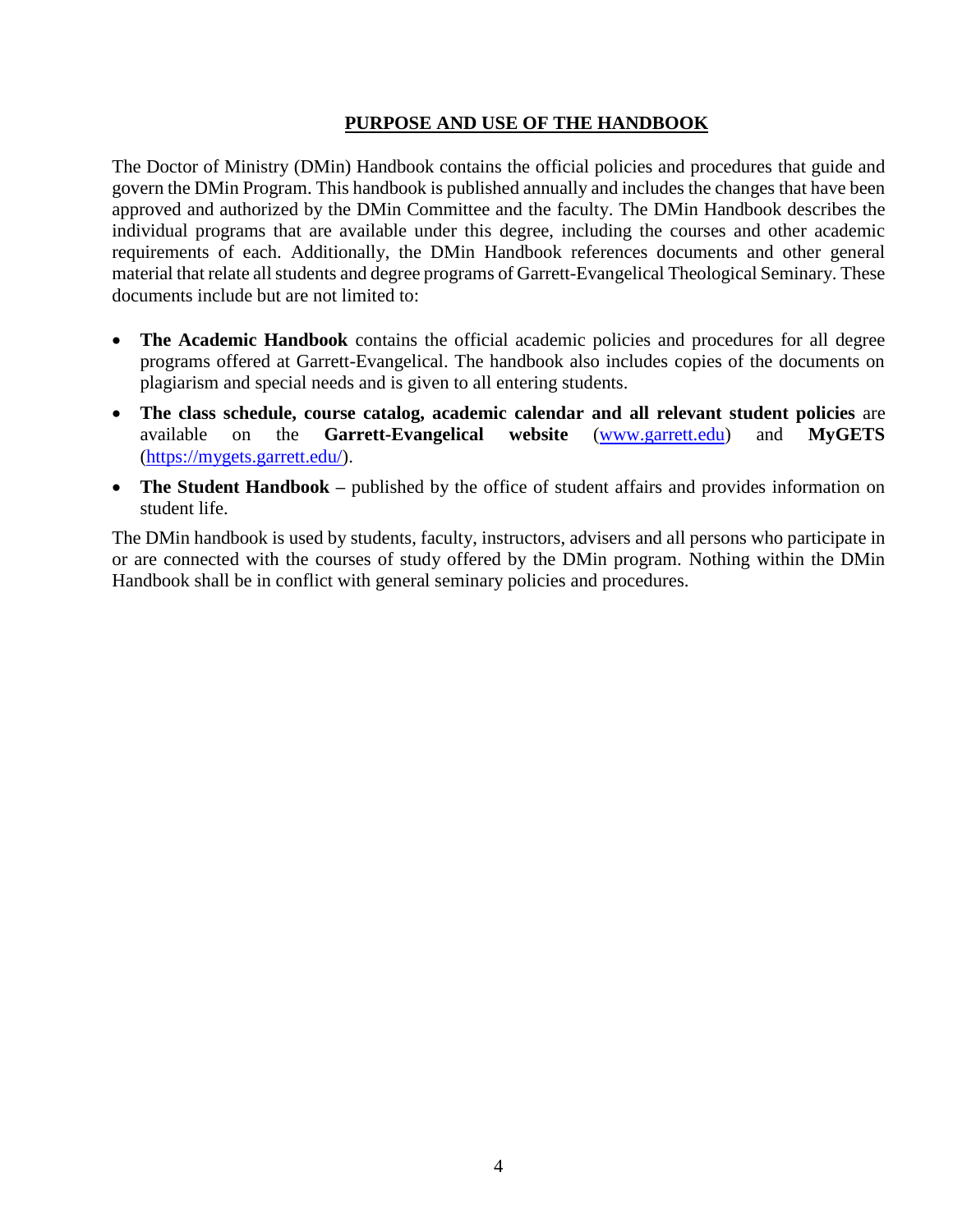### **INTRODUCTION AND ETHOS OF THE PROGRAM**

### **A. The Garrett-Evangelical Theological Seminary Mission Statement**

<span id="page-4-1"></span><span id="page-4-0"></span>Garrett-Evangelical Theological Seminary is a graduate theological school that prepares skilled, bold and articulate leaders who share the transforming love of Jesus Christ. Related to the United Methodist Church, with an ecumenical and international reach, the seminary prepares leaders who are equipped to live and proclaim the Gospel and to teach in diverse congregations and educational settings. Our teaching and learning settings will be places of hospitality where we pursue respect and reconciliation in all encounters.

### **B. Mission Statement of the Doctor of Ministry Program**

<span id="page-4-2"></span>The Doctor of Ministry Program at Garrett-Evangelical Theological Seminary participates in the seminary's mission by connecting church leaders with each other, with scholars recognized in their fields, and with distinguished practitioners of Christian ministry. Through carrying out its mission, the program equips the Church with leaders who can observe, analyze, implement and improve a focused practice of ministry.

We welcome students from across the globe and from multiple church traditions and provide a contextually grounded pedagogy that supports all students in applying what they learn in the classroom in the practice of their ministry in their respective ministry sites. In order to remain faithful to this mission, the program admits students who show promise for becoming church leaders and who can excel in both their academic studies and in their application of these studies to their practice of ministry.

### **C. Vision Statement of the Doctor of Ministry Program**

<span id="page-4-3"></span>Enhancing the Church's ministry by enhancing the Church's leaders.

### **D. Assumptions of the Doctor of Ministry Program**

<span id="page-4-4"></span>The Doctor of Ministry program was developed and operates under the following assumptions:

- (a) God established the Church to participate in God's mission in the world.
- (b) The Church is constantly in need of nurturing its identity in Jesus Christ and of discerning how best to relate to the world in order that it might be most effective as it participates in God's mission to the world.
- (c) God calls and equips people to be leaders in the Church in several areas of ministry. These people engage in diverse practices of ministry.
- (d) Theological education that takes the diverse practices of ministry seriously is a gift to the Church. Through theological education God moves to enhance leaders in their abilities to engage in their practices of ministry. These leaders, in turn, help the Church discern how to engage in and participate in God's mission through the Church's practices of ministry.
- (e) A ministry capable of leading the church in the present must be faithful to Scripture, formed by historic wisdom, forged in theological reflection, familiar with contemporary culture, and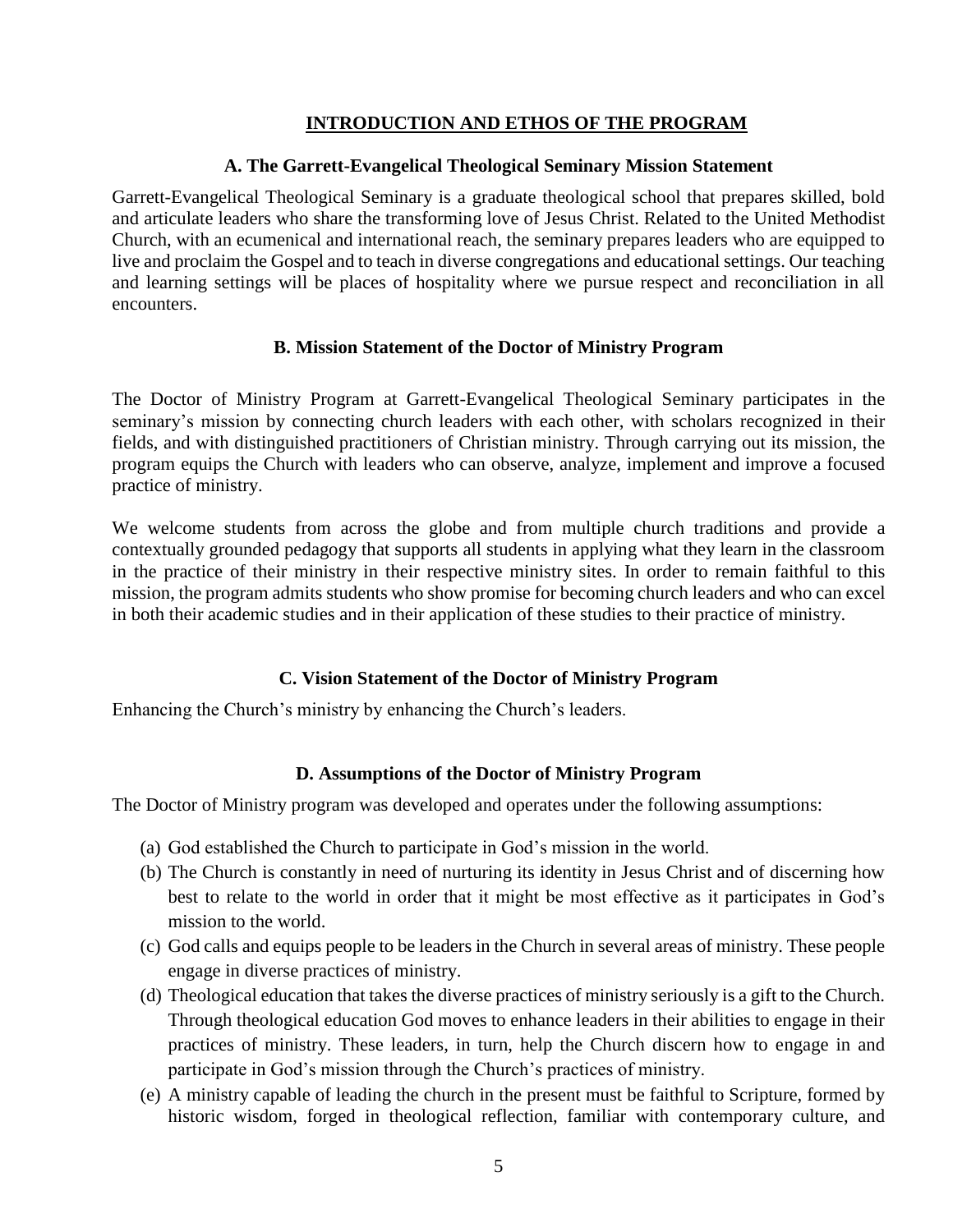fashioned through spiritual discipline. Theological education is necessary to prepare leaders for the church by giving them facility in all these areas.

- (f) Theological education is necessary not only to prepare leaders for ministry but also to continue allowing those engaged in professional ministry to reflect on their experiences in the ministry, hone their ministerial talents, and expand their intellectual horizons.
- (g) Those already engaged in professional ministry have valuable experiences they bring to advanced theological education that they can use to share with others.
- (h) Those already engaged in professional ministry have begun to develop their talents for ministry and can benefit from further growth and exploration of how to deploy those talents.
- (i) Garrett-Evangelical provides a uniquely appropriate setting for advanced theological education because of its strong academic faculty, its ability to attract well-known ministry practitioners as instructors and its atmosphere conducive to peer-learning.

# **E. Learning Goals of the Doctor of Ministry Program**

<span id="page-5-0"></span>To demonstrate that the program is fulfilling its mission, it strives for students to be formed in knowledge of appropriate theories, in their role as a ministry leader, and in the practice of ministry. The following are the program's learning goals for each of these areas of formation.

# (a) **Knowing:**

- o A wide range of literature related to the focus of their studies, with the ability to engage critically with that literature.
- o Methodological tools that will allow for the gathering of data as needed to determine the practicality and effectiveness of the particular focus in their ministry context.
- o Means of analyzing the data collected, reporting accurate results, and drawing informed conclusions about the effectiveness of the area of study on their ministry.

# (b) **Being:**

- o Self-aware of how the student's own experiences and contexts have shaped the student, and of how the student influences their context of ministry.
- o Theologically, biblically, contextually and authentically articulate about one's beliefs, in concert with current and classical Christian thought.
- o Aware of the wider context of ministry in order to prepare people to understand, negotiate and modify prevailing systems through their practices of ministry with sensitivity, faithfulness and intellectual acumen.

# (c) **Doing:**

- o Systems analysis within the broader contextual settings and multiple levels of interaction involved in relating to people.
- o Research effectively by developing and directing effective interventions into the practice of ministry and gathering desired data from it.
- o Work that is a gift to the larger church by reporting out the results and conclusions of ministry interventions in a way that that can be replicated or built upon by other ministry sites.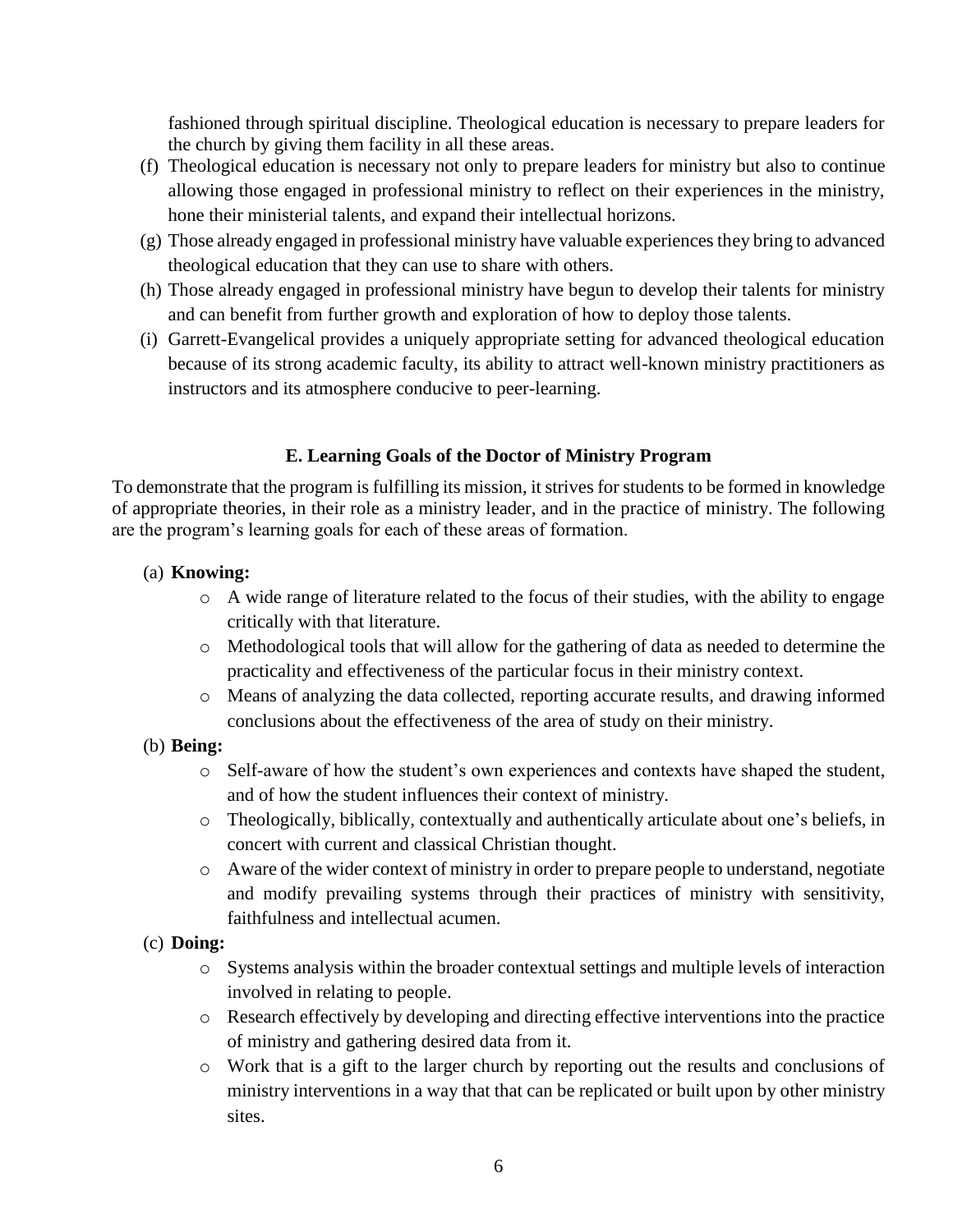To assess its success in attaining these goals, the program uses a rubric for scoring these learning goals that is attached to the final project. This rubric is used for institutional feedback only.

# **F. Program Participants**

Students are accompanied by a cadre of persons in the course of their study for the DMin degree. Each offer support and through their active participation, adds value to the work undertaken by the student, to the ministry engaged by the student, and ultimately to the Church at large. The participants in the degree programs include the following:

- **Students** come from various ecclesial, cultural, social and theological contexts. They are engaged in varying locations and forms of ministry. Together they engage with their peers in courses of study for the advancement of their practice in ministry and for the benefit of the Church at large.
- **Instructors** may be full-time faculty of Garrett-Evangelical Theological Seminary or other theological schools, adjunct or affiliate faculty of Garrett-Evangelical, or teachers in the field who are considered experts in a particular field of ministry.
- **On-Site Advisory Team (OSAT)** consists of a group of persons selected by the student to journey with the student during the period of study leading to the degree. The members of OSAT provide feedback and are a source of accountability for the student.
- **Track Adviser** guides students in the particular track throughout the course of the program. The track adviser works with students individually and as a group to ensure that they are aware of and in compliance with the program and course requirements for the track. The track adviser is normally a faculty member of the seminary but may hold full faculty status in another institution of higher learning and function as track adviser for the seminary because of their expertise in the area of study.
- **Faculty Advisory Team (FACT)** is comprised of three faculty persons for the specific purpose of reviewing the project proposal and for the oral defense of the student's project. The track adviser is a member of the FACT.
- **DMin Program Director** is a member of the full-time faculty of Garrett-Evangelical Theological Seminary and is appointed by the Academic Dean. The DMin Director is the chief administrator of the DMin program and liaises with all departments as needed for the ongoing functioning and facility of the overall DMin program and the individual study tracks.
- **Program Coordinator** is a staff member of the seminary located in the Registrar's office. The coordinator is a direct link between the student and the school, and facilitates and responds to all administrative needs of students with respect to their registration, course offerings, financial responsibilities, graduation requirements and other matters necessary to their engagement in the program from acceptance of their application to graduation.

A detailed description of most of the roles of all participants except the student and the instructors is provided in a later section of this document.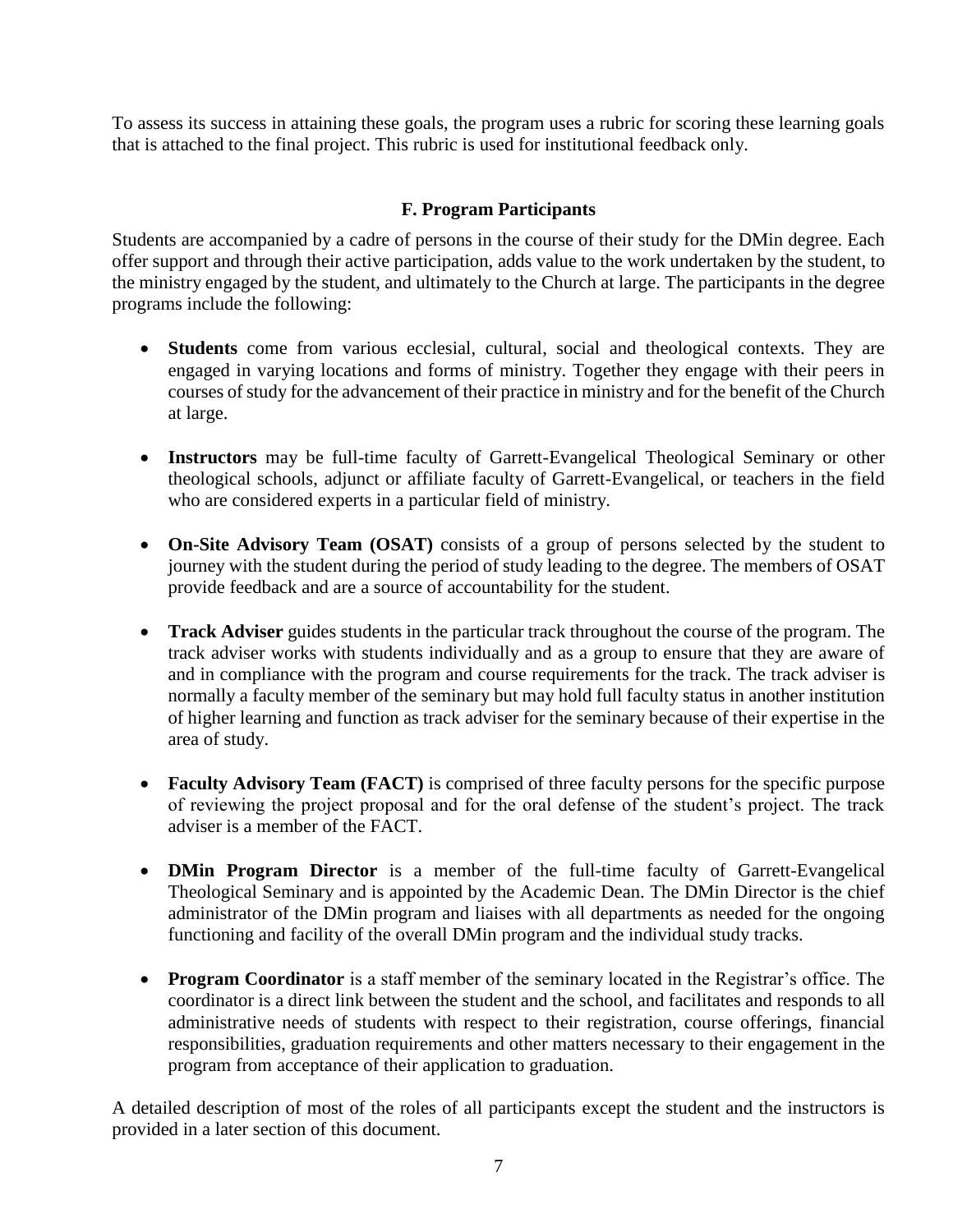### **G. Program Value: Mutuality and Responsibility**

<span id="page-7-0"></span>The program expects Doctor of Ministry students to be high-functioning leaders in the church, thus bringing to bear on their work a rich set of insights from their practice and experience in ministry. The program values these insights and provides room for peer-learning and application of classroom study to ministry settings as a central part of its pedagogy.

Seminary faculty, course instructors and members of advisory teams (both lay and ordained) join the Doctor of Ministry student in a collegial atmosphere of teaching and learning in which each has a particular role to play in enriching the program. Such mutuality and responsibility mark the character of every aspect of the Program: the classroom, writing and evaluating assignments, advisory sessions, conferences and research.

This collegiality also demands a high level of responsibility from the Doctor of Ministry student. The program faculty and the advisory teams are valuable resources for engaging and completing the required work, but students are expected to take the initiative in working with these groups, completing degree requirements and participating fully in all courses and coursework. Thus, the program makes room intentionally for students to engage themselves fully, and the success of the program hinges in no small part on the extent to which students take advantage of this opportunity.

# **H. Program Value: Spiritual Formation and Accountability**

<span id="page-7-1"></span>In addition to academic development for ministry, the program recognizes the value of and the need for spiritual formation that encourages a sense of accountability as preparatory to the student earning the title Doctor of Ministry. Such a person should be both equipped academically to deal with the practice of ministry, and personally and spiritually mature enough to be an exemplar of what a practitioner of ministry should look like.

There are several elements of the program that may contribute to helping students grow spiritually during their time in the Doctor of Ministry program:

- a. **On-Site Advisory Team (OSAT):** This is a group of four to six persons, composed of members of the congregation, clergy colleagues, and community members that will provide support, reflection on theological and spiritual learning, and feedback on how effectively the student is integrating classroom learning with the practice of ministry. The OSAT is available to the student for consultation on any insights, ideas or possible new practices connected with coursework or the ministry project. Detailed information on the OSAT is contained in a separate section in this document.
- **b. Pastoral Counselor or Spiritual Director:** Students are encouraged to explore engaging a **spiritual director** on an on-going basis or to seek a therapeutic relationship with a **pastoral counselor**. This is particularly important for students enrolled in the Spiritual Direction track. While this is highly recommended, it is the responsibility of the student to engage a Spiritual Director of Counselor and it represents an additional cost to the student for any fees incurred.
- c. **Journaling:** This is well-known method of personal and spiritual reflection. Students are encouraged to keep ongoing journal reflections for their own spiritual development.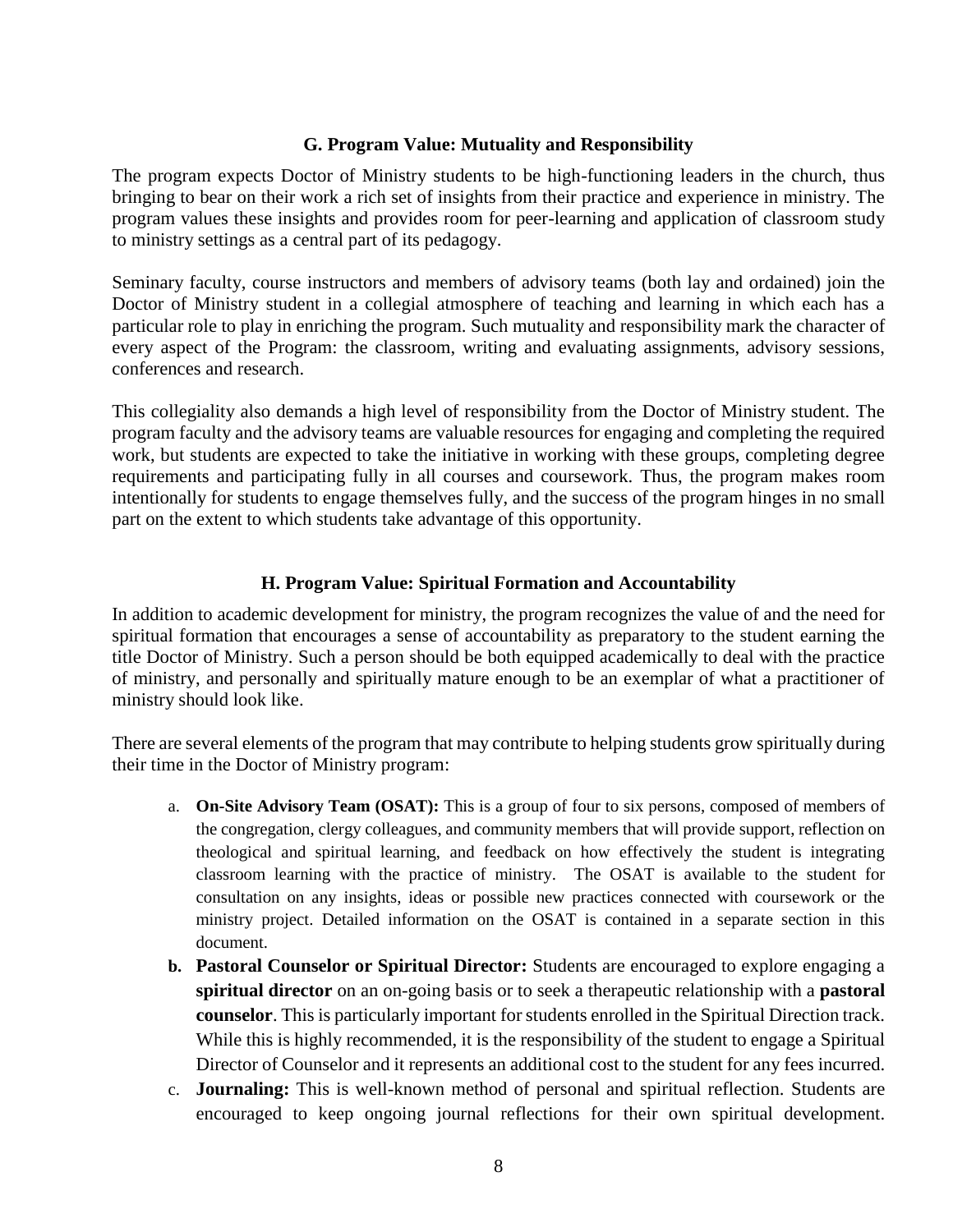Journaling also assists the student in taking note of personal and vocational insights and may help in discerning the ministry project.

d. **Peer Fellowship:** Students enter the program in specific track with a defined group or cohort and are encouraged to develop a fellowship of camaraderie and trust with their peers in their cohort.

### **I. Program Value: Cohort Model and Peer Learning**

<span id="page-8-0"></span>The Doctor of Ministry program at Garrett-Evangelical values and encourages peer learning by admitting students into a cohort of persons who are studying within the same track, and who will work through the same courses as a united group. Both the academic curriculum and the financial structure of the program are built with the expectation that students will remain with their cohort throughout the degree program. Students who exit a cohort will forego the ability to participate in this peer learning. The major implications of exiting a cohort are:

- (a) **Curricular** Most courses in the DMin tracks are offered once every two years in order to provide for the needs of a specific cohort of students. As a result, if a student exits the cohort at any point, the student will have to wait until the courses are offered to a new cohort in order to complete the required coursework.
- (b) **Financial** The pricing of the DMin program is based on the assumption that students will complete the program along with their cohort in the time specified for the degree. Exiting the cohort with whom a student entered the program may subject the student to additional expenses for coursework in addition to any required continuation fees.
- (c) **Peer Learning** Students in the same cohort have the opportunity to learn about each other's ministry settings and provide support for their peers as they participate in learning and growing together through the program.

The program recognizes both the value of the cohort model and peer learning, but also recognizes the reality that a student may need to take a Leave of Absence from the program because of extenuating life circumstances.

### **J. Length of Program**

<span id="page-8-1"></span>The Doctor of Ministry is a three-year program structured as follows:

- Year  $1 -$ Coursework
- Year 2 Coursework and Mid-program evaluations
- Year 3 Proposal development and Candidacy including project development and defense

Students may take a maximum of six years to complete the Doctor of Ministry degree. They may take up to four years to finish coursework, however since each track is offered every two years, students who do not complete their coursework as scheduled according to the time of their entry, are forced to wait until the missing courses are offered with the next incoming cohort. Once coursework is completed, students may take up to four years to complete the mid-program and candidacy phases.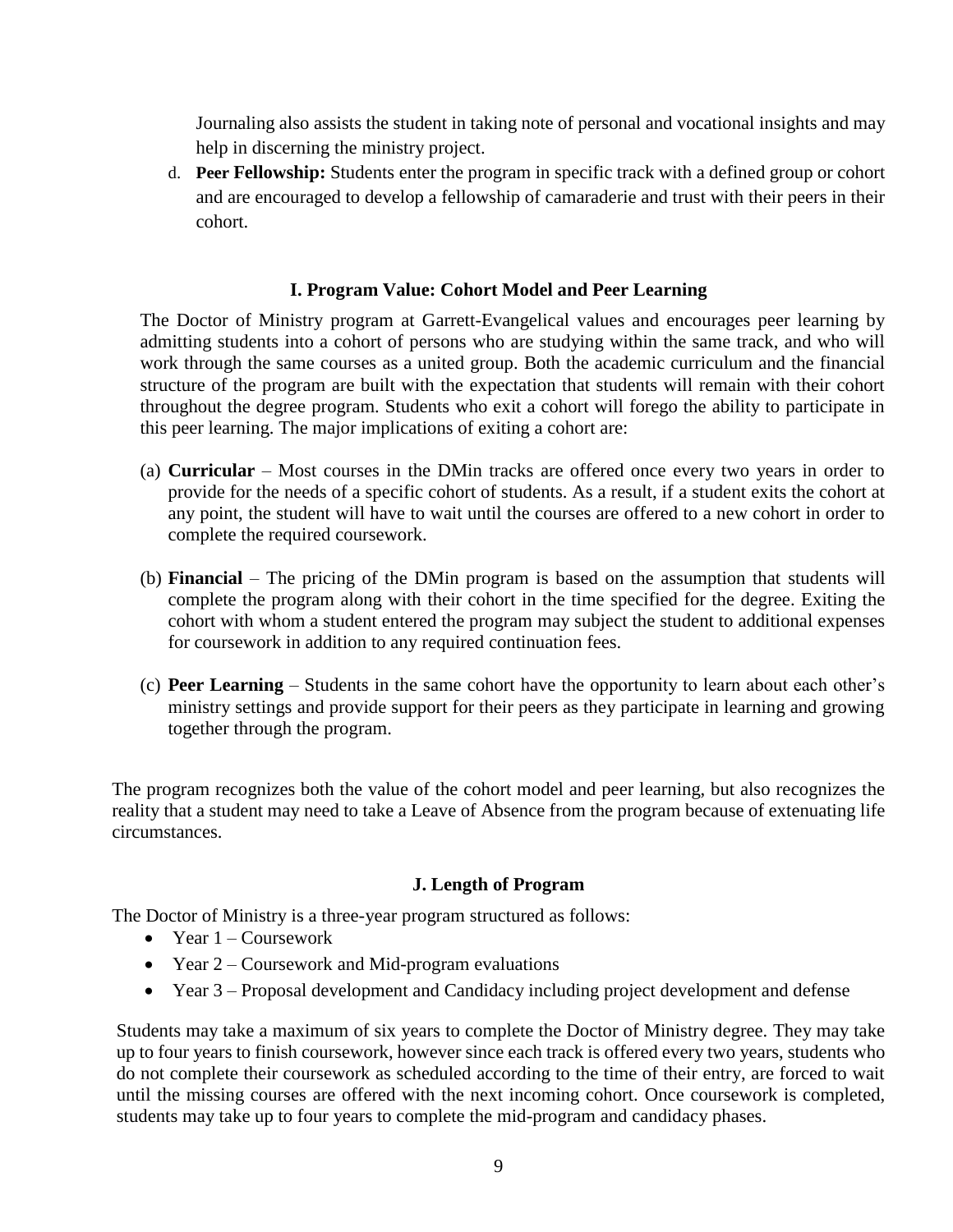Students who cannot finish the program within the above guidelines are subject to being withdrawn from the program by the Doctor of Ministry Committee.

# **K. Tracks of Study**

<span id="page-9-0"></span>Students are admitted into the DMin program under specific tracks of study. These tracks focus on specific areas in the context and/or practice of ministry. Each student is accepted into a specific track that is self-selected and the student remains within that track throughout the full period of the program. Students are required to complete all courses that pertain to their chosen track.

Students who desire to change their track during the program period, must submit a new application to enter the DMin program in the new track. In such a case, students may be allowed to transfer in completed courses that overlap between the two tracks. Detailed information on all current DMin tracks is available in the *Tracks* section of this handbook.

Most tracks are similar in structure and focus on research and study in an area of ministry practice. In addition to these tracks, the program also offers a course of study that is focused on preaching through the Garrett-Evangelical DMin program and targeted to Hispanic/LatinX students, and also participates in the ACTS DMin Preaching Program. Both of these preaching programs are similar in shape however the ACTS program is run separately from the other tracks. Please refer to the ACTS DMin program manual for detailed information on this program.

Additionally, some tracks offer students the opportunity to be certified in their particular field. In such cases students may use courses in their program to fulfill some of the academic requirements for certification.

### **L. Core Program Outcomes and Assessment**

As a degree program, regardless of the particular track that defines the student 's area of interest, there are general outcomes that are considered core learnings of the degree as a whole. While there are particular learnings gained that are relevant to the track or field of engagement, they are supported or undergirded by general outcomes that are considered core learnings of the degree. These core outcomes relate to the overall purpose of the DMin degree, and by means of particular benchmarks are assessed at defined periods to determine the effectiveness of the degree program in meeting its stated purpose.

Purpose: The DMin seeks to equip the Church with leaders who can observe, analyze, and improve a focused practice of ministry.

The following chart describes the particular degree outcomes, assessment measures, and benchmarks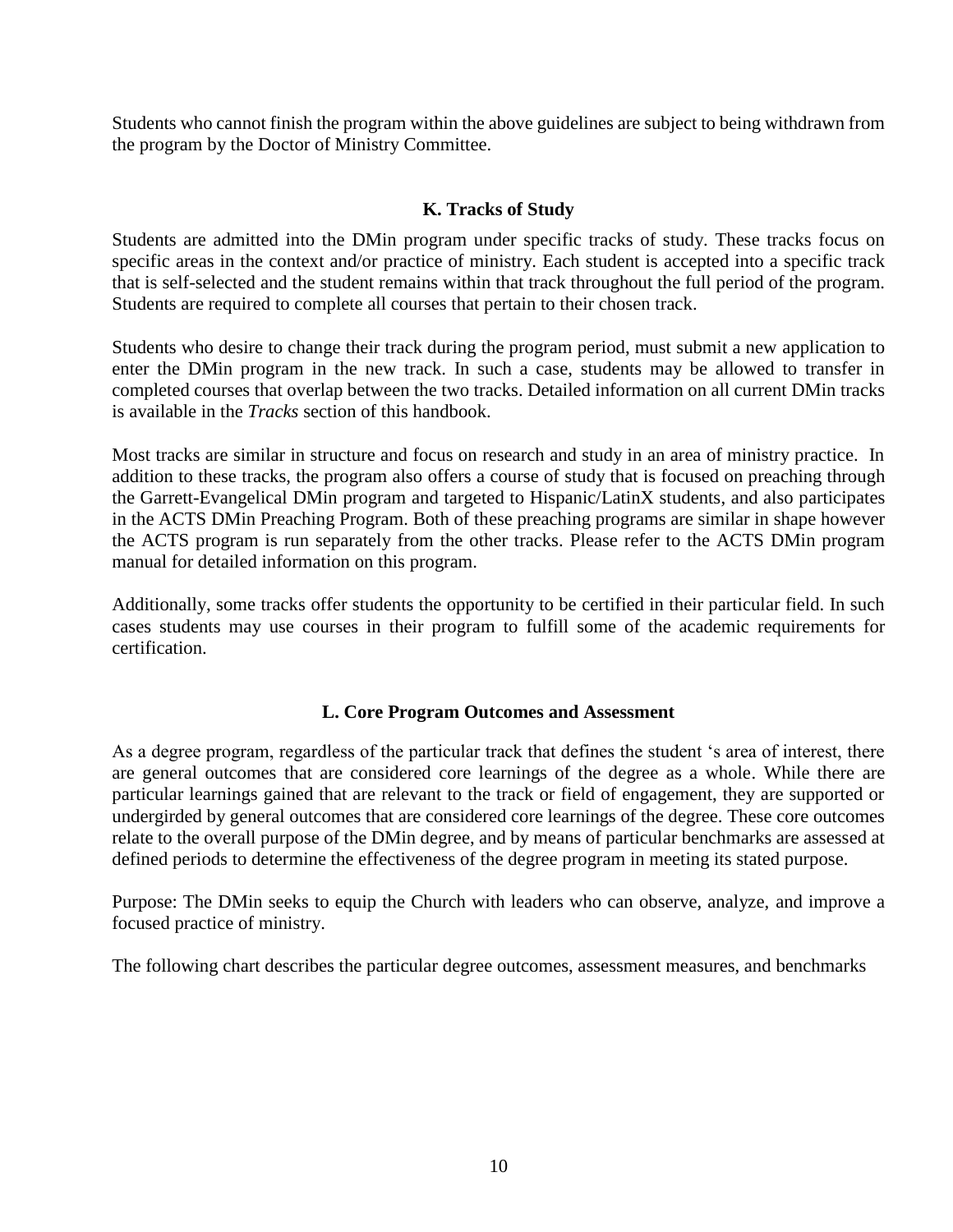| <b>Degree Outcomes</b>                                                                                                                                                          | <b>Assessment Measures</b>                                                                                                                                                                                                                                                     | <b>Benchmarks</b>                                                                                                                                             | <b>Assessment</b><br><b>Results</b> |
|---------------------------------------------------------------------------------------------------------------------------------------------------------------------------------|--------------------------------------------------------------------------------------------------------------------------------------------------------------------------------------------------------------------------------------------------------------------------------|---------------------------------------------------------------------------------------------------------------------------------------------------------------|-------------------------------------|
| 1. Develops cultural awareness and<br>sensitivity that informs the work of<br>ministry in their particular context.                                                             | <b>Direct Measures:</b><br>Final papers for the course<br>Cultural Values in<br>Congregational Life reviewed<br>by members of the D.Min.<br>Committee.<br>Project Rubric Being (3):<br><b>Contextual Understanding</b><br>Project Rubric Doing (1):<br><b>Systems Analysis</b> | 85% of students will<br>score at a satisfactory or<br>above level<br>85% of students at<br>proficient or higher<br>85% of students at<br>proficient or higher |                                     |
| 2. Engages in critical biblical and<br>theological reflection on the practice of<br>ministry utilizing methodology<br>appropriate to the specific area of<br>practical ministry | <b>Direct Measures:</b><br>Final papers for the course<br><b>Biblical and Theological</b><br><b>Foundations for Practical</b><br>Ministry reviewed by<br>members of the D.Min.<br>Committee.<br>Project Rubric Being (2):<br><b>Biblical and Theological</b><br>Insight        | 85% of students will<br>score at a satisfactory or<br>above level<br>85% of students at<br>proficient or higher                                               |                                     |
| 3. Uses appropriate research tools to<br>gather data relevant to the ministry<br>area.                                                                                          | Direct Measures:<br>Final papers for the course<br>Research Design and<br>Methodology and/or the<br>Research Proposal reviewed<br>by members of the D.Min.<br>Committee.<br>Project Rubric Knowing (2):<br>Methodology<br>Project Rubric Doing (2):<br><b>Research Tools</b>   | 85% of students will<br>score at a satisfactory or<br>above level<br>85% of students at<br>proficient or higher<br>85% of students at<br>proficient or higher |                                     |
| 4. Analyze findings and derive results<br>and conclusions that are compelling<br>and usable for the sake of the ministry.                                                       | Direct Measures:<br>Final D.Min. theses reviewed<br>by the Faculty Advisory Team.<br>Project Rubric Knowing (3):<br>Data Analysis<br>Project Rubric Doing (3):<br>Contribution                                                                                                 | 85% of students will<br>score at a satisfactory or<br>above level<br>85% of students at<br>proficient or higher<br>85% of students at<br>proficient or higher |                                     |
| 5. Engage critically with key texts that<br>inform the work of the particular area<br>of ministry.                                                                              | <b>Direct Measures:</b><br>Final papers from core track<br>courses will be reviewed by<br>evaluators drawn from<br>members of the D.Min.<br>Committee.<br>Project Rubric Knowing (1):<br>Review of Literature                                                                  | 85% of students will<br>score at a satisfactory or<br>above level<br>85% of students at<br>proficient or higher                                               |                                     |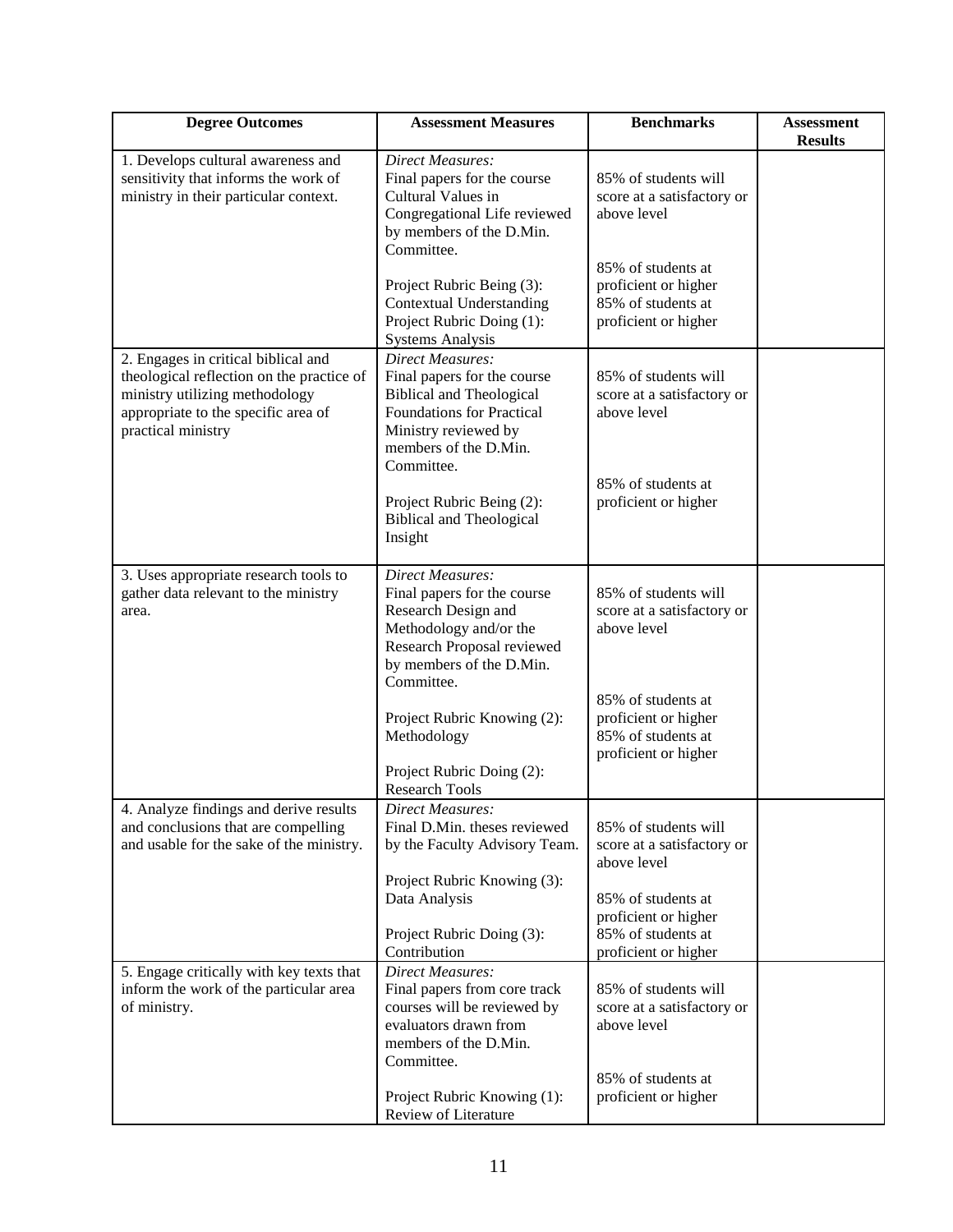| Other programmatic concerns: | Enrollment by track              |  |
|------------------------------|----------------------------------|--|
|                              | Interest of potential applicants |  |
|                              | Retention                        |  |
|                              | <b>Graduation rates</b>          |  |
|                              | Length of time to completion     |  |
|                              | of degree                        |  |
|                              | Feedback from students and       |  |
|                              | graduates                        |  |
|                              |                                  |  |

**Schedule for Program Review: Coordinated by the degree program director and reviewed by the DMin Committee, with reports to the full faculty**

|           | 2020-2021   | 2021-2022           | 2022-2023           | 2023-2024           |
|-----------|-------------|---------------------|---------------------|---------------------|
| Outcome 1 |             | Gather data         | Analyze data and    |                     |
|           |             |                     | develop action plan |                     |
| Outcome 2 |             | Gather data         | Analyze data and    |                     |
|           |             |                     | develop action plan |                     |
| Outcome 3 |             |                     | Gather data         | Analyze data and    |
|           |             |                     |                     | develop action plan |
| Outcome 4 | Gather data | Analyze data and    |                     |                     |
|           |             | develop action plan |                     |                     |
| Outcome 5 |             |                     | Gather data         | Analyze data and    |
|           |             |                     |                     | develop action plan |

### **M. Partnership with Kellogg School at Northwestern University**

To complete the Kellogg School Center for Nonprofit Management Certificate of Professional Achievement, students must take four nonprofit executive education programs and one other Executive Education program referred to as a Capstone program.

In the tracks where the option for nonprofit certification exists, one of the programs, "Faith and Leadership Week" is required. Students may choose the other three nonprofit programs and the Executive Education program from the list of programs that have been approved by Garrett.

Students in some DMin tracks have the opportunity to take seminars or to be certified in non-profit management studies at the Kellogg Center for Non-Profit Management at Northwestern University. Completing all the Kellogg seminars in their track entitles the student to receive the Executive Scholars Certificate in Non-Profit Management from the Kellogg School of Management, which is awarded directly by Kellogg.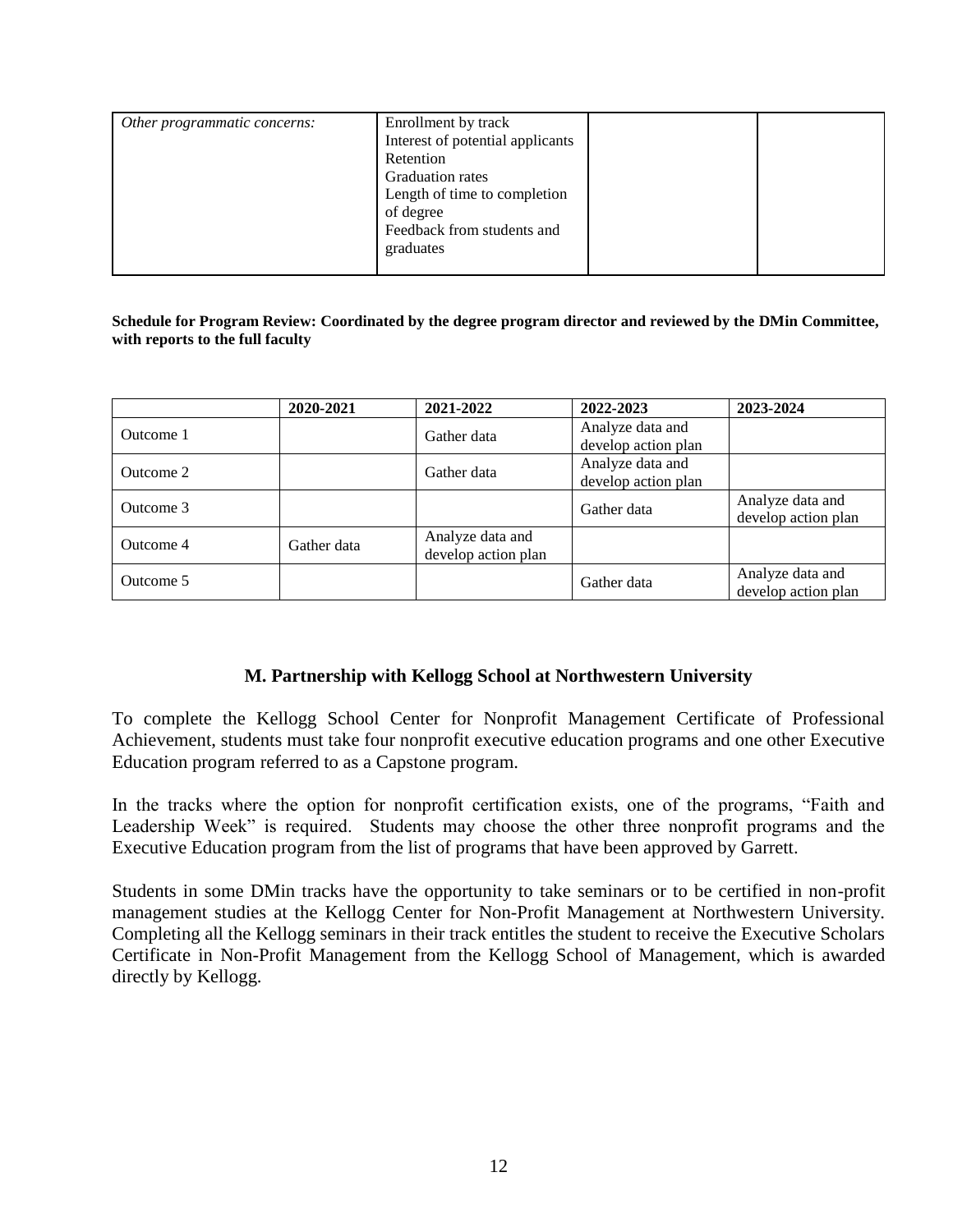# **STRUCTURE OF THE PROGRAM**

# **A. Credit Hours**

<span id="page-12-1"></span><span id="page-12-0"></span>The Doctor of Ministry degree requires all students to complete 30 credit hours. The breakdown of these credits is as follows:

| <b>Foundational Courses</b><br>$\bullet$ | 9 credits  |
|------------------------------------------|------------|
| • Track Courses                          | 15 credits |
| Proposal Research and Writing            | 3 credits  |
| <b>Project Research and Writing</b>      | 3 credits  |
| Total<br>$\mathbf{r}$                    | 30 credits |

2. Preaching tracks

| $\blacksquare$ Total                  | 30 credits |
|---------------------------------------|------------|
| • Project/Thesis Research and Writing | 3 credits  |
| • Integrative Papers/Project Proposal | 3 credits  |
| • Coursework                          | 24 credits |

The specific application of credits to courses and other degree requirements is described in the section on Track Descriptions.

# **B. Phases of the Degree Program**

<span id="page-12-2"></span>The Program has three distinct phases that students pass through as they move toward completion. These phases are:

- **1. Coursework** where students complete all foundational and track courses. Foundational courses in the non-preaching tracks are taken online, but according to a defined schedule. Since all students in all tracks must take the Foundational Courses, students in multiple tracks may take the course together.
- 2. **Mid-program** focuses the student on developing the Project Proposal, completing the Human Subjects Review and all evaluations and review processes that are necessary to the continuation of the work into the Candidacy phase.
- 3. **Candidacy** is the final phase during which the student develops, documents and defends the approved project in order to be awarded the DMin degree.

# <span id="page-12-3"></span>**Specifics on each of these phases and the items generated in each are provided later in this handbook.**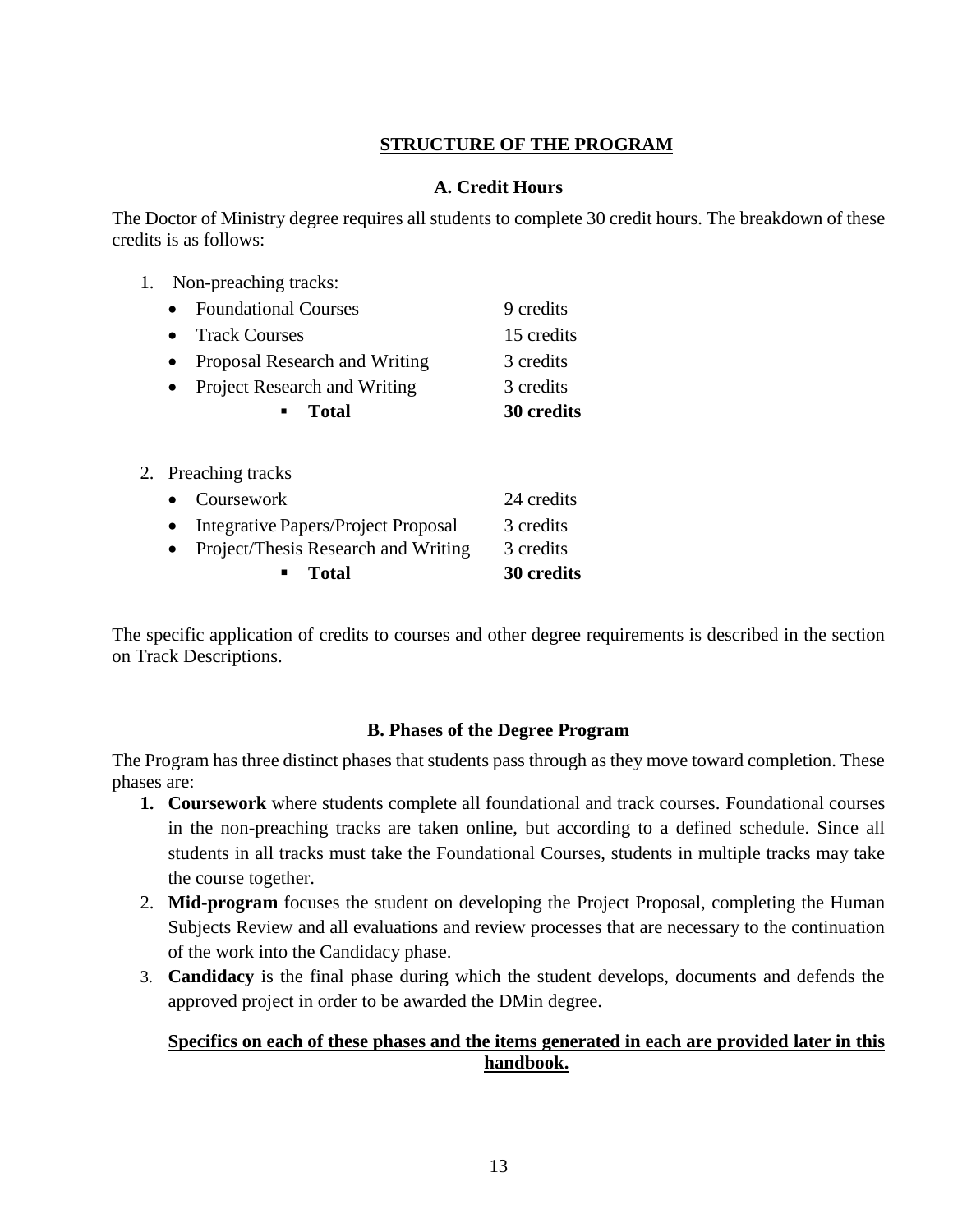### **C. Program Sequence – Key Points**

<span id="page-13-0"></span>The following lists the major points of reference in the sequence of activities for an individual who desires to be part of the DMin program. A flowchart containing these activities offers another view:

- 1. Receipt and review of application and acceptance for study by the DMin Committee.
- 2. Two years of coursework on site at the seminary and online includes:
	- a. Take courses on campus in January and Summer per track schedule. This may also include Kellogg courses as required by the track.
	- b. Select members of the OSAT and develop meeting schedule and submit OSAT Review Form following meetings.
	- c. Take online courses in spring and fall per track schedule.
	- d. Meet regularly with OSAT (at least two meetings each year).
- 3. Approximately six months to one year in Mid-Program Phase:
	- a. Identify possible members and form FACT.
	- b. Write Project Proposal.
	- c. Complete mid-program evaluations by the OSAT, FACT and DMin Committee.
	- d. Develop and obtain approval for Human Subjects Review of project proposal.
	- e. Upon completion of all items gain admission to candidacy.
- 4. Complete the Project in approximately six months to one year:
	- a. Execute the project and evaluate the results.
	- b. Develop the project, revise as necessary, with a final draft prepared no later than the last day of March of the anticipated graduation year.
	- c. Orally defend the project with success.
	- d. Present the project results with OSAT and upload final form of the project paper.
- 5. Receive recommendation from DMin Committee and approval by seminary faculty for graduation.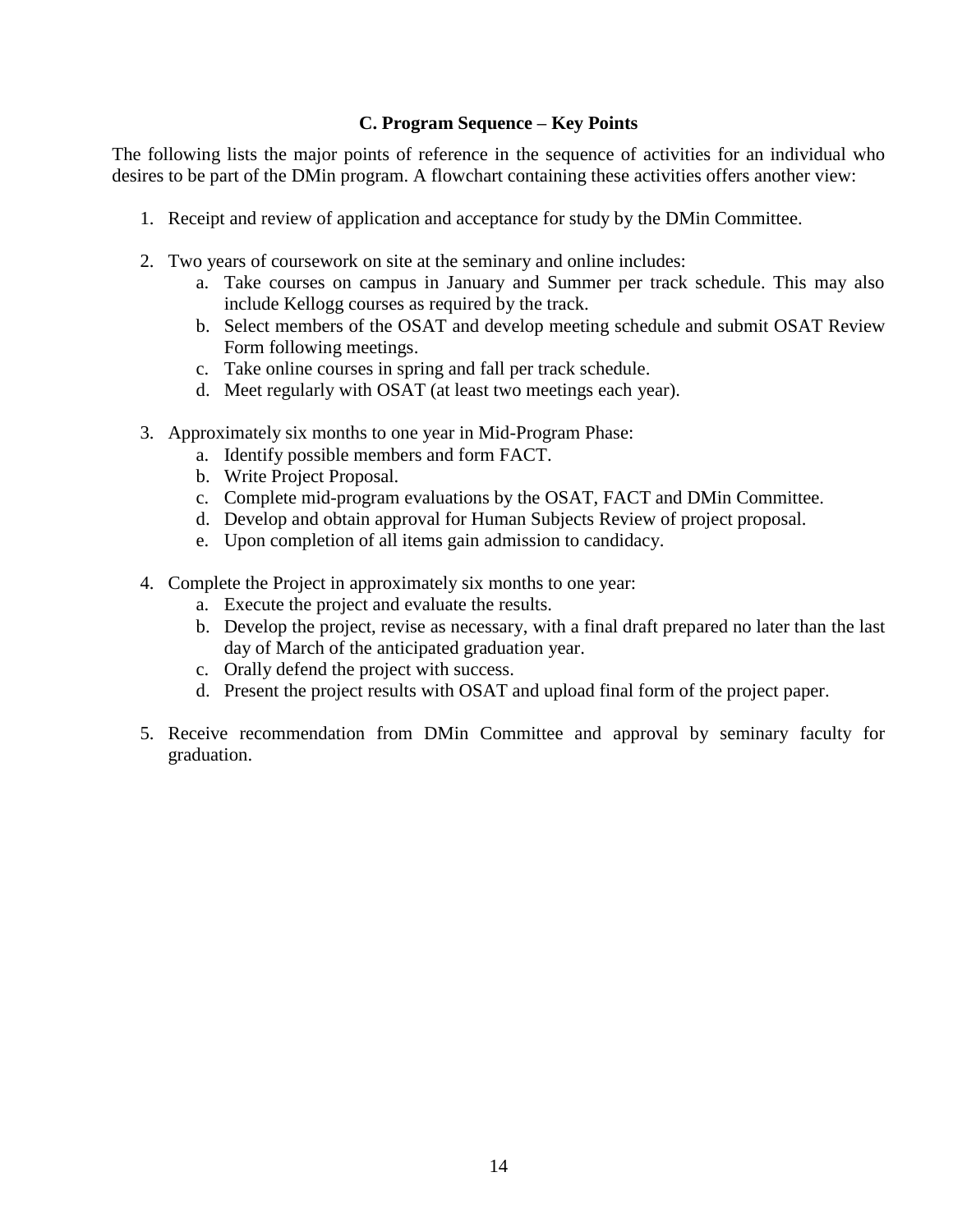# **D. Program Flowchart**

<span id="page-14-0"></span>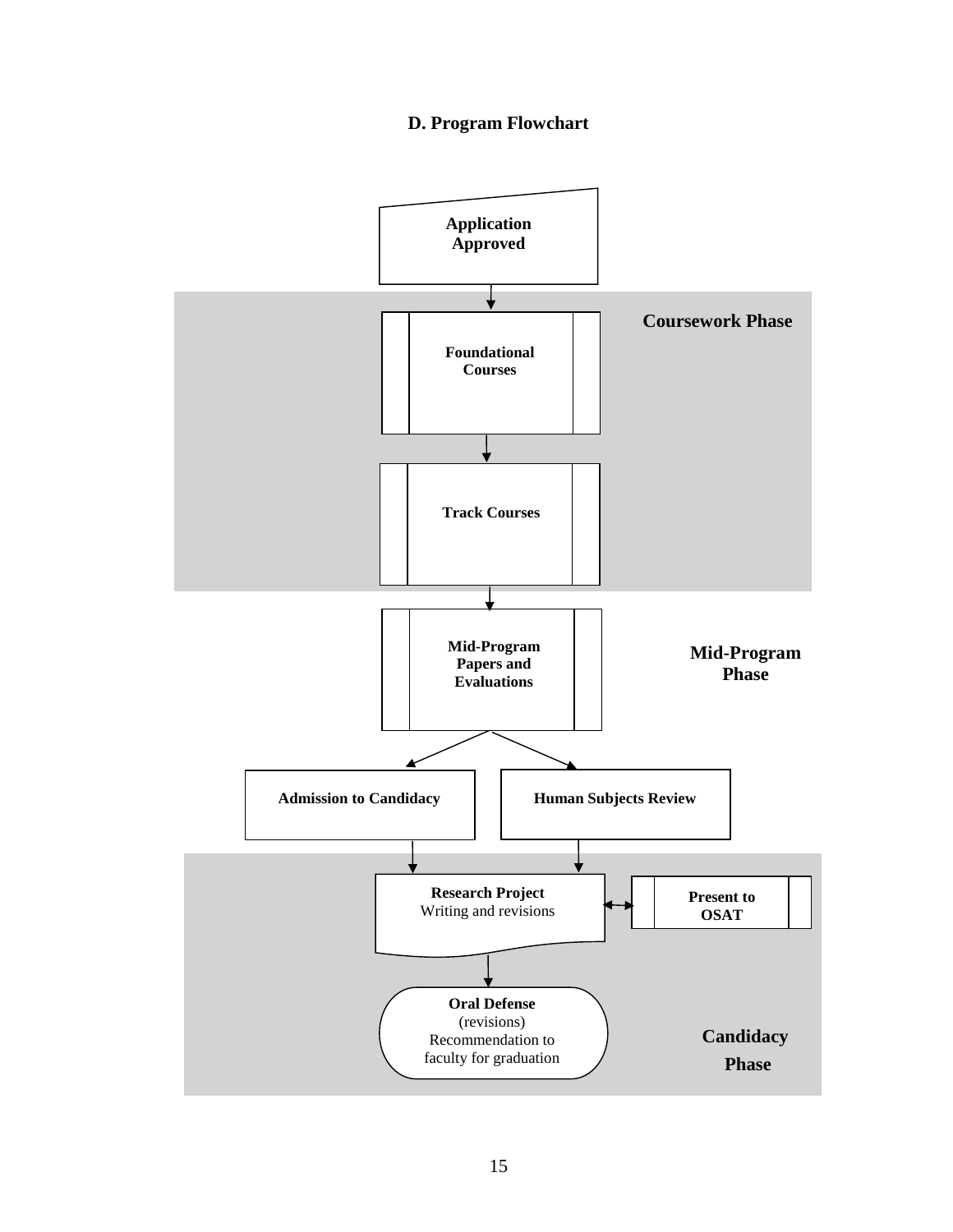# **PROGRAM TRACKS**

# **A. Community Organizing**

### <span id="page-15-1"></span><span id="page-15-0"></span>(a) Track Description

Community organizing is the practice of forging relationships among diverse peoples in order to create long-term strategic and systemic change involving access to power and resources. Beyond organizing for immediate change, the hope of community organizing is to create permanent networks of people that are always ready and able to be proactive in responding to issues important to the immediate and the broader community. These networks become a moral conscience for the community with the political will and organized power to bring about social, political, and economic change.

This track provides clergy and other community leaders with the knowledge and skills to help direct and focus the physical, theological, spiritual, and moral energies of ordinary people to do community organizing. Students in this track would expect to learn about theories of social change and ethnographic research methods beyond what the DMin program generally offers. They also will be trained to:

- organize and reorganize people within the congregation and outside in the community
- engage and prevail on issues important to both church and community
- do relational meetings
- undertake a power analysis
- understand the motivating self-interest different groups have
- engage in exegesis of biblical texts using CO principles

### (b) Track Mission Statement

The G-ETS Community Organizing track brings together clergy, lay people, and an interdisciplinary group of organizer-scholars who practice various forms of community organizing in local, national, and international contexts. Together, they teach and learn the theological, philosophical and practical skills of community organizing, while conducting ground-breaking research on the practice of organizing in congregations and communities, with the intent of raising up a generation of leaders who use community organizing skills and practices to rebuild, start, and merge new congregations, associations, and groups.

(c) Track Learning Goals

# • **Knowing**

- o Demonstrates a grasp of the broad contours of the theoretical, philosophical, and practical expressions of community organizing.
- o Demonstrates a grasp of the history of organizing in the United States.
- o Demonstrates a grasp of the organizational competencies needed to organize people and money for power, action, and justice.
- o Demonstrates a grasp of the differences/similarities between community development and community organizing.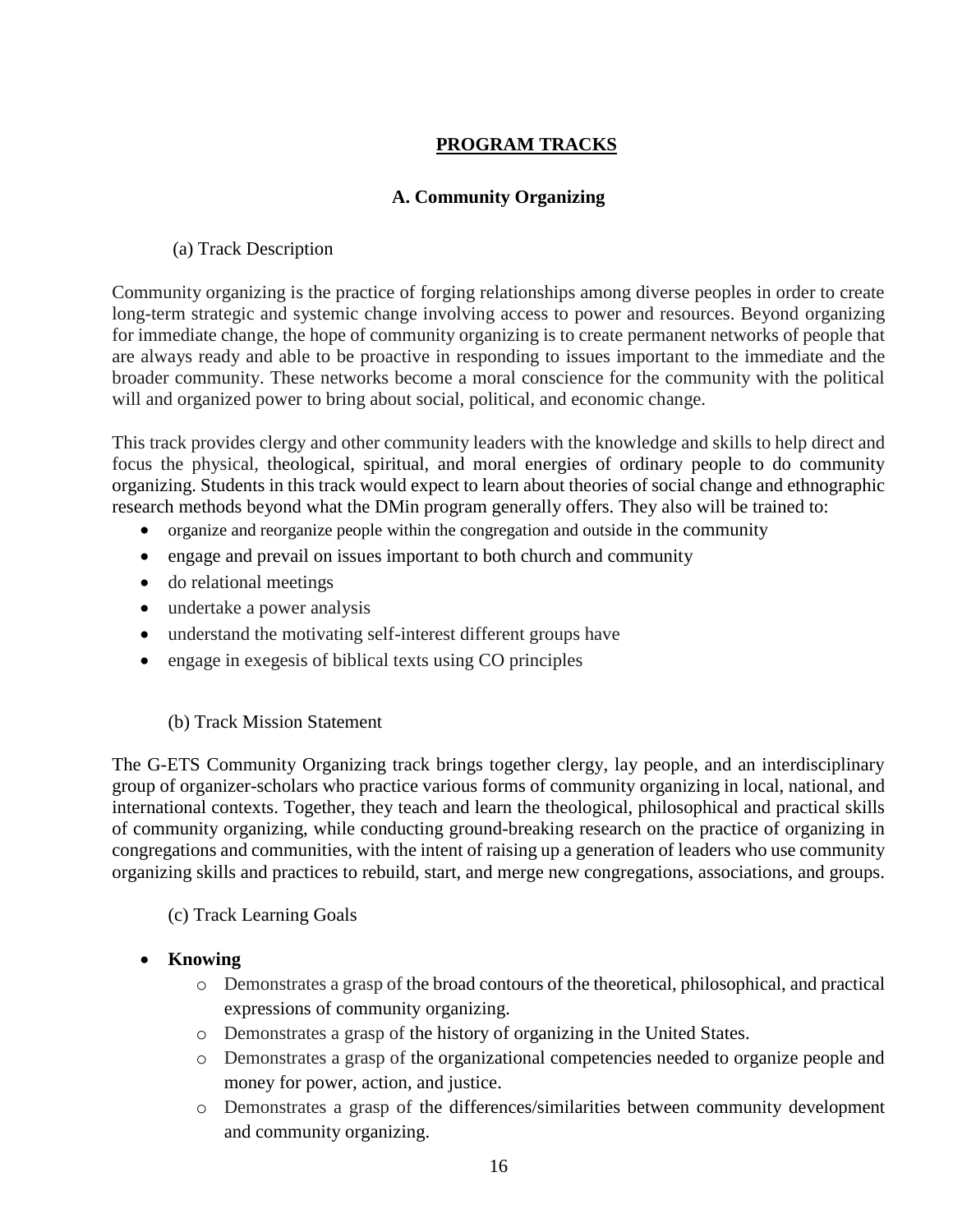- o Articulates a theology of organizing.
- **Being**
	- o Is emotionally intelligent, self-awareness around understandings of the difference between congregational power and empowering congregations.
	- o Understands how and why congregational power can and should be used to reorganize power arrangements for justice.
- **Doing**
	- o Learns how to organize/reorganize a community, a congregation, or an association.
	- o Learns how to do ethnographic, anthropological, theologically-sound research on a topic related to community organizing.
	- o Applies principles learned in your home setting(s).

# **B. Congregational Leadership**

<span id="page-16-0"></span>(a) Track Description

In recognition of the complex demands placed on pastoral leaders to serve as heralds of the gospel, teachers of the Christian heritage, chief administrative officers of the church, long-range planners, budget directors, program innovators and implementers, and personnel managers, the G-ETS Congregational Leadership track, alongside of the Nonprofit Center at Northwestern University's Kellogg School of Management, offers a noteworthy mix of practical management training and theological education to enhance a pastor's ability to be a more effective leader. Students in this track will develop the necessary skills to understand their own leadership styles, recognize how to best lead in their local congregations, and prepare their congregations to be change agents in their respective contexts.

(b) Track Mission Statement

The Congregational Leadership track understands that leadership in the church is grounded in the mission of God, and it equips students to envision, inspire, communicate, and manage systemic improvement in a ministry site's administrative practices in a way that is faithful to that mission. In doing this, the track seeks to make students into leaders of leaders who can influence and guide other leaders in the church.

- (c) Track Learning Goals
- **Knowing:**
	- o Understands the broad contours of the theory of leadership as developed in the literature.
	- o Has a clear grasp of the basic administrative competencies necessary to manage an organization.
	- o Recognizes the differences between situations requiring technical or adaptive challenges.
	- o Articulates a theology of leadership.
- **Being:**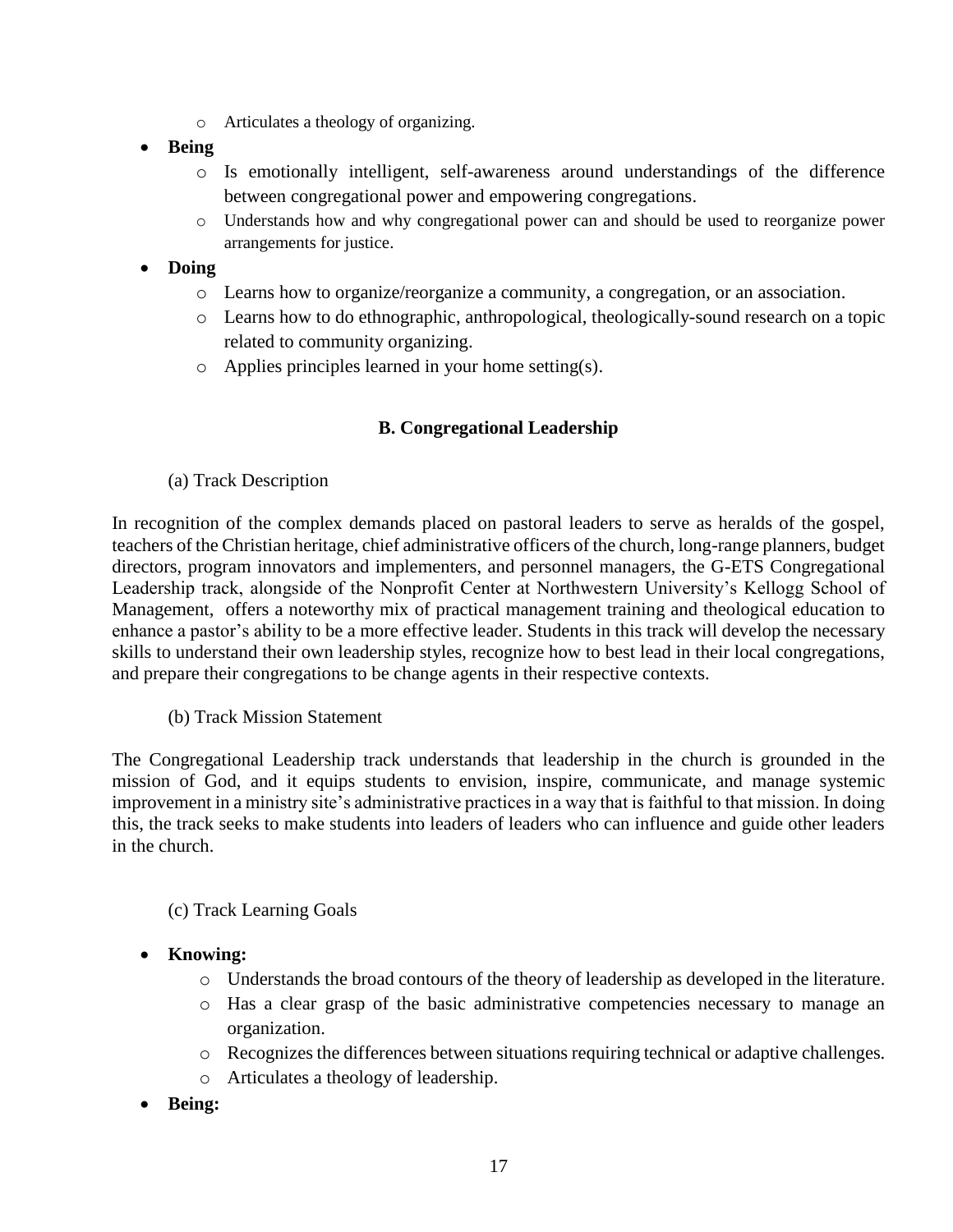- o Is self-aware of how the student's character formation affects the student's practice of leadership.
- o Is spiritually disciplined to guide character formation as a leader intentionally.

# • **Doing:**

- o Communicates the strategic interventions the student wants to bring about within her or his ministry site.
- o Analyzes administrative practices that are taking place at the ministry site.
- o Engages in work that moves the ministry site toward more full participation in the mission of God, and that can be used as a guide to help other church leaders in their ministries.

# **C. Preaching and Leadership in Hispanic/Latinx Congregations**

<span id="page-17-0"></span>(a) Track Description

Effective congregational leadership for pastors involves communication that brings preaching alive in a way that enhances the spiritual life of individuals and facilitates the administrative life of the community. That is especially important in Hispanic/Latinx congregations that are challenged by societal strictures that compound the normal issues that confront any group of persons, even those whose focus is to advance the Christian discipleship of the gathered community.

This track is targeted to pastors who serve in a predominately Spanish-speaking ministry context. The curriculum is geared toward helping these pastors develop their preaching skills in a way that is representative of effective pastoral leadership as public theologians who offer the good news of the gospel prophetically to their community and thereby contribute to both the spiritual and numerical growth of the congregation. It is also focused on developing management and leadership skills essential to guiding and developing the congregation. It is anticipated that students will be able to function bilingually.

Students will participate in seminars taught by the Kellogg School Nonprofit Center as well as the courses taken at Garrett. The Nonprofit Center seminars are taught in English but will allow students time to process the material covered in Spanish so they can apply the skills they learn there more easily in their congregations. The specific courses that relate to this track are taught in Spanish by instructors selected intentionally to be able to communicate in the native language of the students. This will facilitate the pastors' ability to experience the preaching and leadership instruction in the language they use in their ministries.

(b) Track Mission Statement

The Hispanic/Latinx Preaching and Leadership track recognizes the need for pastors to be effective leaders and communicators of their congregation in areas of both preaching and management. This program focuses on developing greater preaching skills relevant to the contextual needs of Hispanic/Latinx congregations primarily in the United States and enhancing their communication,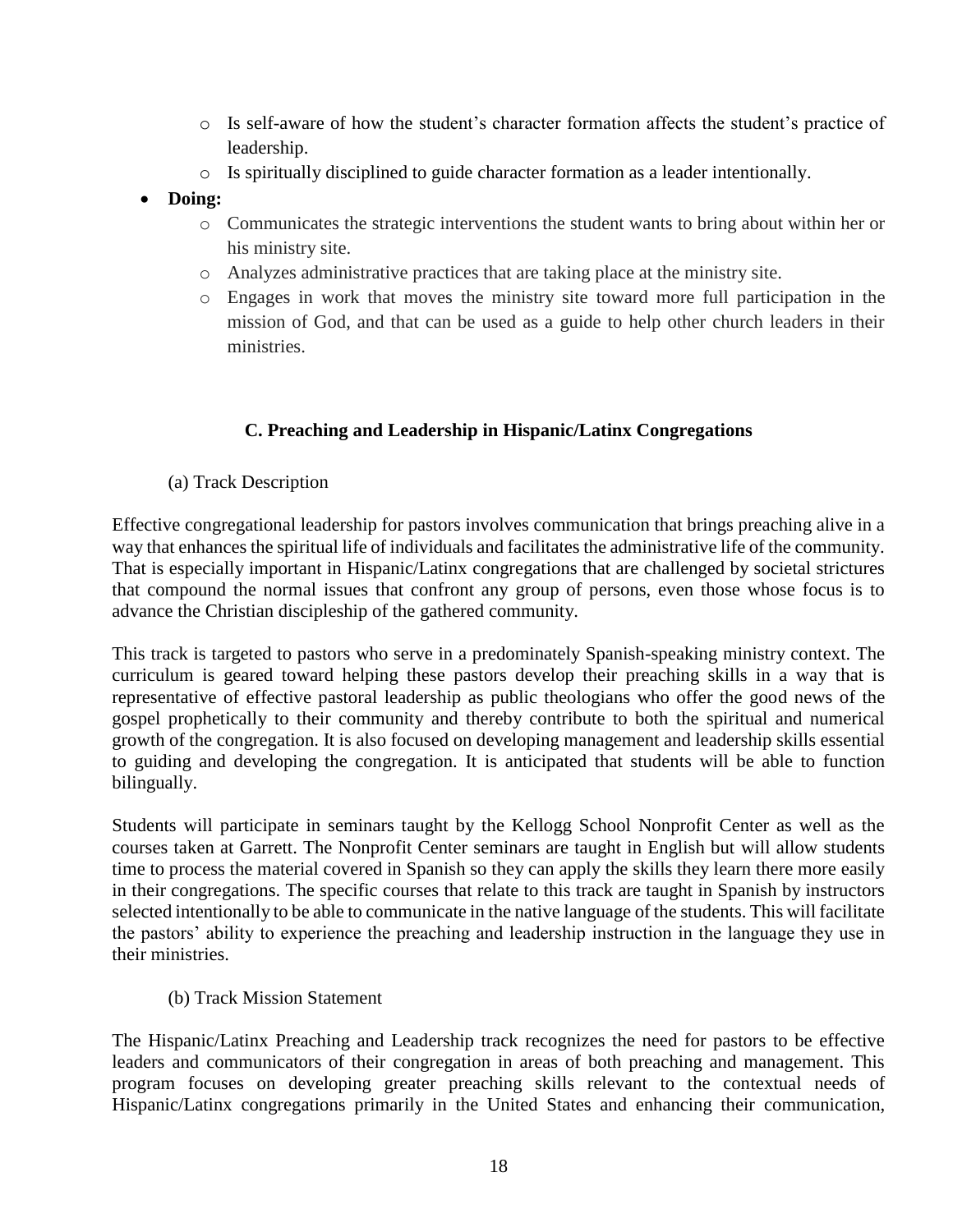financial and strategic planning skills in order to enable them to lead healthy, viable and effective local churches.

(c) Track Learning Goals

### • **Knowing**

- o Demonstrates a grasp of the key literature related to preaching in the Hispanic/Latinx context.
- o Recognizes strategies for communicating in settings both internal and external to the church.
- o Develops new financial and strategic skills to support the administration and fundraising of a local congregation.
- o Articulates a theology of preaching and leadership.
- **Being**
	- o Is an effective communicator within and beyond their local congregation.
	- o Is an inspiring leader who understands and helps to advance the stewardship of congregational resources for the mission of the church.
	- o Is a knowledgeable and competent administrator who can support appropriate financial practices on behalf of the congregation.
- **Doing**
	- o Uses new preaching, communication and administrative skills to develop and lead effective congregations
	- o Develops and implements effective congregational structures and systems aimed at enhancing the church's mission and ministries.

# **D. Spiritual Direction**

<span id="page-18-0"></span>(a) Track Description

Effective leadership at the national and local level in churches, in non-traditional settings, and in oneon-one relationships requires a deep orientation to spiritual values and practice. That orientation requires acquaintance with the varieties of spiritual practice that a leader might encounter. This includes an understanding of the history and theology of Christian spirituality and orientation to the diversity of the global landscape in which leaders serve.

The Spiritual Direction track is designed to provide today's leaders with that knowledge base, exploring the historical, theological, and contextual dimensions of global spirituality. The structure and content of the program is also intended to meet the practitioner's need for knowledge of spiritual practice and the challenges presented by the rapidly changing global context in which participants live and serve. In addition to coursework, an imbedded practicum also makes it possible for students to begin applying the knowledge gained to the specific settings in which they engage their ministry. Students in the Spiritual Direction track are required to have a spiritual director and should meet with that director at least once a quarter, beginning with the year in which they begin their course work. That relationship should be sustained for the duration of the program.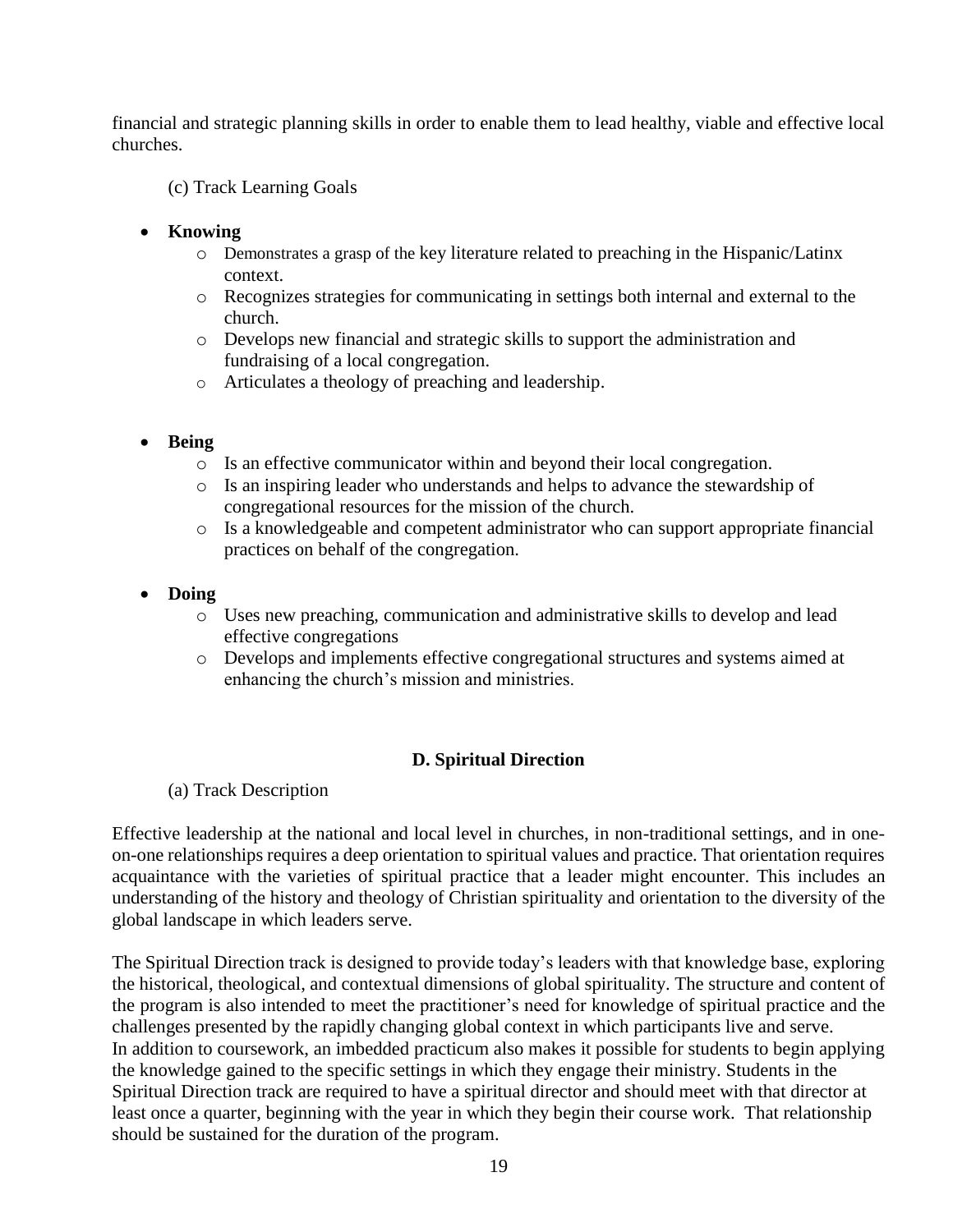In addition, students in this track may work toward a Certificate in Spiritual Direction. Each of the five courses in the Spiritual Direction track includes a spiritual direction module, which, when successfully completed, leads to the certificate, which is granted by the seminary, in addition to the Doctor of Ministry degree. The skills gained through these courses may be used in direction setting, but they may also inform and enhance the student's approach to leadership, preaching, teaching, and pastoral counseling. In order to receive the certificate in spiritual direction, the student must take all of the following five courses in the Spiritual Direction track:

### **1. The History and Theology of Christian Spirituality**

Focuses on the history of Christian spirituality, examining the theological assumptions that have shaped that history.

Direction Module One: History, Theology, and Models of Spiritual Direction

#### **2. Spirituality, Diversity, and the Global Landscape**

Examines the multi-cultural, ethnic, and religious dynamics that shape spiritual practice and the context in which spiritual formation is taught and nurtured.

Direction Module Two: The spiritual journey, developmental issues, and the use of evaluative tools, including the Myers-Briggs Inventory and the Enneagram

#### **3. Spiritual Practice**

Focuses on the varieties of Christian spiritual practice, experience with that practice, and the process of Christian formation.

Direction Module Three: Spiritual Direction, Therapy, and Pastoral Counseling

### **4. Spiritual Formation and the Leader**

Focuses on the essentially spiritual nature of the leadership task, a theology of spiritual authority, and the application of spiritual practice and understanding to the leadership challenge.

Direction Module Four: Applied Skills, including "holy listening" and other techniques.

#### **5. Practicum in Spiritual Formation**

Focuses on the evolving challenges facing leaders engaged in spiritual formation, relying upon student projects as laboratories for defining and dealing with those challenges.

Direction Module Five: Practicum, including verbatims, in-class exercises, the integration of knowledge, and assessment of the student's direction skills.

(b) Track Mission Statement

The Spiritual Direction track in the Doctor of Ministry Program participates in the seminary's mission by preparing students acquainted with the history, theology and practice of Christian spirituality and, specifically, the practice of Spiritual Direction. Through this program, the seminary seeks to prepare leaders equipped to draw on the resources of the Christian spiritual tradition in ways that are deeply grounded and informed by that tradition.

(c) Track Learning Goals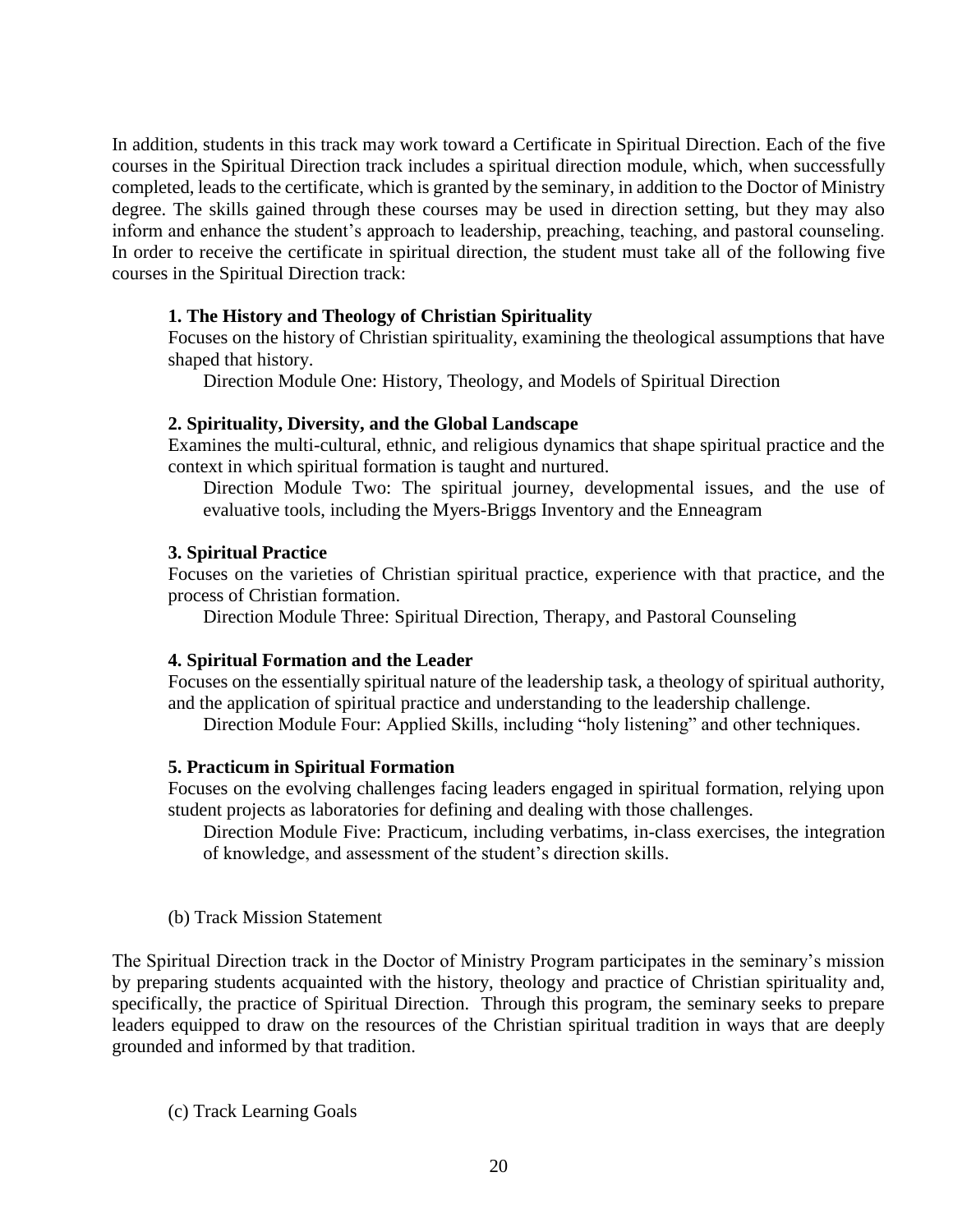To demonstrate the program is fulfilling its mission, it strives for students to be formed in knowledge of appropriate theories, in their role as a ministry leader, and in the practice of ministry. The following are the program's learning goals for each of these areas of Christian spirituality and the practice of Spiritual Direction.

# • **Knowing:**

- o Demonstrates a grasp of the basic knowledge of the history and theology of Christian spirituality and Spiritual Direction.
- o Understands Christian spiritual practice and the methods deployed in the effective practice of Spiritual Direction.
- o Understands the theological and spiritual categories essential to evaluating progress in spiritual formation and direction.
- o Articulates a theology of spiritual direction.
- **Being:**
	- o Is self-aware of how the student's own experiences and contexts have shaped his or her spirituality.
	- o Has a life and vocation informed and shaped in conversation with the history of Christian spirituality.
	- o Demonstrates a capacity for listening and open questions that inform the practice of Spiritual Direction and its application to the task of leadership.
- **Doing:**
	- o Ability to formulate leadership strategies and interventions that include the practice of spiritual disciplines.
	- o Applies new leadership practices, relying on the sensibilities and methods associated with Spiritual Direction.
	- o Introduces others to the spiritual practice of the church, the value of spiritual direction and the theological categories that shape both.

# **E. Strategic Leadership in the Black Congregation**

<span id="page-20-0"></span>(a) Track Description

The Black Church has a unique history and culture that impacts every aspect of its life, including its worship style, forms of Christian education, methods of administration and governance, and interpersonal relationships within local congregations. The G-ETS Strategic Leadership for Black Congregations track recognizes this uniqueness and offers students an opportunity to enhance their capacity to engage effectively in ministry within this context. For this reason, students admitted into this track must be engaged in ministry that is significant to persons of African descent or the Black Church context.

Students will cover such issues as how to approach public theology, prophetic preaching, Christian education, evangelism, biblical studies, community engagement and church administration from a Black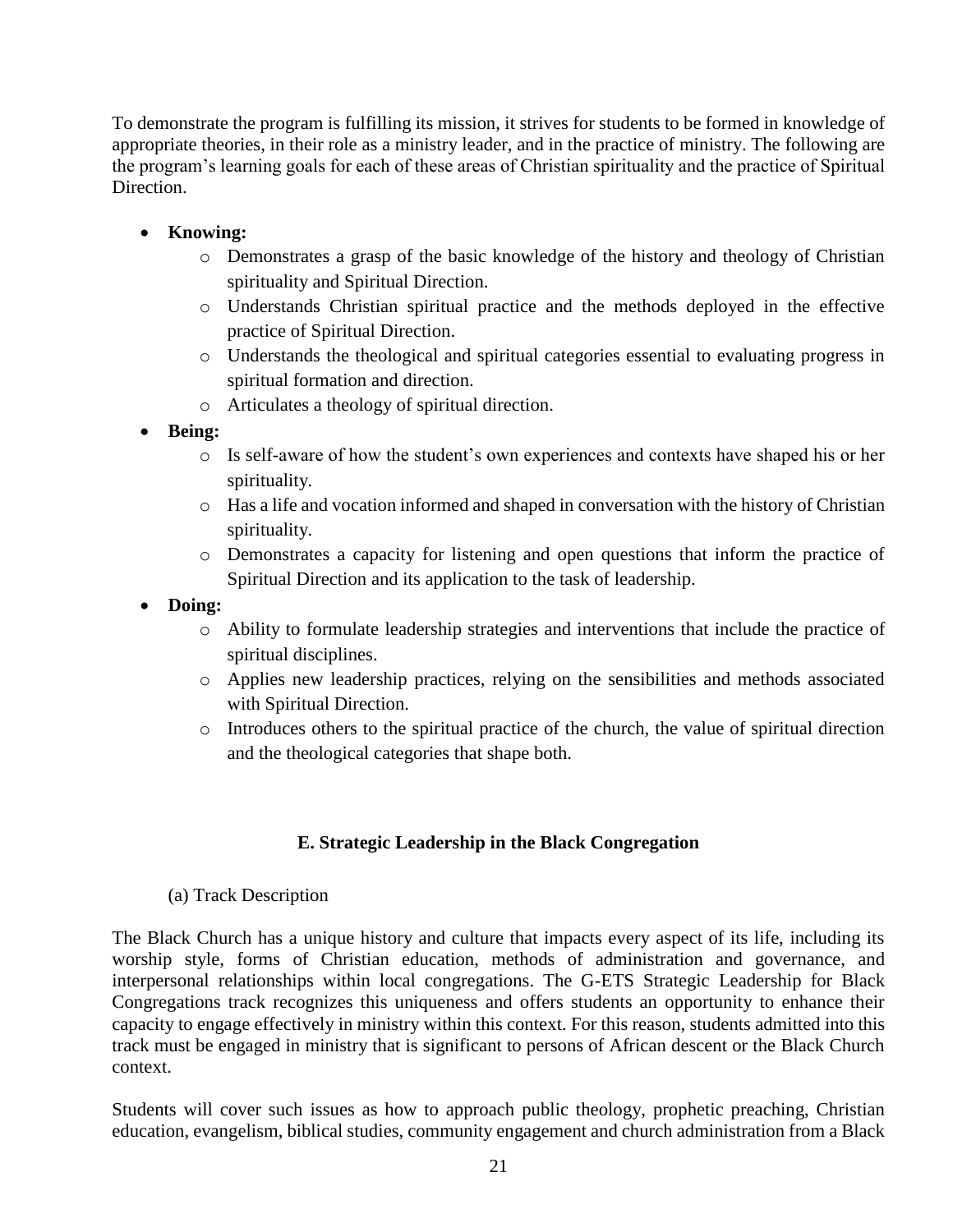Church perspective to foster a vital, vibrant, relevant and transformative congregation for the  $21<sup>st</sup>$ century. In addition to these core courses, the Strategic Leadership for Black Congregations track requires students to expand their general skills in management and leadership by their participating in Northwestern University's Kellogg School of Management Executive Scholars program.

(b) Track Mission Statement

The Strategic Leadership for Black Congregations track aligns with the Doctor of Ministry Program by connecting effective Black Church leaders with each other, with scholars recognized in their fields, and with distinguished practitioners of Christian ministry. The track's further mission is to effectively engage Black Church leaders in exploring traditional and contemporary culture(s) of the Black Church as well as explore the pastoral and administrative leadership needed to foster a vital, vibrant, relevant and transformative congregation for the  $21<sup>st</sup>$  century.

- (c) Track Learning Goals
- **Knowing**
	- o Demonstrates a grasp of the broad contours of the theory of leadership as developed in the literature.
	- o Demonstrates a grasp of basic administrative competencies necessary to manage a Black Church.
	- o Recognizes the differences between situations requiring technical or adaptive challenges.
	- o Articulates a theology of leadership.
- **Being**
	- o Is self-aware of how the student's character formation affects the student's practice of leadership.
	- o Is spiritually disciplined to guide character formation as a leader intentionally.
- **Doing**
	- o Communicates the strategic interventions the student wants to bring about within her or his ministry site.
	- o Analyzes administrative practices that are taking place at the ministry site.
	- o Engages in work that moves the ministry site toward more full participation in the mission of God, and that can be used as a guide to help other church leaders in their ministries.

# **F. ACTS Preaching Program**

### <span id="page-21-0"></span>(a) Track Description

Effectiveness in preaching necessitates openness to the Holy Spirit, imagination, creativity, and embodiment of the good news of Jesus Christ. The power and authority to proclaim the Word of God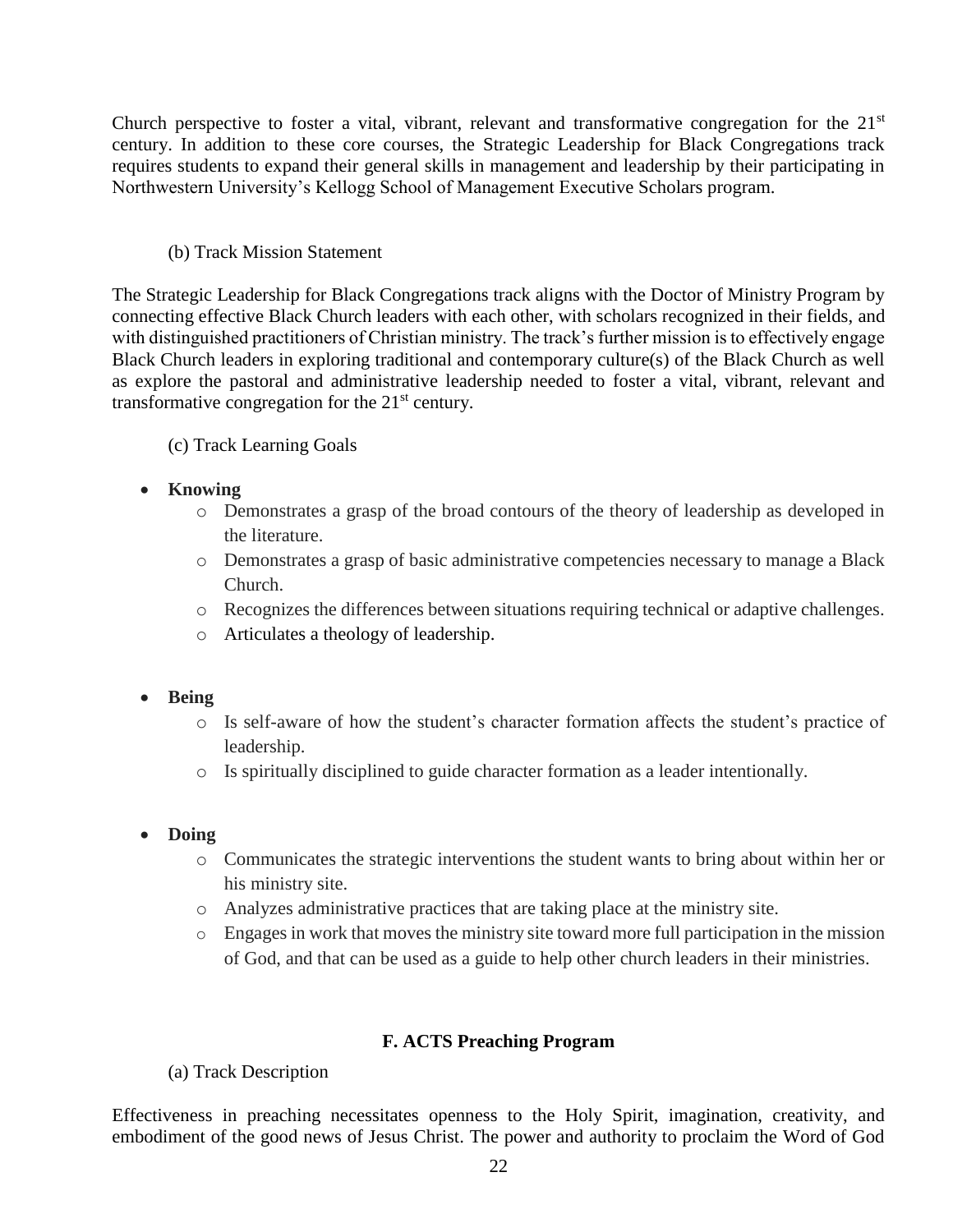calls for engagement of mind and spirit, and a healthy dose of divine grace in the life and work of the preacher. Growth in preaching results from the preacher's willingness to be fully engaged in all aspects of the sermonic task.

The ACTS Preaching track is offered collaboratively with partner schools in the Association of Chicago Theological Schools (ACTS). The following description is taken directly from the 2019-2020 Program Manual.

The *ACTS Doctor of Ministry (D.Min) in Preaching program* offers a unique learning experience for preachers of the gospel. Pastors and other preachers are taught to use their preaching skills to accomplish a specific task or enhance a particular area of ministry through a defined Preaching Ministry Project. This three-year program combines a learning component that is accomplished during each year's Summer Residency, and the practice of learned skills that is appropriate to each preacher's individual preaching context. The Summer Residency brings preachers together from a variety of cultures, countries, and contexts of ministry to develop their proficiency as preachers, as well as to contribute to the growth of their fellow students' preaching skills. During this concentrated period of study, students work collaboratively with professors, advisors and peers, through courses, lectures and discussion to identify specific Learning Goals that are appropriate to their selected areas of homiletical engagement. The tools they gain during the Summer Residency are used to accomplish specific preaching goals for the year.

### (b) Track Mission Statement

The mission of this program is to offer preaching practitioners the opportunity to use their homiletical gifts to advance the work of ministry to which they have been called, and through academic study and praxis in their ministry setting, to hone their preaching skills and most importantly to advance the church's mission of making disciples of Jesus Christ and make real the reign of Christ in the world.

(c) Track Learning Goals

# • **Knowing**

- o Develops competency in creating sermons and in preaching that is relevant to their faith community and program focus.
- o Cognizant of the homiletical literature and methodologies related to preaching in their context of ministry.
- o Articulates a theology of proclamation.
- o Recognizes methods of proclamation that are effective for their particular arena of ministry.
- **Being**
	- o Is an effective proclaimer of the good news of the gospel.
	- o Is a relevant preacher in their particular setting that is their ministry context.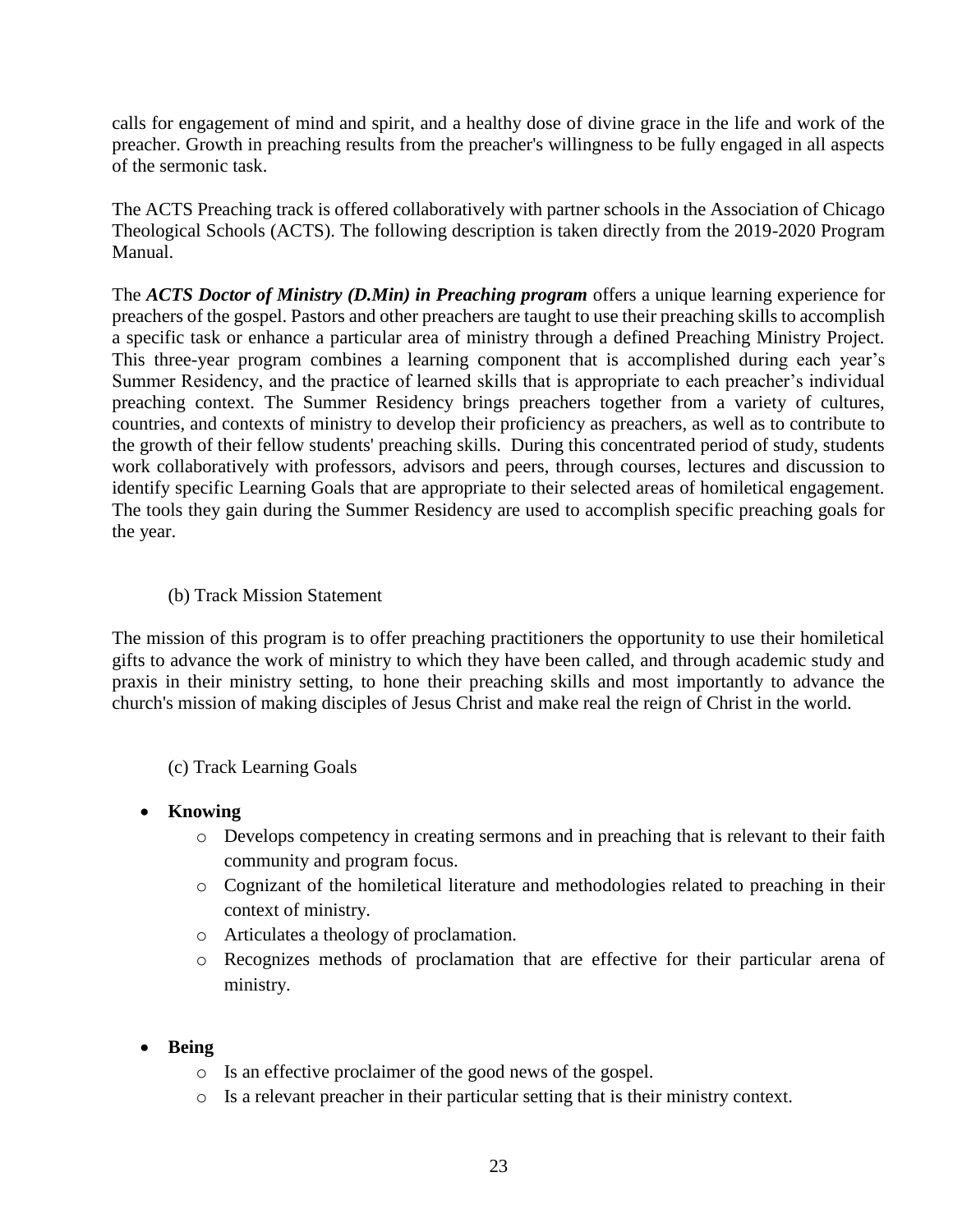- o Is aware of the strengths and weaknesses of one's own style of preaching through personal assessment.
- **Doing**
	- o Collaborates with members of the ministry site in an ongoing process of reflecting on one's preaching.
	- o Uses relevant preaching methods and models to accomplish ministry projects and goals.
	- o Engages congregational resources methodically in and beyond preaching for ministry effectiveness.

**Please consult the ACTS Doctor of Ministry in Preaching Manual for specific details concerning this program.**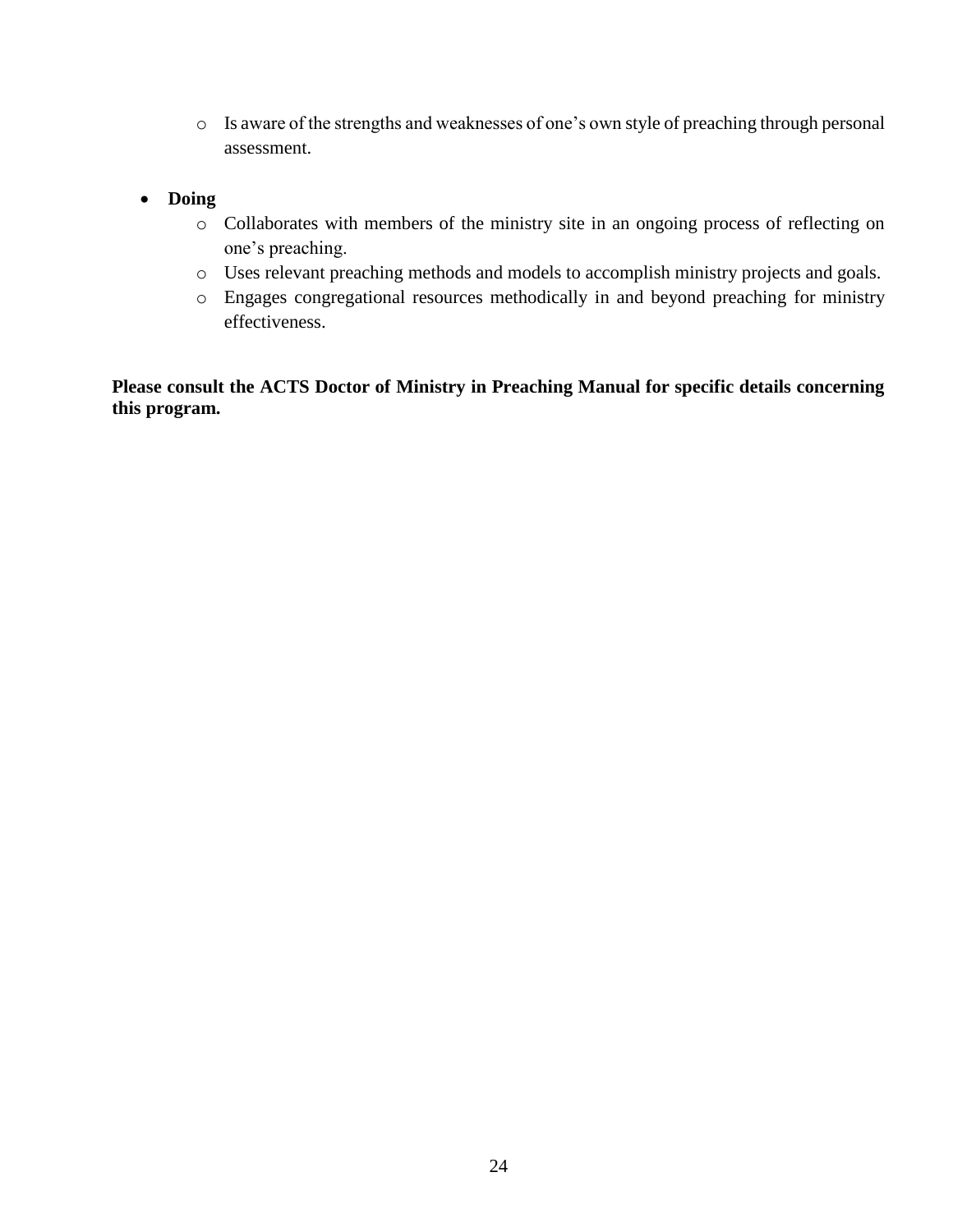# **PROGRAM STRUCTURE**

The Program utilizes a phased structure that lead to the completion of a defined project or area of research that is directly related to an area of ministry in the student's context. The program has three phases, more distinct in some than in others, but all students must pass through and complete the requirements of each successfully as they move toward completion. The phases are:

- **1. Coursework** that focuses on theoretical material that may be identified as foundational to the work of engaging doctoral study or focused on particular subjects that relate specifically to the designated track. In the non-preaching tracks, the courses deemed foundational are taken online by all students, thus students in multiple tracks may take the course together. Track courses are taken by all students in that track according to the schedule for the program. There are no elective courses and students must take both foundational and track courses according to the pre-defined schedule for the track.
- 2. **Mid-program** focuses the student on developing the paperwork that is necessary to move the student forward into the candidacy phase. Although the required contents differ slightly, in all tracks, students produce a **Project (or Thesis) Proposal**. For the non-preaching tracks, students must complete a **Human Subjects Review**, all of which are necessary to move the student into the Candidacy phase.
- 3. **Candidacy** is the final phase during which the student develops, documents and defends the approved project or thesis in order to be awarded the DMin degree.

# **Coursework Phase**

<span id="page-24-0"></span>This is the initial phase and lasts typically for the first two years of the program. During this phase the student is involved in completing the foundational and track courses. Early in this phase the student will create the On-Site Advisory Team (OSAT), consisting of persons who are potential stakeholders in the student's ministry. The student is expected to meet with the OSAT at least twice a year during this phase.

The syllabi for all courses will be posted on the Garrett-Evangelical website around the time that registration begins and prior to the start of the courses. Most courses require significant reading and writing prior to the first session. It is the student's responsibility to check the website for syllabi and to complete assignments on time. Most courses also have a final paper due following the last session. The due date for the final paper is set by the professor.

There are three types of courses that students take during the coursework phase: foundational courses, track courses and writing courses.

- (a) **Foundational Courses** There are three courses that all students are required to take regardless of the track in which they enroll. All three of these courses are offered online in the Spring or Fall terms. These courses are meant to be sequential, preparing students for their final project as they move through their coursework. These courses are:
	- i. Cultural Values of Congregations
	- ii. Research Methodology
	- iii. Biblical and Theological Foundations of Practical Ministry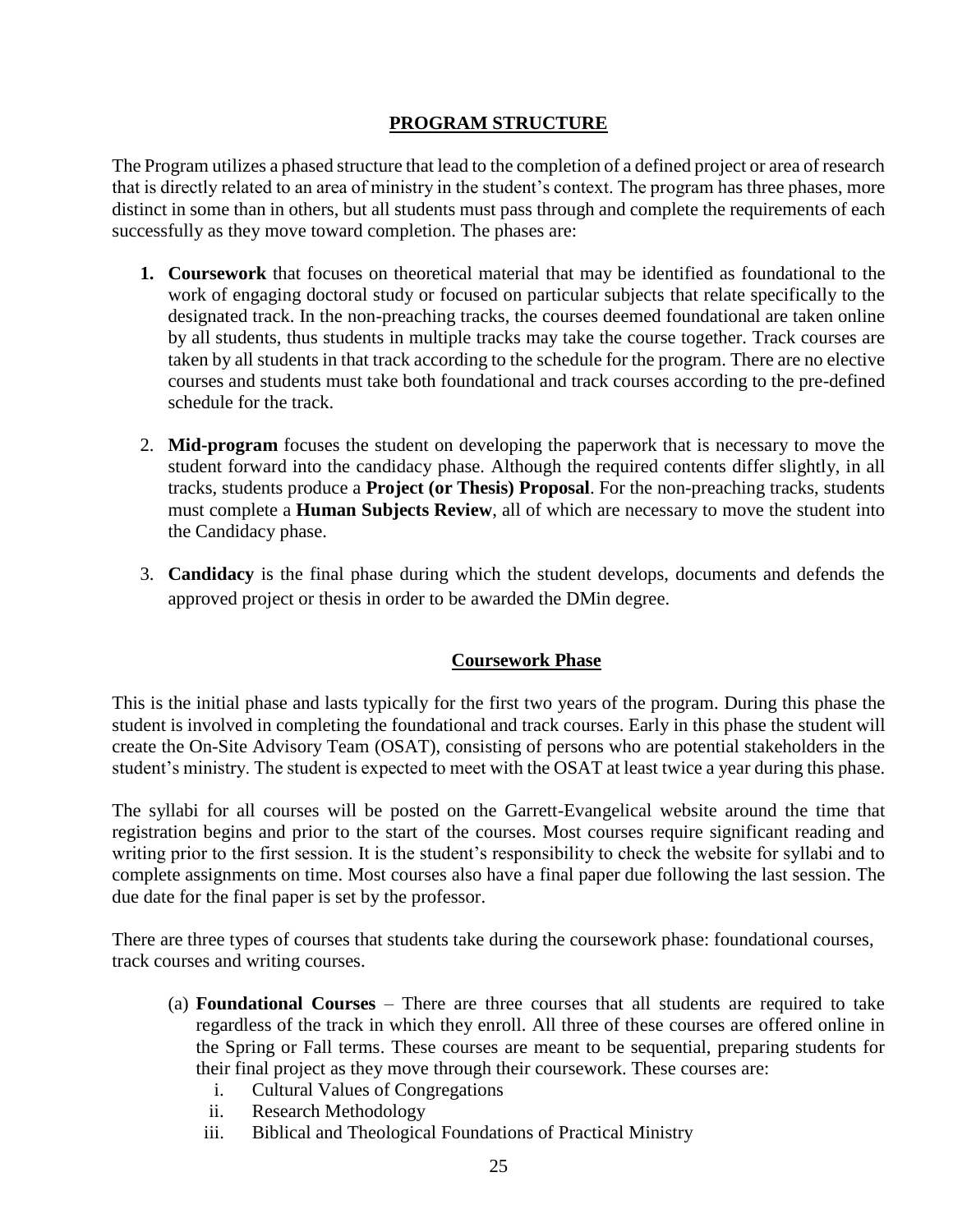- (b) **Track Courses** These are courses that specialize in the topic covered in the respective tracks and are required for graduation out of that track.
- (c) **Research Design and Methodology Course** In order to prepare the students for the work required to develop and complete a DMin project, during this first phase of coursework, students are instructed in the basic methods associated with the qualitative research required for DMin projects. This includes the methodologies for research design and analysis.

### **MID-PROGRAM PHASE**

<span id="page-25-0"></span>Upon completing coursework, the student enters the mid-program phase during which the student develops the Project Proposal in sufficient detail to describe clearly how the student intends to engage the selected area of focus of ministry in their ministry site. Additional instruction in Proposal Writing and Research is provided in concert with or by the student's adviser and may be a separate course or may be the focused work on developing the project proposal, which is engaged by the Track adviser and the student.

- (a) **Project Proposal** –The project proposal offers a comprehensive description of the work the student hopes to undertake in the course of their program that will impact their chosen area of ministry. It describes in preliminary form the anticipated research to be undertaken in order to demonstrate the student's facility with the selected topic and provides a sketch of the methodology the student will use to accomplish the project. The contents of the Project Proposal are as follows:
	- 1. Proposed Title:
	- 2. Proposed Problematic: An explanation of why the particular problematic is appropriate to the ministry site.
	- 3. Proposed Thesis: A short paragraph laying out how you anticipate your project will answer the problematic.
	- 4. Ministry Setting: A description of the ministry site in which the project is to be implemented and administered (e.g., a local congregation, a cluster group, a judicatory, a chaplaincy).
	- 5. Proposed Learning Goals: The goals that are pertinent for your project for:
		- Yourself: At least one goal that explains how this project will make you a more proficient practitioner of the practice of ministry you are engaging through your project.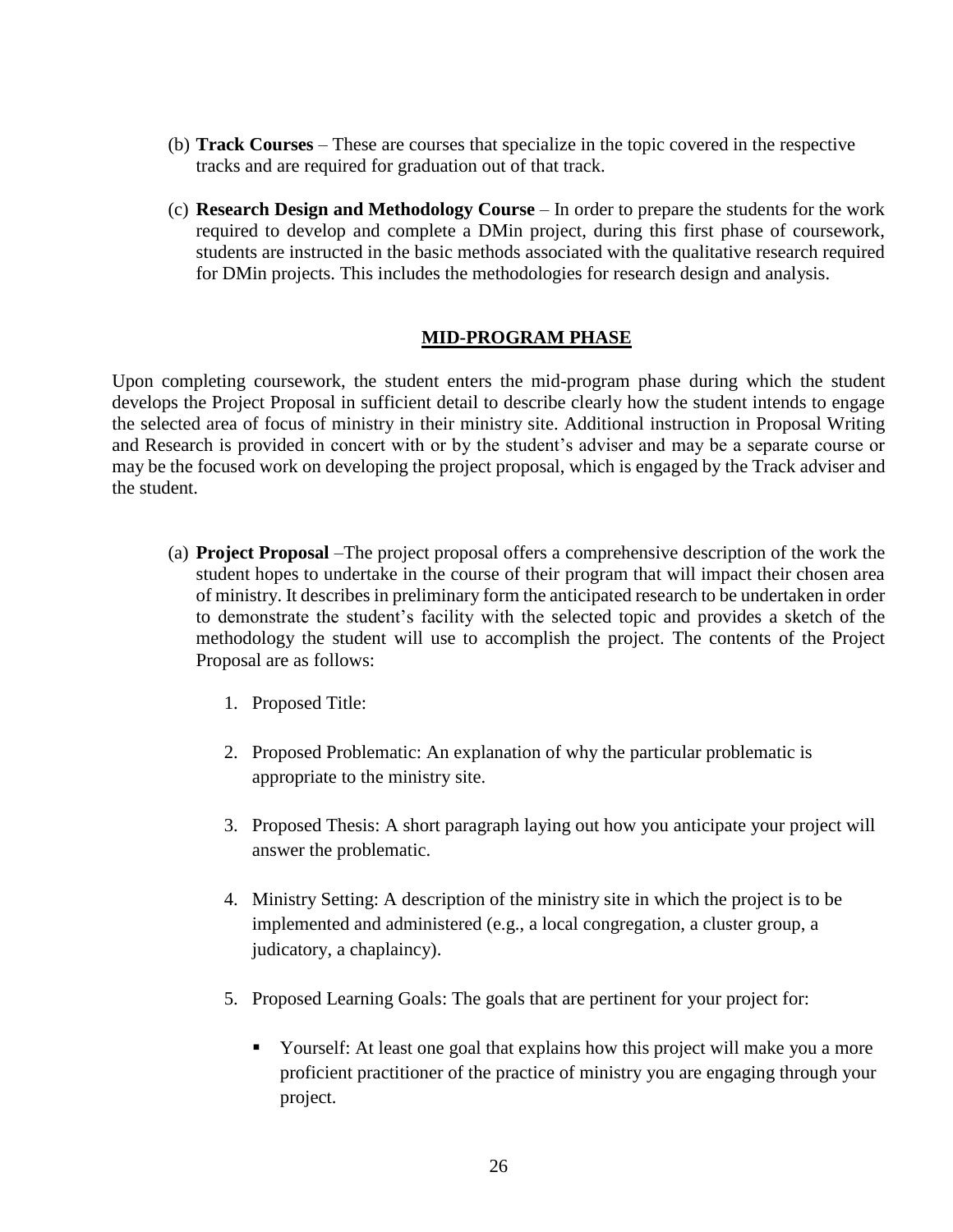- Your Ministry Setting: Include at least one goal explaining how the ministry setting in which you engage the project will develop a stronger capacity to continue engaging in the practice of ministry it explores through your project.
- The Wider Church: There should be at least one goal that explains how your project may be of benefit to other similar ministry settings.
- 6. Biblical and Theological concepts that help to shape the project.
- 7. Literature Review: This includes both a bibliography of pertinent literature and a review of the literature dealing with the specific practice of ministry sufficient to resource the research of the topic.
- 8. Research Methodology: Briefly describe the methodology that will be use to implement your project. This includes all research protocols, including (but not limited) to surveys, interview questions, and consent forms to be used to gather the information necessary to the project.
- 9. The proposed timeline for completion of the project.

The Project Proposal should be not less than 10 pages and not more than 15 pages in length, excluding Appendix. and should be submitted to the On-Site Advisory Team (OSAT) and the Faculty Advisory Team (FACT) for their review and approval.

- (b) **Mid-Program Evaluations** To verify the feasibility of the intended project, the Project Proposal will be evaluated at three subsequent levels:
	- i. OSAT Evaluation: In accord with the consultative engagement with this group, the student will meet with the On-Site Advisory Team to review the Project Proposal. The student's advisor is encouraged to be part of this evaluative meeting that reviews:
		- 1. The student's capacity to articulate the importance and main terms of the proposal.
		- 2. Evidence of the connection between coursework and the practices of in ministry that are the focus of the project.
		- 3. The way in which the research study will challenge the student's present practice of ministry and its promise for future ministry.

The team reports the result of the evaluation with appropriate recommendations. Successful completion of this evaluation, including any recommended revisions to the project proposal is required in order for the student to move to the FACT evaluation.

ii. FACT Evaluation: After the OSAT evaluation has been completed successfully, an evaluation of the Project Proposal is conducted by the Faculty Advisory Team (FACT). This evaluation is chaired by the student's faculty adviser. The purpose of the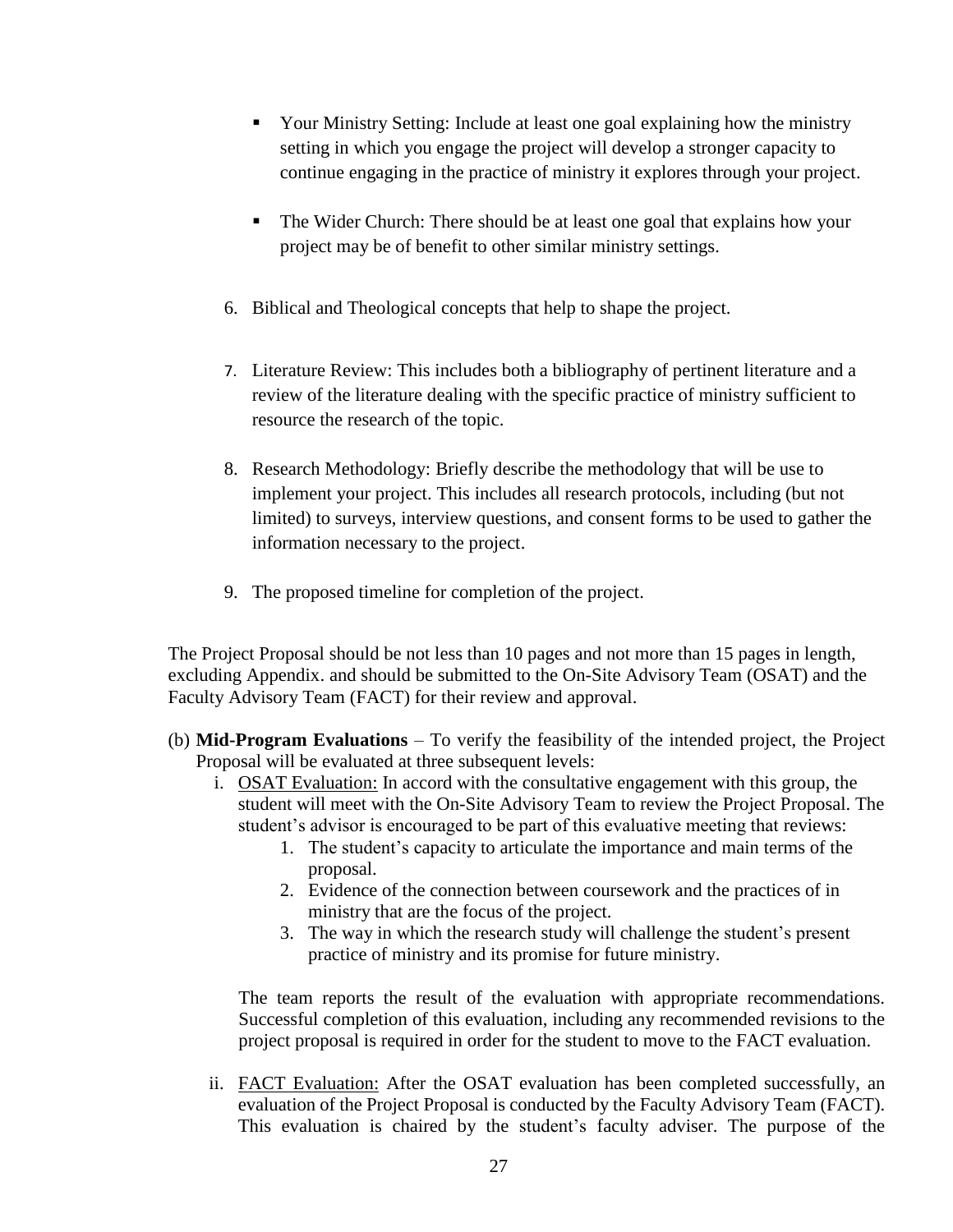conference is to test the academic merit of the research proposal in light of the recommendations made by the on-site advisory team. This evaluation focuses on the student's:

- 1. Capacity to articulate the importance and main terms of the proposal, relating them to the student's coursework and the inclusion of learning gained in developing the ministry project.
- 2. Facility in articulating the intended impact of the project on the ministry site.
- 3. Ability to defend the proposal, as well as to identify limitations and shortcomings, and modifications needed.

This team also reports the result of the evaluation, including recommendations for next steps. Depending on their recommendations, the team may require a formal repeat of the evaluation. Successful completion of this evaluation signals the readiness of the proposal to be sent to the DMin committee. The report(s) and recommendations are filed in the registrar's office.

- iii. DMin Committee: The DMin Committee is primarily concerned with the consistency and cogency of the project proposal and will look to be certain that the proposed problematic, thesis, learning goals and methodology are in harmony with each other and are seeking to accomplish a valuable intervention in ministry. The Committee is responsible for recommending the student to the seminary faculty for candidacy. Based on their evaluation of the Project Proposal, they may take such action or may require changes to be made to the proposal before candidacy is recommended. The committee may also require significant correctives be made and the proposal resubmitted for evaluation.
- (c) **Human Subjects Review** This is an independent review of the student's proposed methodology for the project to make certain that the student appropriately safeguards the people who will participate in the project. The review is conducted by a committee of Garrett-Evangelical faculty members. Upon successful completion of the evaluations by OSAT and FACT, the student may submit the materials required to the Human Subjects Committee. The forms and requirements for submission may be found under the heading of DMin forms on MyGETS, the seminary's administrative website.

Approval of the proposed plan by the Human Subjects Review committee, must be received in order for the student to begin work on the project. The student may NOT begin work on the project until such approval is granted.

A copy of the Garrett-Evangelical requirements for Human Subjects Review is included as an appendix to the DMin Handbook.

#### **CANDIDACY PHASE**

<span id="page-27-0"></span>Once a student has successfully completed the Mid-Program Phase, the student enters the candidacy phase and works on the project approved by the seminary. The output of candidacy is a report detailing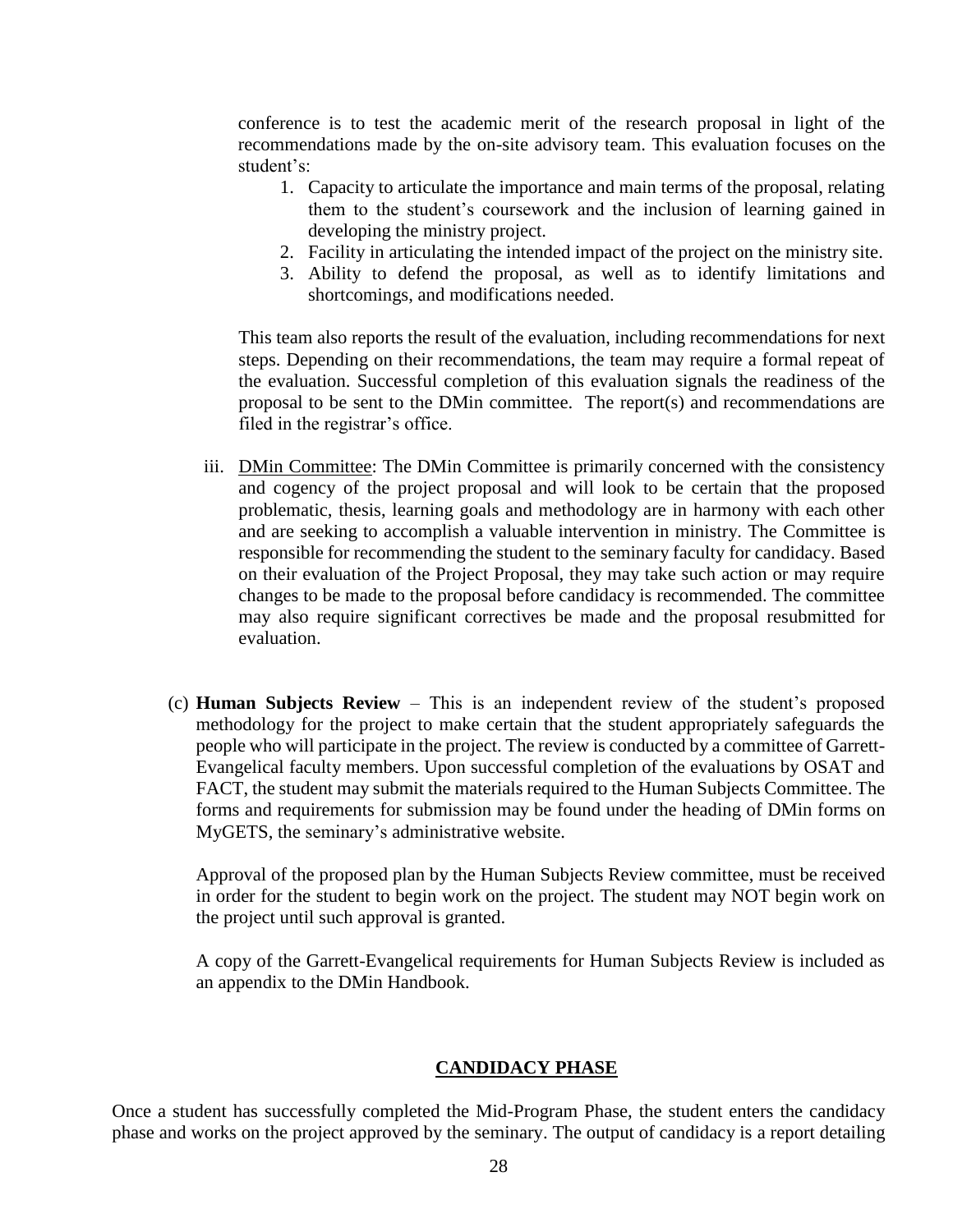this project and including an Abstract of the project based on the guidelines provided on the Research in Ministry form found in forms section of this handbook. Once the project and report are completed, the student meets with the FACT to present an oral defense of the project and with the OSAT to consider practical applications of the project in the ministry site. Successful defense of the project report enables the DMin Committee to recommend to the faculty that the students be granted the Doctor of Ministry degree. The student is approved for graduation upon the vote of the faculty.

Following approval for graduation, the student must submit the project report to ProQuest. Submissions to ProQuest are made online through a special web portal made available to students before graduation. All fees for the service will be collected by ProQuest at time of submission.

The student must also submit the project abstract to the Styberg Library for submission to Research in Ministry (RIM). RIM makes the student's abstract searchable in multiple research databases.

# **TRACK GRIDS**

The following pages are the grids for each track in the Garrett-Evangelical DMin program, indicating the specific courses each track requires for graduation. The structure and courses for the ACTS Preaching program is available in the ACTS Doctor of Ministry Program Manual.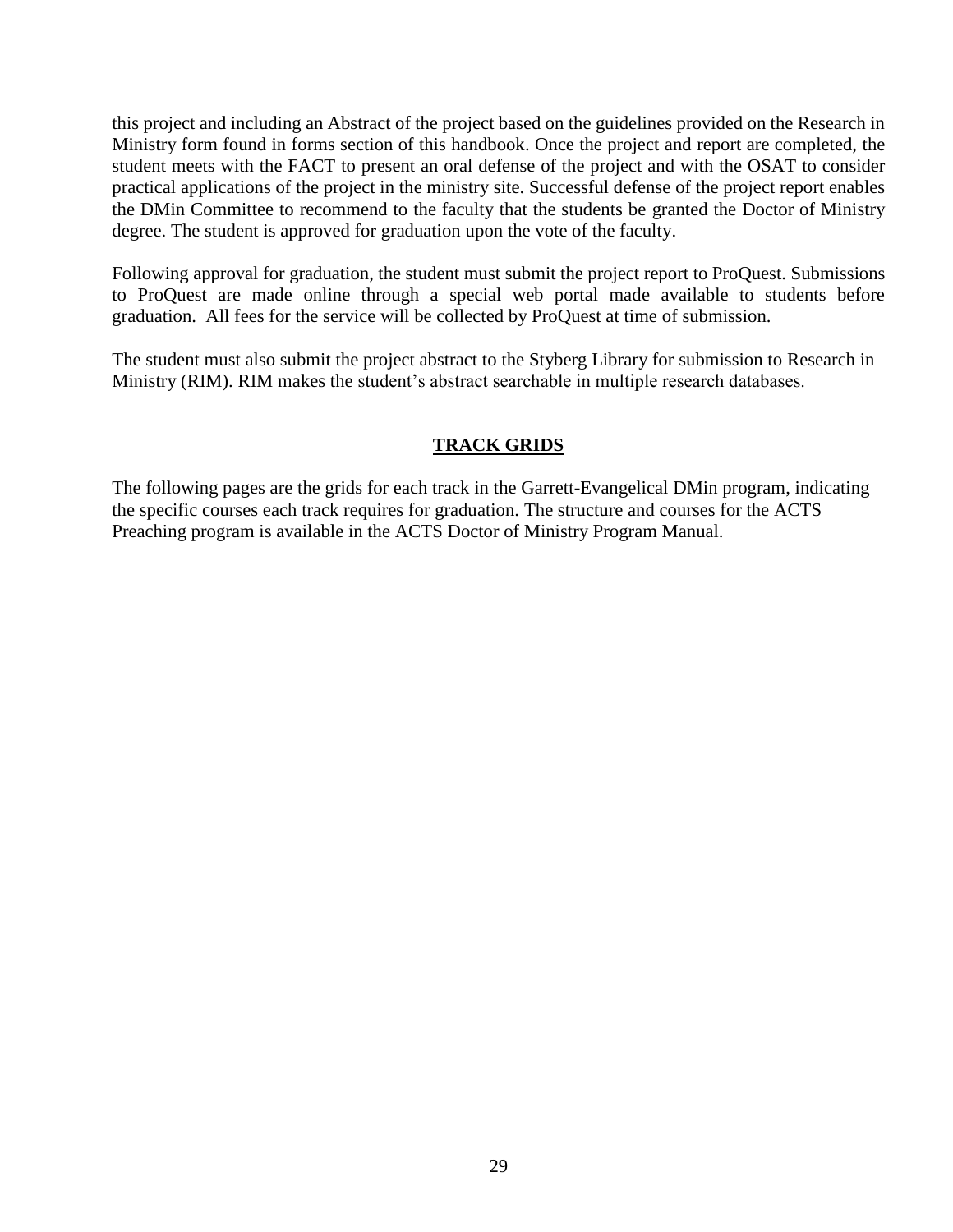

# **Doctor of Ministry-** Graduation Requirements

ID#: Name: Advisor:

# **COMMUNITY ORGANIZING**

# **COURSEWORK PHASE**

# **FOUNDATIONAL COURSES- 9 hours**

| COURSE# | TITLE                                                     | <b>GRADE</b> | <b>HOURS</b> |
|---------|-----------------------------------------------------------|--------------|--------------|
| DM-702  | Research Design and Methodology                           |              |              |
| DM-701  | Cultural Values in Congregational Life                    |              |              |
| DM-703  | <b>Biblical and Theological Foundations for Practical</b> |              |              |
|         | Ministry                                                  |              |              |

### **TRACK COURSES- 15 hours**

| <b>COURSE#</b> | TITLE                                                  | <b>GRADE</b> | <b>HOURS</b> |
|----------------|--------------------------------------------------------|--------------|--------------|
| DM-724         | Introduction to Community Organizing and Non-violent   |              |              |
|                | Social Change                                          |              |              |
| DM-725         | Hermeneutics of Race, Class, Gender, Age               |              |              |
| DM-723         | Methods, Models and Tools of Community Organizing      |              |              |
| DM-720         | <b>Church and Community</b>                            |              |              |
| DM-723         | Methods, Models and Tools of Non-Violent Social Change |              |              |

# **MIDPROGRAM PHASE- 3 hours**

| <b>COURSE#</b>         | TITI T<br>. <u>.</u>             | GRADE | HOURS |
|------------------------|----------------------------------|-------|-------|
| $DM-$<br>790<br>$\sim$ | Research and Writing<br>Proposal |       |       |

# **CANDIDACY PHASE- 3 hours**

| COTIDCEL            |                                    | ADF<br>7R7 | <b>HOURS</b> |
|---------------------|------------------------------------|------------|--------------|
| 705.<br>`)M-<br>- - | Writing<br>Project<br>Research and |            |              |

**TOTAL** Semester Hours: **30**

**Research Project Title:** 

**Research Project Defense Date**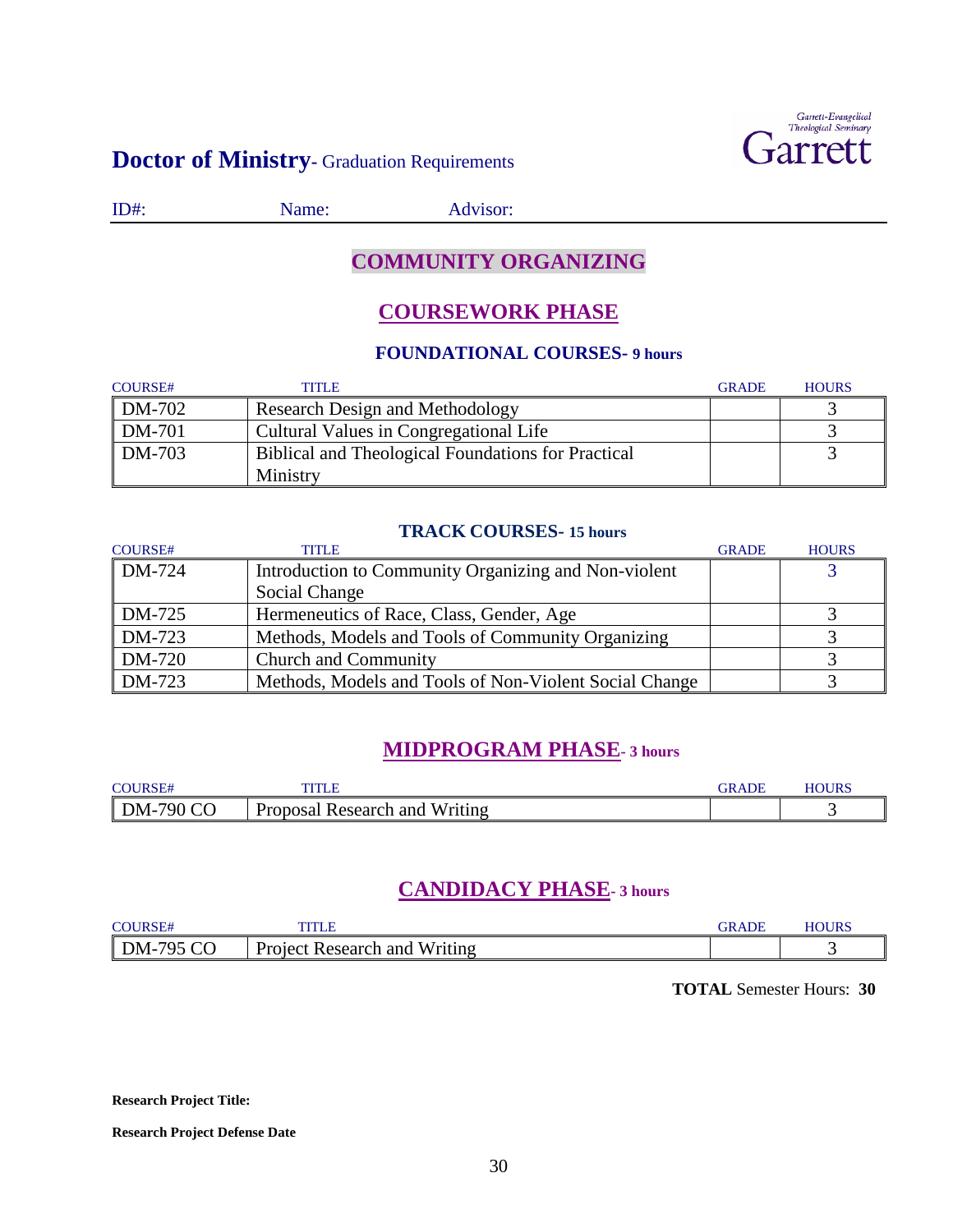

# **Doctor of Ministry-** Graduation Requirements

ID#: Name: Advisor:

# **CONGREGATIONAL LEADERSHIP**

# **COURSEWORK PHASE**

### **FOUNDATIONAL COURSES- 9 hours**

| COURSE# | TITLE                                                     | <b>GRADE</b> | <b>HOURS</b> |
|---------|-----------------------------------------------------------|--------------|--------------|
| DM-702  | <b>Research Design and Methodology</b>                    |              |              |
| DM-701  | Cultural Values in Congregational Life                    |              |              |
| DM-703  | <b>Biblical and Theological Foundations for Practical</b> |              |              |
|         | Ministry                                                  |              |              |

### **TRACK COURSES- 15 hours**

| <b>COURSE#</b> | <b>TITLE</b>                                           | <b>GRADE</b> | <b>HOURS</b> |
|----------------|--------------------------------------------------------|--------------|--------------|
| DM-712         | <b>Strategic Techniques for Leadership</b>             |              |              |
| DM-743         | Spiritual Formation and the Leader                     |              |              |
|                | <b>Effective Communication for Leaders</b>             |              |              |
| DM-773         | Kellogg Seminar – Faith $&$ Leadership                 |              |              |
|                | Kellogg Seminar – Finance or Approved Program          |              |              |
| DM-779         | Kellogg Executive Capstone Seminar (requires approval) |              |              |

# **MIDPROGRAM PHASE- 3 hours**

| <b>COURSE#</b>  |                                          | FR.<br><b>ADF</b> | <b>HOURS</b> |
|-----------------|------------------------------------------|-------------------|--------------|
| 790<br>DM-<br>ັ | Proposal<br>! Writing<br>and<br>Research |                   |              |

# **CANDIDACY PHASE- 3 hours**

| COTIDQPU                               | استعد                              | ، TR<br>ADF | <b>HOURS</b> |
|----------------------------------------|------------------------------------|-------------|--------------|
| $\sim$<br>705<br>W-<br>◡<br><u>. .</u> | Writing<br>Research and<br>Project |             |              |

 **TOTAL** Semester Hours: **30**

**Research Project Title:** 

**Research Project Defense Date:**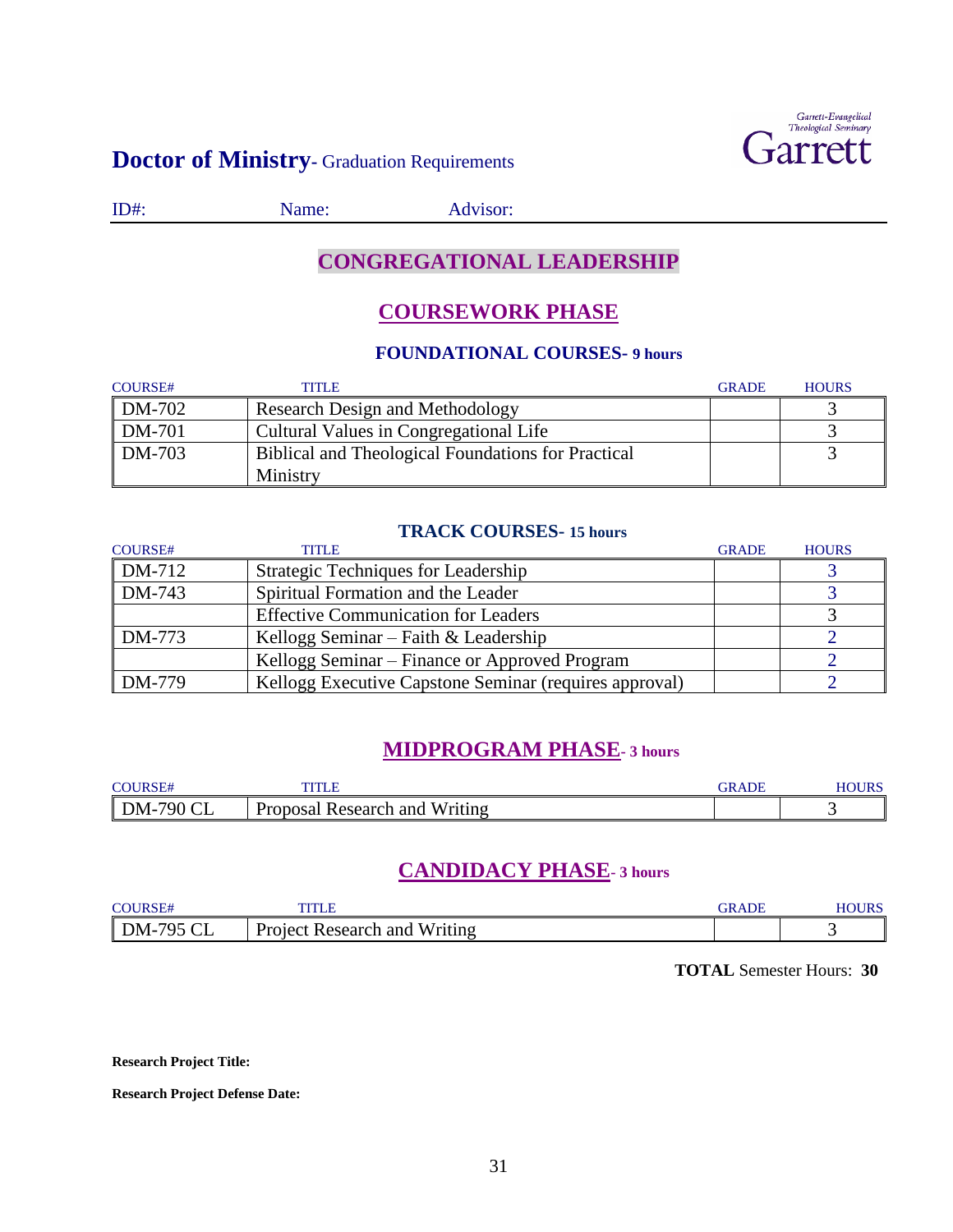

# **Doctor of Ministry-** Graduation Requirements

ID#: Name: Advisor:

# **PREACHING IN LATINX CONGREGATIONS**

# **YEAR 1- 9 hours**

| COURSE#         | TITLE                     | <b>GRADE</b> | <b>HOURS</b> |
|-----------------|---------------------------|--------------|--------------|
| DM-750          | Preaching as Testimony    |              |              |
| $\text{DM-751}$ | Performance in Preaching  |              |              |
| $\text{DM-753}$ | Kellogg Seminar – Finance |              |              |

### Project Research and Writing

| $DM-752$        | Contemporary Biblical Interpretation for Preaching |  |
|-----------------|----------------------------------------------------|--|
| $DM-753$        | Contemporary Theology for Preaching                |  |
| $DM-756$        | Narrative Preaching as Social Transformation       |  |
| $\text{DM-757}$ | Pastoral Preaching                                 |  |

# **YEAR 3- 9 hours**

| COURSE#                | TITLE                                       | <b>GRADE</b> | <b>HOURS</b> |
|------------------------|---------------------------------------------|--------------|--------------|
| $\overline{DM-770A}$   | Practical Theology for LatinX Congregations |              |              |
| $\blacksquare$ DM-770B | Faith and Leadership                        |              |              |
| $DDM-791$              | Project Design and Methodology              |              |              |
| $\text{DM-795}$        | <b>Project Research and Writing</b>         |              |              |

**TOTAL** Semester Hours: **30**

**Research Project Title:** 

**Research Project Defense Date:**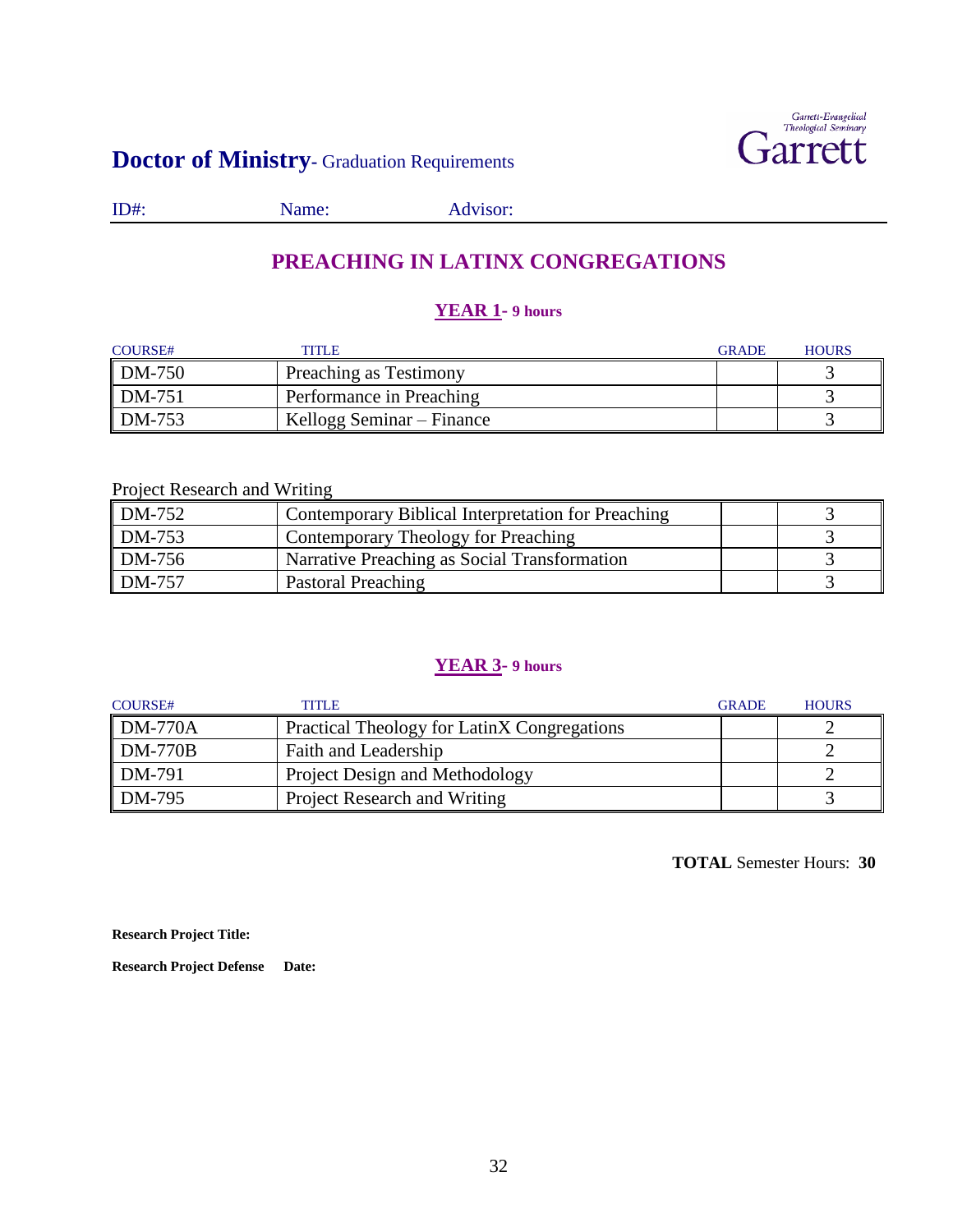

# **Doctor of Ministry-** Graduation Requirements **2017-2018**

ID#: Name: Advisor:

# **SPIRITUAL DIRECTION**

# **COURSEWORK PHASE**

### **FOUNDATIONAL COURSES- 9 hours**

| COURSE# | NITLE                                                     | <b>GRADE</b> | <b>HOURS</b> |
|---------|-----------------------------------------------------------|--------------|--------------|
| DM-702  | <b>Research Design and Methodology</b>                    |              |              |
| DM-701  | Cultural Values in Congregational Life                    |              |              |
| DM-703  | <b>Biblical and Theological Foundations for Practical</b> |              |              |
|         | Ministry                                                  |              |              |

### **TRACK COURSES**- 15 hours

#### **(classes must be taken in order)**

| COURSE# | TITLE                                             | <b>GRADE</b> | <b>HOURS</b> |
|---------|---------------------------------------------------|--------------|--------------|
| DM-740  | History and Theology of Christian Spirituality    |              |              |
|         | (includes SD Module 1)                            |              |              |
| DM-741  | Spirituality, Diversity, and the Global Landscape |              |              |
|         | (includes SD Module 2)                            |              |              |
| DM-742  | Spiritual Practice (includes SD Module 3)         |              |              |
| DM-743  | Spiritual Formation and the Leader (includes SD   |              | 3            |
|         | Module 4)                                         |              |              |
| DM-744  | Practicum in Spiritual Formation (includes SD)    |              |              |
|         | Module 5)                                         |              |              |

# **MIDPROGRAM PHASE- 3 hours**

| <b>COURSE#</b> |                               | <b>GRADE</b> | <b>HOURS</b> |
|----------------|-------------------------------|--------------|--------------|
| $DM-790 SD$    | Proposal Research and Writing |              |              |

# **CANDIDACY PHASE- 3 hours**

| <b>COURSE#</b> |                                     | <b>GRADE</b> | <b>HOURS</b> |
|----------------|-------------------------------------|--------------|--------------|
| $DM-795 SD$    | <b>Project Research and Writing</b> |              |              |

**TOTAL** Semester Hours: **30**

**Research Project Title:**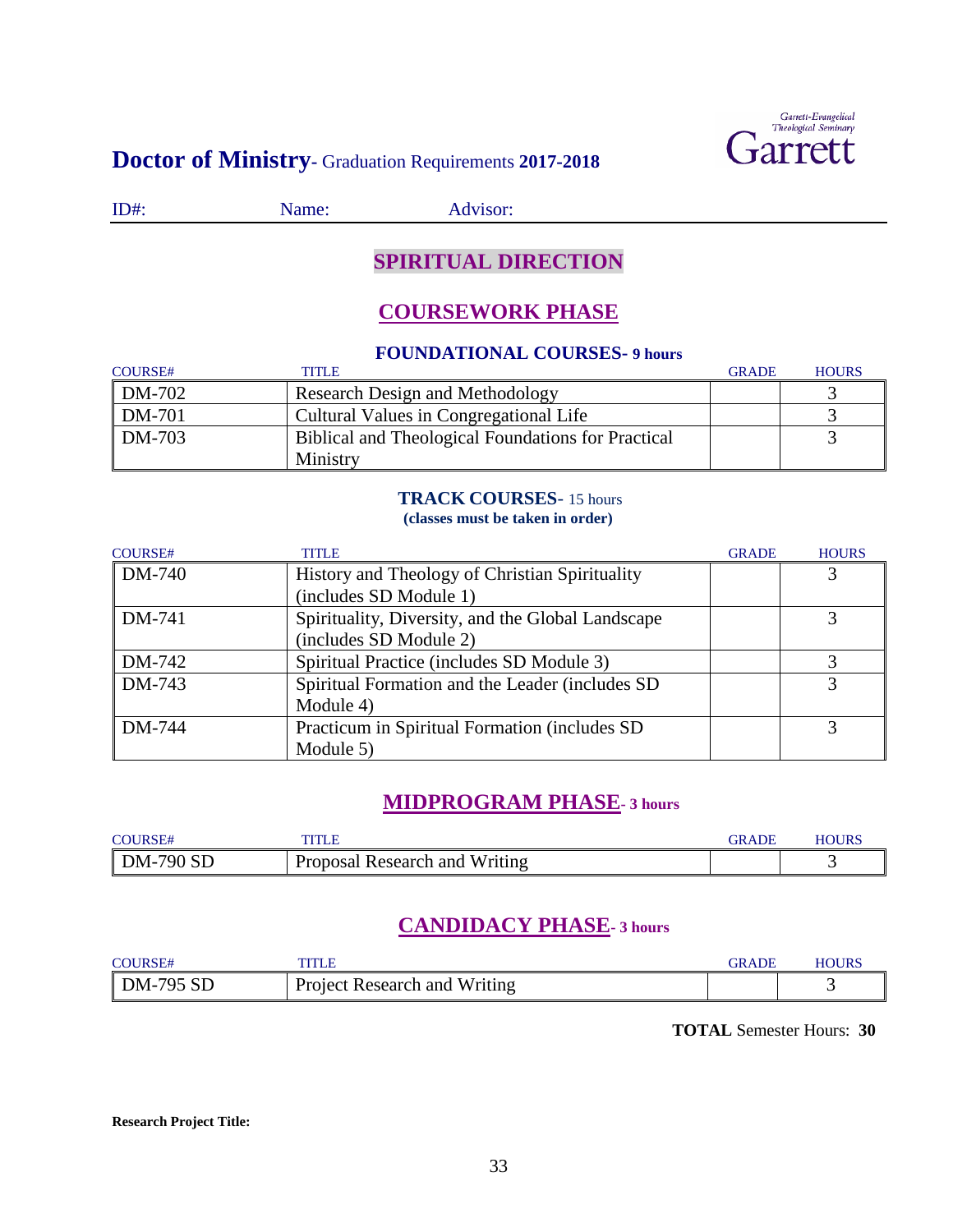

# **Doctor of Ministry-** Graduation Requirements **2017-2018**

Name: Advisor:

# **STRATEGIC LEADERSHIP IN THE BLACK CONGREGATION**

# **COURSEWORK PHASE**

#### **FOUNDATIONAL COURSES- 9 hours**

| COURSE# | TITLE                                                     | <b>GRADE</b> | <b>HOURS</b> |
|---------|-----------------------------------------------------------|--------------|--------------|
| DM-702  | Research Design and Methodology                           |              |              |
| DM-701  | Cultural Values in Congregational Life                    |              |              |
| DM-703  | <b>Biblical and Theological Foundations for Practical</b> |              |              |
|         | Ministry                                                  |              |              |

#### **TRACK COURSES- 15 hours**

| <b>COURSE#</b> | TITLE                                         | <b>GRADE</b> | <b>HOURS</b> |
|----------------|-----------------------------------------------|--------------|--------------|
| DM-731         | Seminar on the Black Church                   |              |              |
| DM-732         | Stewardship and Institutional Development     |              |              |
| DM-724         | Introduction to Community Organizing and Non- |              |              |
|                | <b>Violent Social Change</b>                  |              |              |
| DM-725         | Hermeneutics of Race, Class, Gender, Age      |              |              |

# **MIDPROGRAM PHASE**-3 hours

COURSE# TITLE GRADE **HOURS**  $\boxed{\text{DM-77x}}$  Kellogg Seminar – Leading Change in Non-Profits 1  $DM-77x$  | Kellogg Seminar – Leading with Equity | | | 1 DM-77x | Kellogg Seminar – Non-Profit Finance | | | | DM-77x | Kellogg Seminar – Strategic Leadership | 1 DM-779 Kellogg Executive Capstone Seminar 2 DM-790 Proposal Research and Writing 2008 3

# **CANDIDACY PHASE- 3 hours**

| <b>COURSE#</b>   | TITLE                               | <b>GRADE</b> |
|------------------|-------------------------------------|--------------|
| <b>HOURS</b>     |                                     |              |
| <b>DM-795 AL</b> | <b>Project Research and Writing</b> |              |

 **TOTAL** Semester Hours: **30**

**Research Project Title:** 

**Research Project Defense Date:**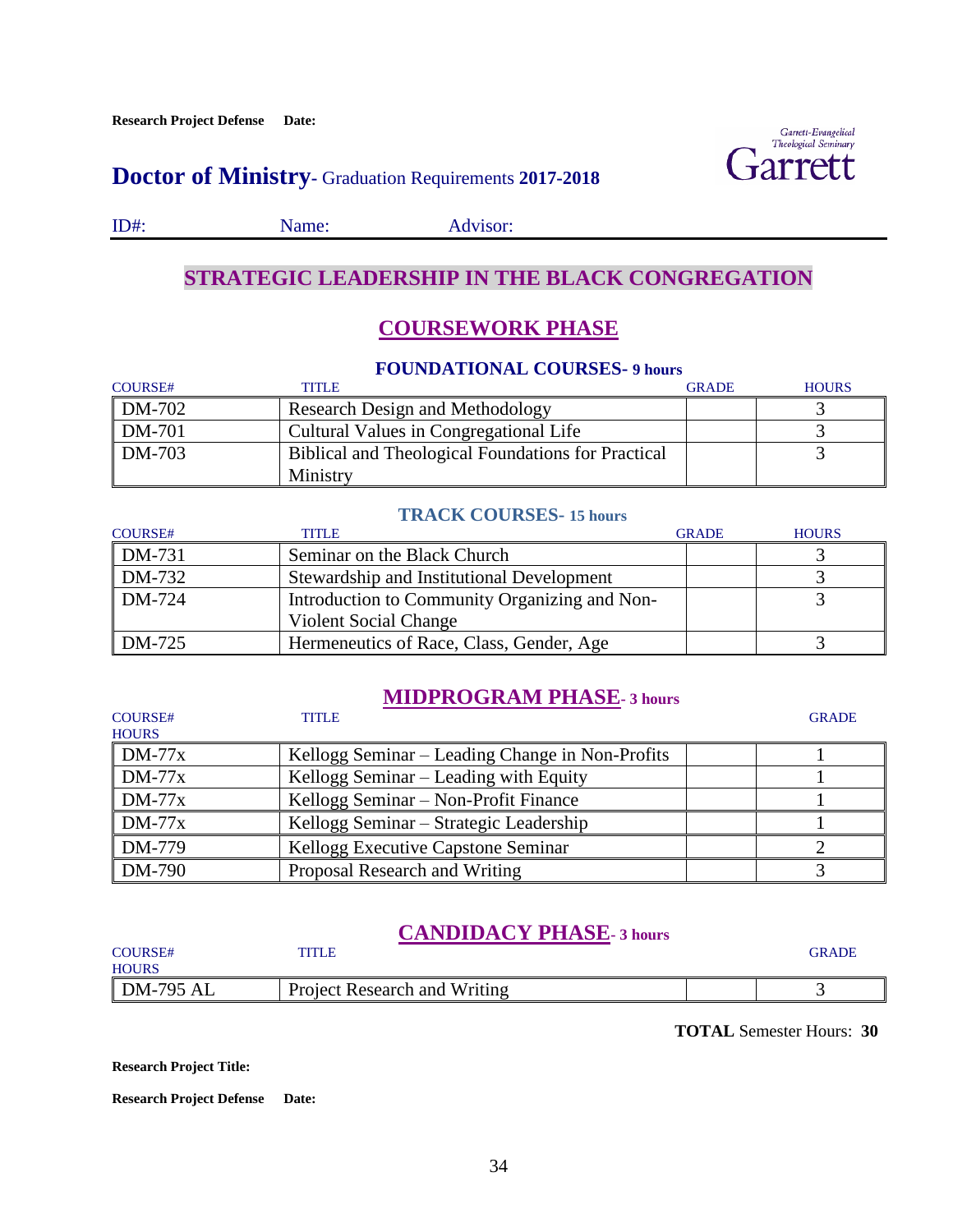### **Track Schedules 2020 – 2023**

### a. **Community Organizing**

January 2021

- DM726 Financial Implications of Community Organizing: January 11 15. Instructor: Rev. Gerald Taylor
- DM725 Hermeneutics of Race, Class, Gender, Age: January 18 22. Instructor: Dr. Angela Cowser

#### Spring 2021

• DM703 – Biblical and Theological Foundations for Practical Ministry (Online) Instructor: Dr. Felicia LaBoy

#### Summer 2021

- DM723 Methods, Models, and Tools of Community Organizing: June  $21 25$ : Instructor: Dr. Angela Cowser
- DM720 Church and Community: June 28 July 2. Instructor: Dr. Gerald Taylor

#### Fall 2021

• DM702 – Research Design and Methodology (Online): Instructor: TBA

#### January 2022

- DM724 Introduction to Community Organizing: Instructor: Rev. Gerald Taylor (For students who start the program in January 2021)
- DM723 Methods, Models and Tools of Non-Violent Social Change Dr. Angela Cowser

### Spring 2022

• DM701 – Cultural Values in Congregational Life (Online): Instructor: Dr. Mark Teasdale

### Summer 2022

• DM790 – Proposal Research and Writing: Instructor: Dr. Angela Cowser

### Fall 2022 – Spring 2023

• DM795 – Project Research and Writing

\*\* Graduation may be May 2023 or October 2023 \*\*

#### b. **LatinX**

January 2021- Spring 2022

• DM795 – Project Research and Writing

\*\* Graduation may be May 2021, October 2021 or May 2022 \*\*

### c. **Spiritual Direction**

January 2021:

o DM740 – History and Theology of Christian Spirituality – Dr. Amy Oden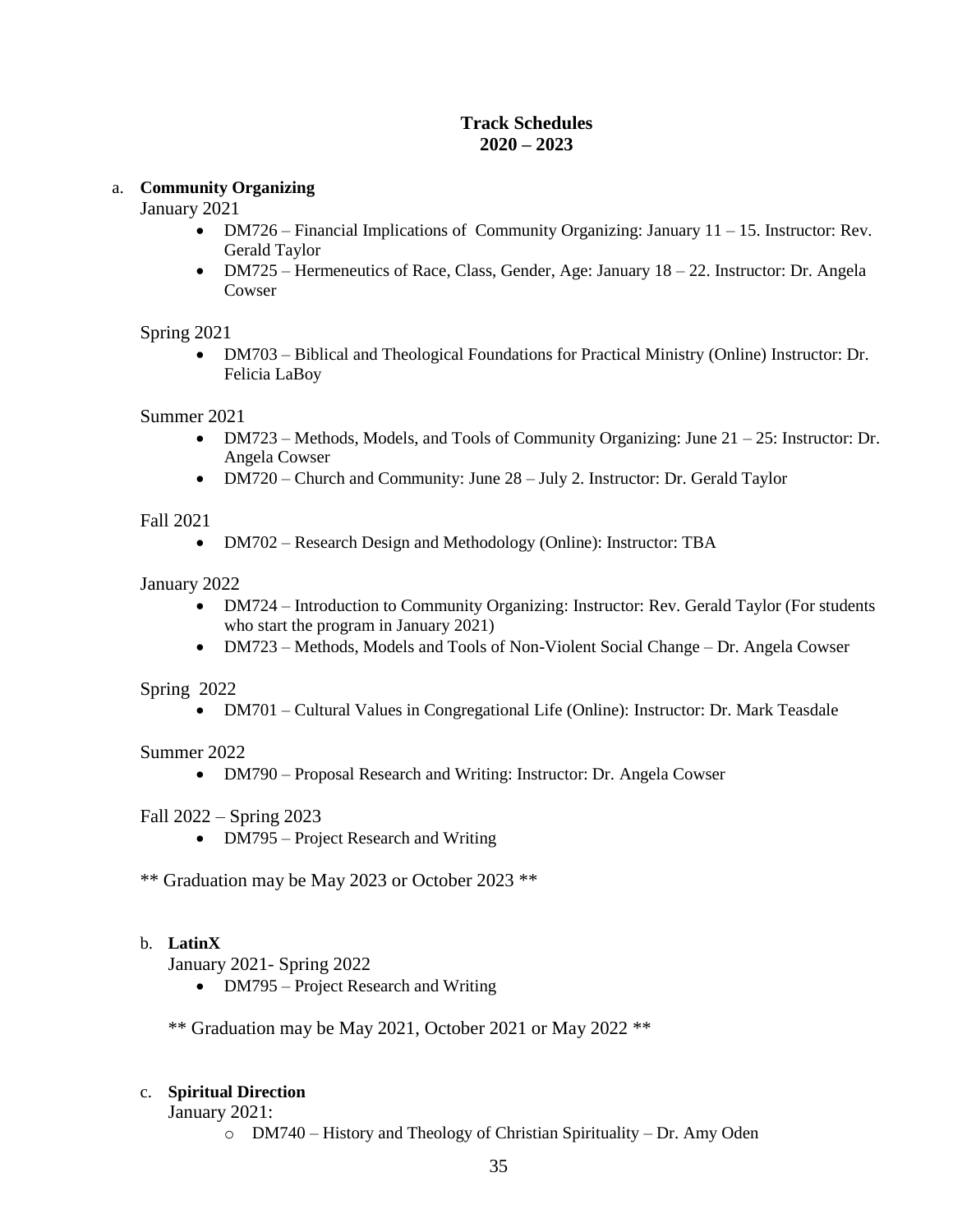$\circ$  DM741 – Spirituality, Diversity, and the Global Landscape – Dr. Hwa Young Chong

#### Spring 2021:

o DM703 – Biblical and Theological Foundations for Practical Ministry (online): Dr. Felicia LaBoy

#### Summer 2021:

- o DM742 Spiritual Formation and the Leader Dr. Brenda Buckwell
- o DM743 Spiritual Practice Dr. Karla Kincannon

#### Fall 2021:

o DM702 – Research Design and Methodology (online) TBA

#### January 2022:

o DM744 – Practicum in Spiritual Formation – Dr. Dwight Judy

### Spring 2022:

o DM701 – Cultural Values in Congregational Life (online) – Dr. Mark Teasdale

#### Summer 2022:

o DM790 – Proposal Research and Writing (includes HAS) – Dr. Dwight Judy

#### Fall 2022 – Spring 2023:

o DM795 – Project Research and Writing

\*\* Graduation may be May 2023, October 2023 or May 2024 \*\*

#### **d. SLBC**

January 2021

• DM725 – Hermeneutics of Race, Class, Gender, Age: January 18 – 22. Instructor: Dr. Angela Cowser

Kellogg Courses – January – April (Course numbers will be assigned)

(All 5 classes must be taken to receive the Certificate in Non-Profit Management)

- Leading Change in Nonprofits: January 26-27 & February 2-3
- Nonprofit Finance Program: Toolkit for Leaders February 18-19, 23-24
- Leading with Equity: Leaders Activating Change: March 16-18
- Capstone Program: The Leader Within: April 11-16
- Strategic Leadership: April 27-28 & May 4-5

### Spring 2021

• DM703 – Biblical and Theological Foundations for Practical Ministry (Online) Instructor: Dr. Felicia LaBoy

Summer 2021

o DM790 – Proposal Research and Writing. June 21 25: Instructor: Dr. Angela Cowser

Fall 2021 – Spring 2022

• DM795 – Project Research and Writing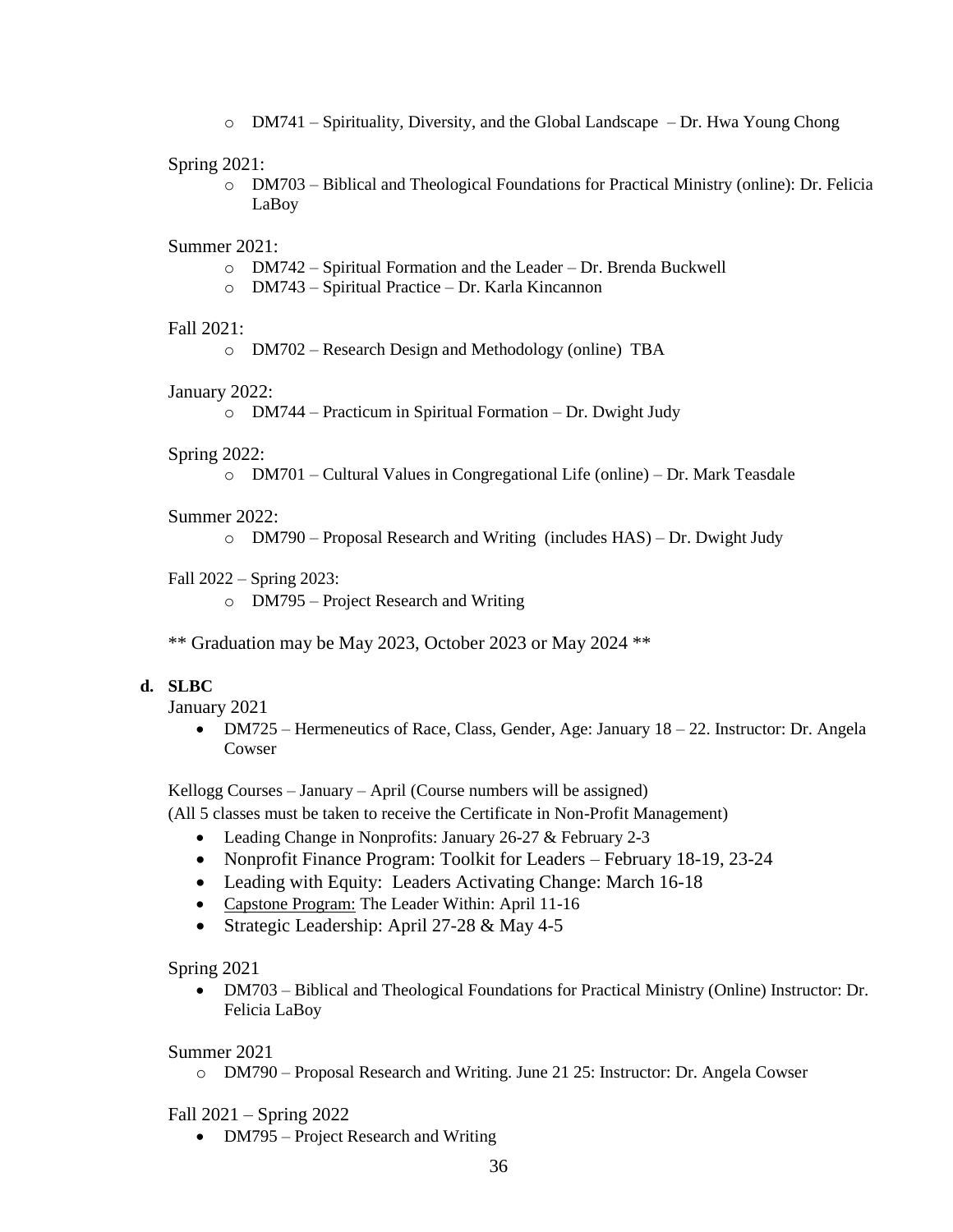#### January 2022 (Optional)

• DM723 – Methods, Models and Tools of Non-Violent Social Change – Angela Cowser SLBC Students may take this class if desired at no additional cost although it is not required for this degree track.)

#### **PROGRAM OUTPUT**

The ultimate output of the Doctor of Ministry Program is a leader in the church that is equipped with skills and tools necessary to be effective in ministry and more specifically, in the area of ministry that has been the focus of their study in the program track of choice. In the course of study, students are engaged in the practice of ministry in a particular setting or ministry context. The focus of the work is described and detailed as a project to be undertaken during the years of the program. The progress of the project and its impact on their ministry is reviewed, analyzed and tracked in several ways during the course of both study and practice. The results and overall outcome of the project are reported in a final Project Paper which the student prepares. This final document is the basis for evaluation and defense of the work accomplished by the student and its effect on the ministry context.

#### **A. Nature and Purpose of the Project**

The project is conceived as an effort in creative ministry, to be developed and carried out in relation to the participant's context of ministry. It takes a significant approach to a problem or area of study related to the theory and practice of ministry. It involves the application of a theology of ministry and data from research to a particular aspect of professional ministry. The purpose is to identify, develop, implement and evaluate an original, investigative program and its contribution to the practice of ministry. The project facilitates the demonstration of professional excellence in the ability of the student to contribute to the practice of ministry through research, design, implementation, analysis and evaluation of results.

The written output of the project is a Project Report that describes the structure, research, analysis and results of the project. The student works closely with the faculty adviser as research and writing progresses. This involves review and recommendations for revisions by the adviser and other faculty advisory team members as appropriate. As much as possible, the adviser should review and verify that both the research and the writing undertaken by the student is in tandem with the criteria by which it will be judged. Upon completion of the project, an oral defense of the project is undertaken by the student with the members of the faculty advisory team (FACT).

The research project will be evaluated according to the following criteria:

- (a) Engagement with the classical theological disciplines: biblical studies, theology, ethics, and church history.
- (b) Demonstration of the connection between theological reflection and its relationship to Christian practice.
- (c) Articulation of the theological and practical significance in relation to the challenges of the specific practices of ministry covered in the track and applied to the student's ministry context.
- (d) Contribution, in content and argument, to the area of professional ministry.

Following the oral defense, the FACT may take one of the following actions: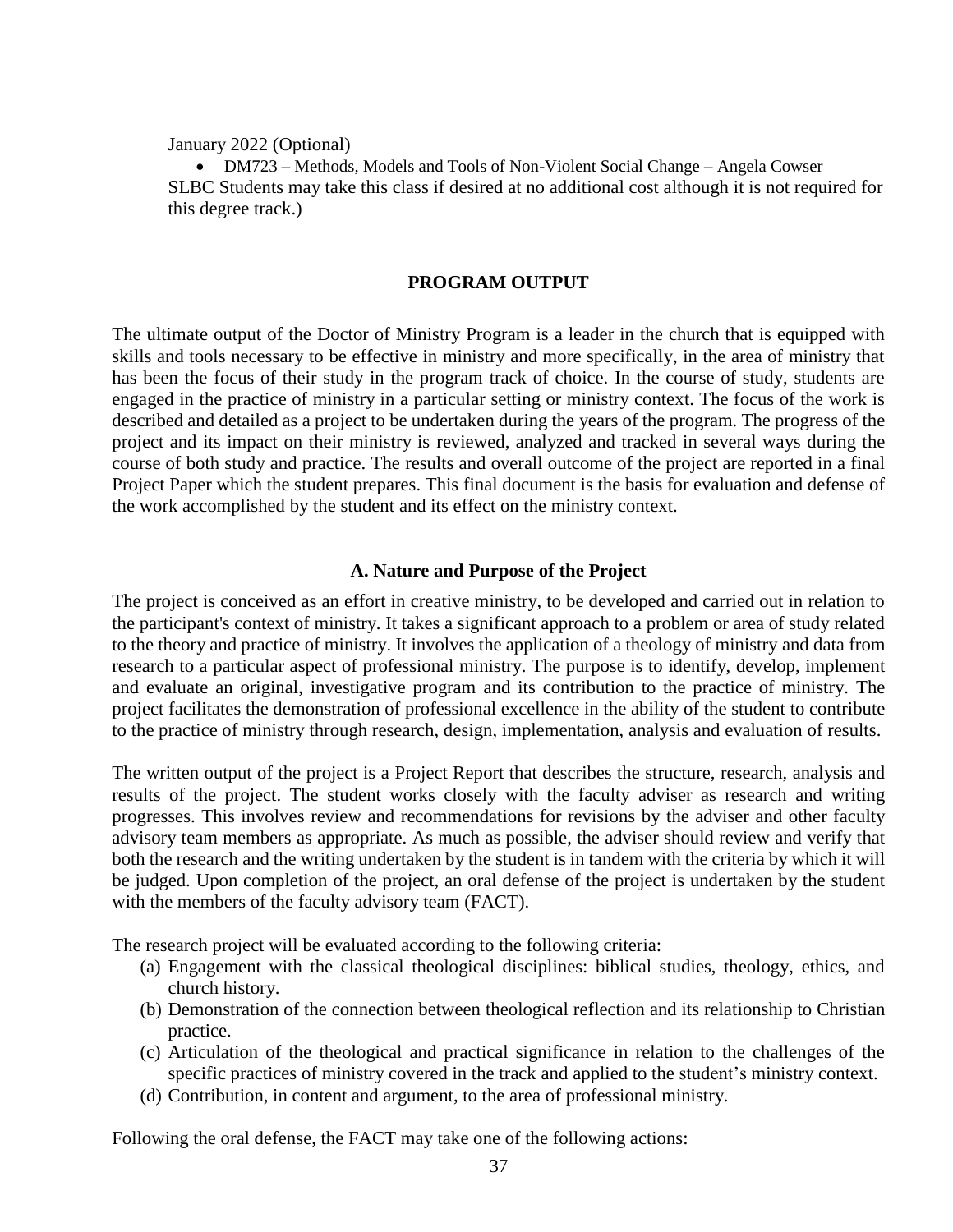- (a) Recommendation of graduation to the DMin committee.
- (b) Recommendation of graduation pending further revisions/rewriting of the Project Report to be completed under the direction of the project adviser.
- (c) Termination from the program, given the inadequacy of the project and the impossibility of adequate or appropriate revisions/rewriting.

Recommendations for graduation will be made to the DMin Committee, for concurrence with the decision of FACT and presentation to the complete seminary faculty for their approval.

# **B. Structure and Content of Project Report**

The Project Report follow the structure defined for use in the program to facilitate the delivery of their content. This content ties directly to the courses taught, which is tied directly to the assessment of the material presented in the report. The structure of the Project Report follows the style described in the Style Description section of the DMin Handbook and is as follows:

# (a) **Title page**

# (b) **Approval page**

- (c) **Abstract** (maximum: 100 words): This is a concise summary of the development and conclusions of the project and appears just after the approval page. Follow the American Theological Library Association guidelines (these are also found on the Research in Ministry form):
	- a. Write in complete sentences, preferably in the third person active voice.
	- b. Be brief. The abstract should be approximately 100 words in length.
	- c. State your thesis.
	- d. Describe the method of study or research.
	- e. State the result of the research or the conclusion reached in the study.
- (d) **Acknowledgements** (optional), on which the writer may express appreciation for persons who have contributed to the project in any way.
- (e) **Table of contents**, listing titles and page numbers for chapters and major sub-sections.
- (f) **Chapter 1** (4000 4800 words) Introduction of problem to be addressed, presentation of thesis, description of ministry site, informed personal perspective, and explanation of who the audience is that could most benefit from this project
	- a. Primarily informed by Cultural Values of Congregation course.
	- b. Related to the "Being" aspect of the rubric.
- (g) **Chapter 2** (3000 3600 words) Review (in essay format) of the literature on the practice of ministry being covered, status questions of theory
	- a. Primarily informed by track courses.
	- b. Related to the "Knowing" and "Doing" aspects of the rubric.
- (h) **Chapter 3** (4000 4500 words) Biblical and theological grounding for the practice of ministry
	- a. Primarily informed by Seminar on Practical Theology.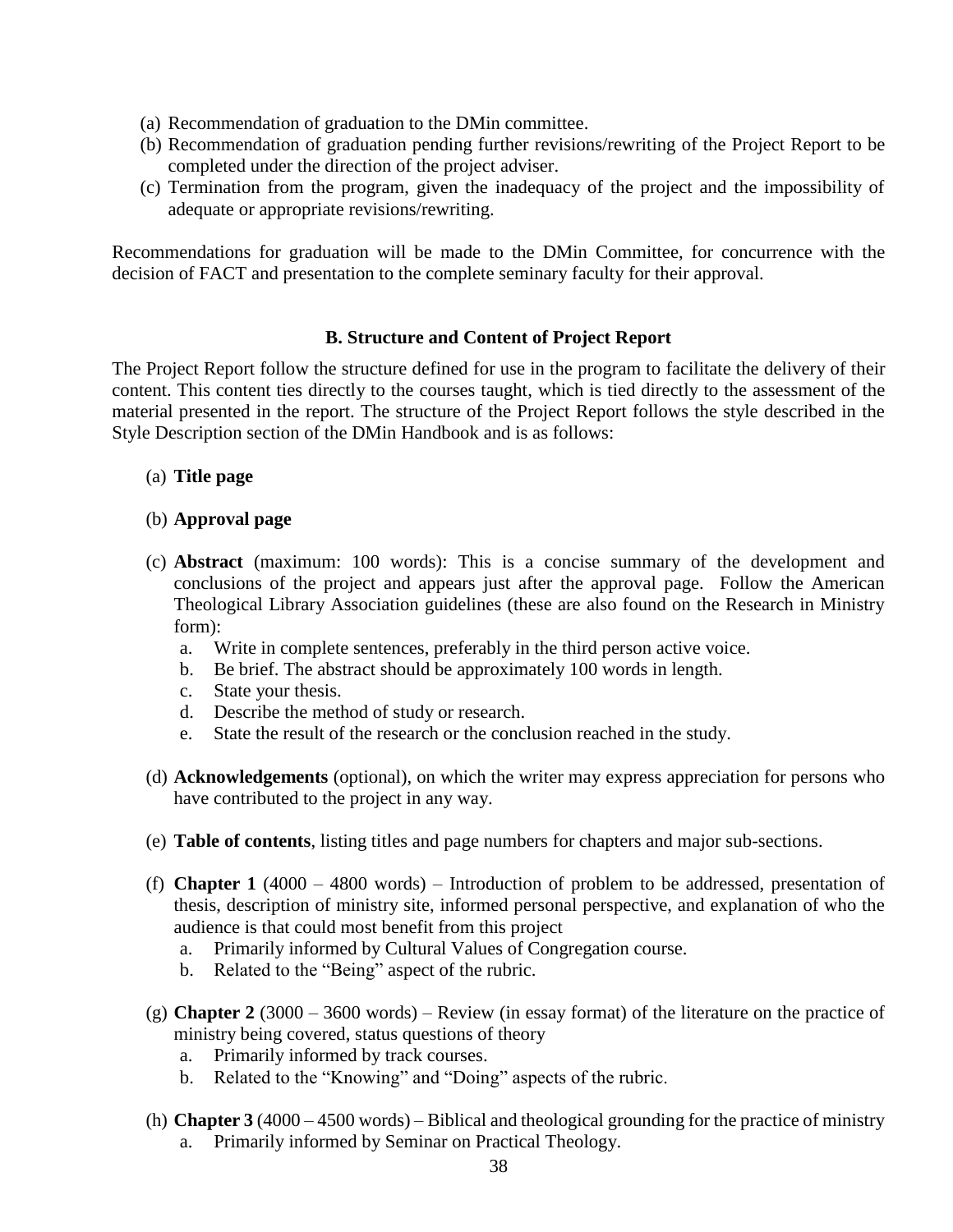- b. Related to the "Being" aspect of the rubric.
- (i) **Chapter 4** (3000 4500 words) Description of methodology used in the project (appendices for measurement tools and raw data), acknowledgment of replication issues
	- a. Primarily informed by Research Methodology and Cultural Values course.
	- b. Related to the "Knowing" and "Doing" aspects of the rubric.
- (j) **Chapter 5** (4000 4500 words) Results of the project, interpretations of the data collected
	- a. Primarily informed by Research Methodology and Cultural Values course.
	- b. Related to the "Knowing" aspect of the rubric.
- (k) **Chapter 6** (3000 4500 words) Conclusions, implications of the project and next steps for the specific ministry setting, lessons learned for those that would replicate the project
	- a. Primarily informed by track courses.
	- b. Related to the "Knowing," "Being," and "Doing" aspects of the rubric.
- (l) **Appendices** (no limit on word count) All measurement tools and raw data collected. Please be certain to include this data in a form that can be converted into a single pdf document with the rest of the paper.
- (m) **Bibliography** of resources used.

#### **C. Sequence of Project Development Activities**

The following steps show the normal progression in developing and reporting the project. Variations must be negotiated with the faculty adviser and track coordinator as part of the learning contract.

- (a) The student discusses possible approaches to the project with the OSAT throughout the coursework phase. The student would is advised to discuss these ideas with the faculty adviser.
- (b) A tentative focus for the project is developed by the student in consultation with the faculty adviser and the OSAT, as well as with any other faculty the student has contacted. This focus could include the preliminary identification of:
	- i. The objective of the project
	- ii. Area of investigation
	- iii. Resources to be consulted
	- iv. Overall plan
	- v. Proposed steps for implementation
	- vi. Means of evaluation
	- vii. Format of reporting
- (c) The project proposal is drafted in consultation with student peers, OSAT, and the FACT, utilizing coursework as the basis for framing the ideas in it.
- (d) The project proposal is reviewed in the mid-program evaluations. All groups conducting the evaluations must approve the student for candidacy.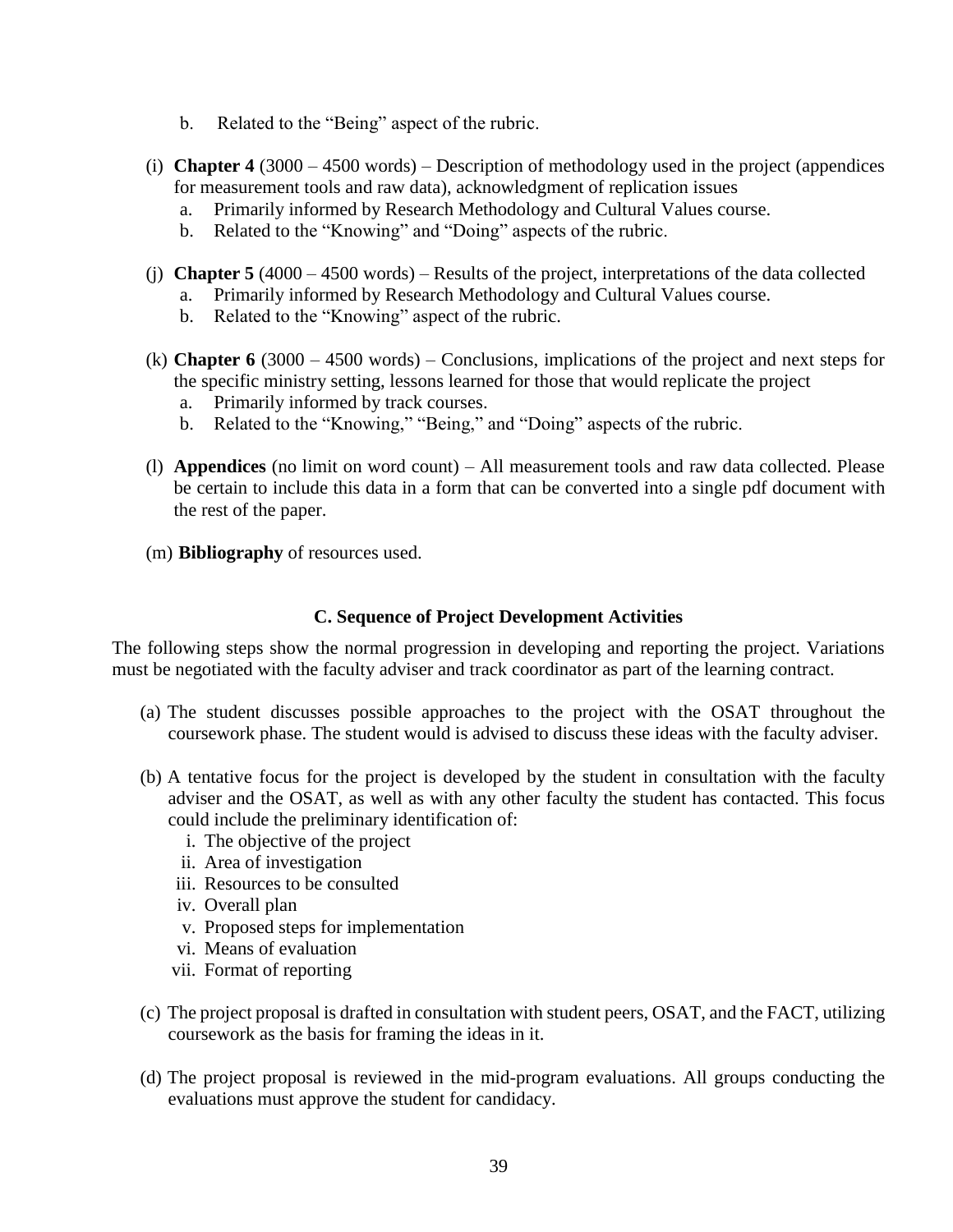- (e) Human subjects review of project proposal is completed, with any changes implemented to secure approval. *Approval is required before initiating research*.
- (f) The project is executed. During execution the student consults with the OSAT and receives feedback as to how the ministry site might best implement the information in the project.
- (g) The first draft of the research project report is due to the track adviser in February of the year of graduation and must be prepared in accordance with the guidelines for field or research project provided in the DMin Handbook. The report should be accompanied by the review form completed by OSAT.
- (h) After revision, the final draft of the project report is submitted to the FACT for review and evaluation of its contents, format and presentation. This review process also identifies any punctuation, spelling, grammatical and other writing errors.
- (i) The student will engage in an oral defense of the project and report before the FACT and any additional faculty members chosen at the time of candidacy. This defense will occur at the seminary. There are three possible outcomes of the defense: Pass, Pass with Revisions, or Fail.
	- i. Pass: The student is referred to the DMin Committee for their concurrence regarding the student's fitness to receive the DMin degree.
	- ii. Pass with revisions: The revisions must be submitted for review to and approved by the track adviser before the FACT can pass the student to the DMin Committee.
	- iii. Fail: The student has not only failed to defend the project but the work itself has been deemed lacking to such an extent that it cannot be salvaged. In such a case the student may be dismissed from the program.

For students planning to graduate in May, the oral defense and all revision should be completed prior to the final meeting of the DMin Committee. See the diagram on the next page for more information.

- (j) The DMin committee receives the title of the finished project and the feedback from the FACT and recommends the student be granted the degree by the faculty.
- (k) The student must submit an appropriately formatted manuscript of the project paper to ProQuest. This is done by the student online.
- (l) The student must submit the Research in Ministry (RIM) form with an appropriate abstract to the library. This is done by the student online.
- (m)The faculty vote to confer the degree to the student. The student graduates in May.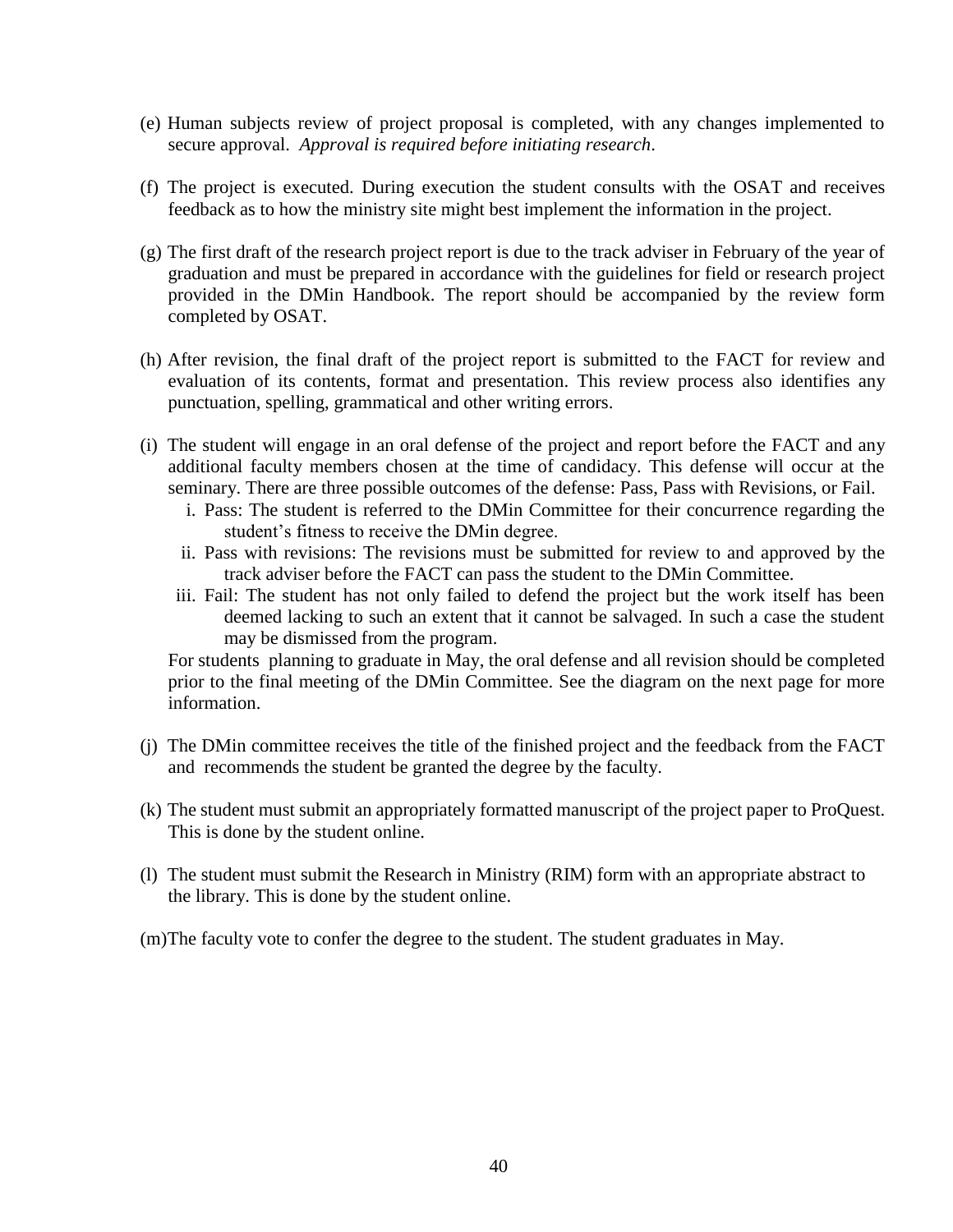# **D. Process from Defense through Graduation**

(Defense completed and revisions submitted before last DMin Committee meeting of the year)

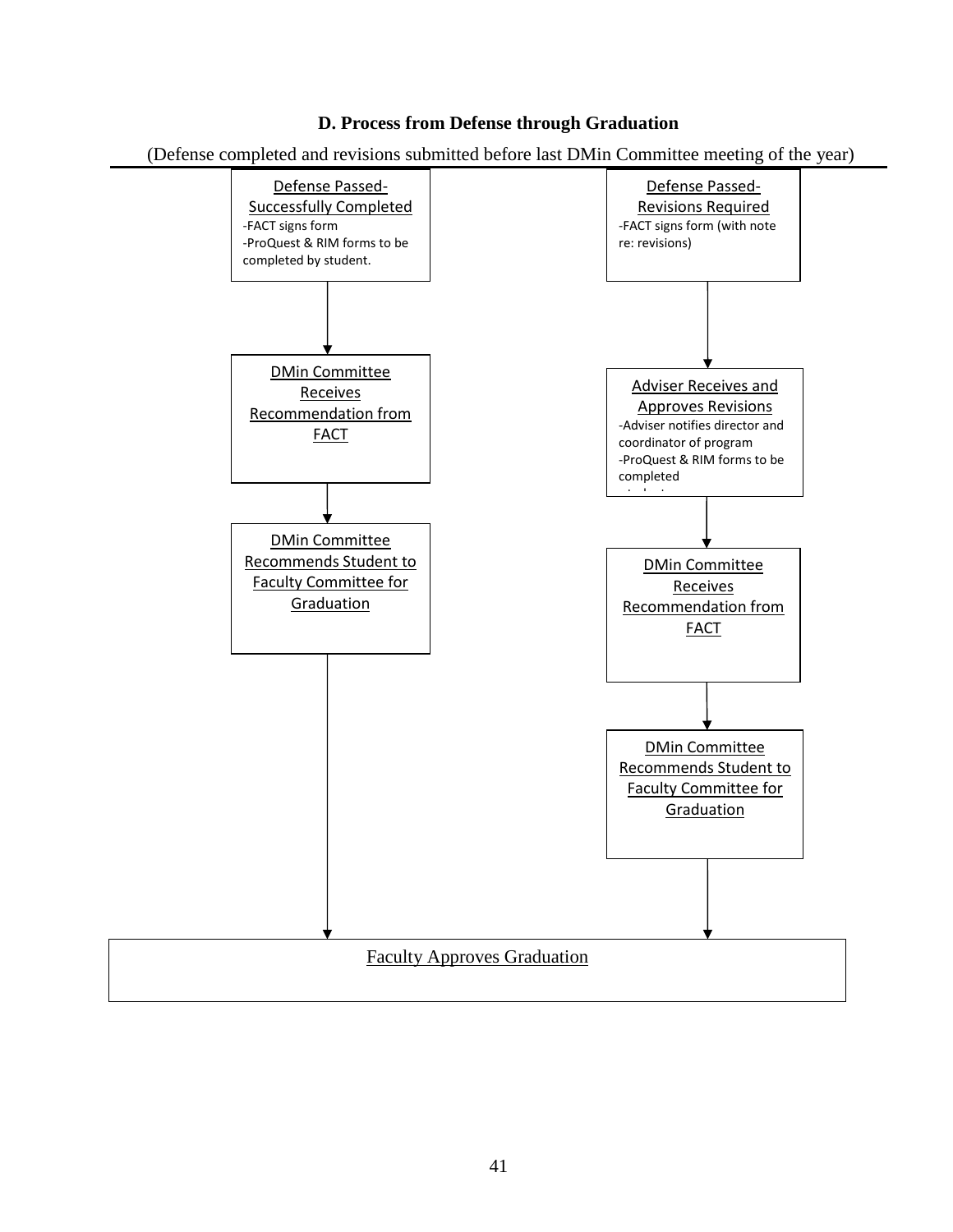# **E. Rubric for Assessing the Project Paper**

This rubric is used for both student and program assessment and offers guidelines for how the final projects will be assessed.

| Area for                       | Excellent                                                                                                                                                                                                                                                             | Proficient                                                                                                                                                                                                                  | Intermediate                                                                                                                                                                            | Lacking                                                                                                                                                                                                           |
|--------------------------------|-----------------------------------------------------------------------------------------------------------------------------------------------------------------------------------------------------------------------------------------------------------------------|-----------------------------------------------------------------------------------------------------------------------------------------------------------------------------------------------------------------------------|-----------------------------------------------------------------------------------------------------------------------------------------------------------------------------------------|-------------------------------------------------------------------------------------------------------------------------------------------------------------------------------------------------------------------|
| Assessment                     |                                                                                                                                                                                                                                                                       |                                                                                                                                                                                                                             |                                                                                                                                                                                         |                                                                                                                                                                                                                   |
| <b>Knowing</b>                 | <b>Knowing</b><br>Demonstrates                                                                                                                                                                                                                                        | <b>Knowing</b><br>Demonstrates                                                                                                                                                                                              | <b>Knowing</b><br>Either few texts                                                                                                                                                      | <b>Knowing</b><br>Little or no                                                                                                                                                                                    |
| 1. Review of<br>the Literature | exceptional grasp<br>of and ability to<br>engage critically<br>with appropriate<br>texts for the<br>chosen practice<br>of ministry. Uses<br>appropriate<br>citation.                                                                                                  | grasp of<br>appropriate texts<br>but does not<br>always engage the<br>texts critically.<br>Appropriate<br>citation is used.                                                                                                 | are engaged, or<br>those texts that<br>are engaged are<br>only engaged in a<br>superficial way.<br>Citations may be<br>lacking or poorly<br>constructed.                                | engagement with<br>texts beyond<br>occasional proof-<br>texting. Citations<br>are lacking<br>and/or are poorly<br>constructed.                                                                                    |
| 2. Methodology                 | Deploys and<br>articulates clearly<br>methodology<br>appropriate to<br>reflecting<br>critically and<br>theologically on<br>the chosen<br>practice of<br>ministry in a way<br>that informs to<br>readers who are<br>unfamiliar with<br>the student's<br>ministry site. | Deploys a<br>methodology<br>appropriate to the<br>chosen practice of<br>ministry, but<br>without sufficient<br>support for the<br>methodology used,<br>or critical<br>theological<br>reflection.                            | Offers only a<br>basic outline of<br>methodology<br>presented, with<br>little explanation<br>of how the<br>methodology will<br>provide insight<br>into the chosen<br>ministry practice. | No clear<br>methodology<br>articulated.<br>Unclear as to<br>why the ministry<br>intervention<br>undertaken will<br>address the<br>chosen practice<br>of ministry.                                                 |
| 3. Data<br>Analysis            | Draws informed,<br>critical and<br>provocative<br>conclusions from<br>the data gathered<br>with compelling,<br>practical, precise<br>implications for<br>improving the<br>chosen practice<br>of ministry.                                                             | Draws informed,<br>critical and<br>provocative<br>conclusions from<br>the data gathered<br>in accessible, but<br>less than precise<br>or compelling<br>implications for<br>improving the<br>chosen practice of<br>ministry. | Draws weak or<br>unsustainable<br>conclusions that<br>demonstrate<br>insufficient<br>analysis of the<br>implications for<br>improving the<br>chosen practice<br>of ministry.            | No data<br>presented or data<br>that is presented<br>is superfluous to<br>the thesis or that<br>makes<br>unwarranted or<br>unsubstantiated<br>conclusions for<br>improving the<br>chosen practice<br>of ministry. |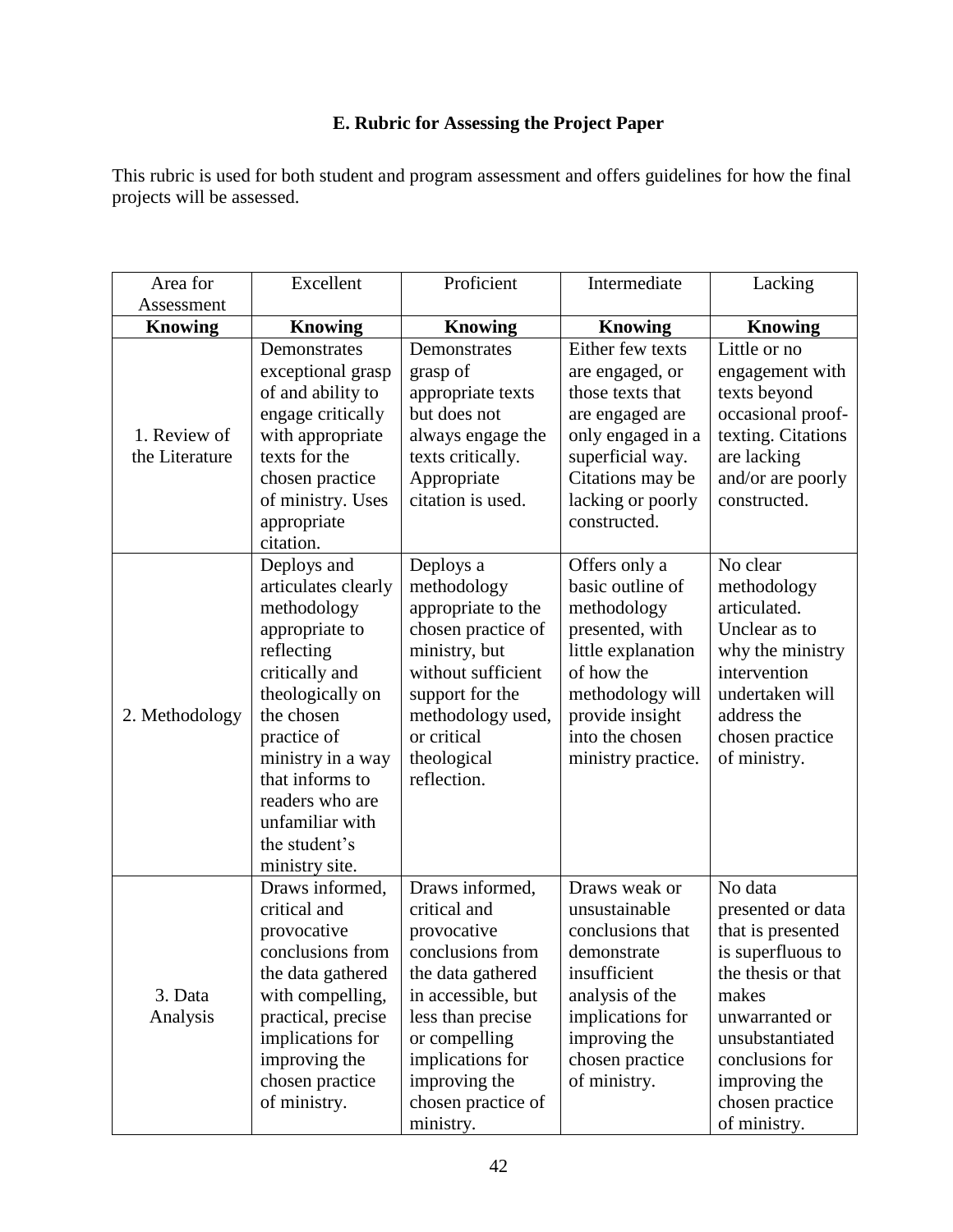| Area for                                  | Excellent                                                                                                                                                                                                                                            | Proficient                                                                                                                                                                                                                                                                                                | Intermediate                                                                                                                                                                                                          | Lacking                                                                                                                                                                                                                                         |
|-------------------------------------------|------------------------------------------------------------------------------------------------------------------------------------------------------------------------------------------------------------------------------------------------------|-----------------------------------------------------------------------------------------------------------------------------------------------------------------------------------------------------------------------------------------------------------------------------------------------------------|-----------------------------------------------------------------------------------------------------------------------------------------------------------------------------------------------------------------------|-------------------------------------------------------------------------------------------------------------------------------------------------------------------------------------------------------------------------------------------------|
| Assessment                                |                                                                                                                                                                                                                                                      |                                                                                                                                                                                                                                                                                                           |                                                                                                                                                                                                                       |                                                                                                                                                                                                                                                 |
| <b>Being</b>                              | <b>Being</b>                                                                                                                                                                                                                                         | <b>Being</b>                                                                                                                                                                                                                                                                                              | <b>Being</b>                                                                                                                                                                                                          | <b>Being</b>                                                                                                                                                                                                                                    |
| 1. Self-<br>Awareness                     | Demonstrates<br>self-awareness<br>and maturity by<br>reflecting<br>critically on<br>personal<br>experiences in<br>the practice of<br>ministry. Avoids<br>both trying to be<br>an objective<br>outside observer                                       | Demonstrates self-<br>awareness by and<br>points of growth,<br>but without<br>integrating them<br>with the actual<br>practice of<br>ministry. May<br>present<br>autobiographical<br>data in a way that<br>suggests                                                                                        | Minimal self-<br>awareness<br>locates the<br>student as an<br>outside observer<br>of the project.<br>Minimal critical<br>reflection on the<br>student's practice<br>of ministry.<br>Primary source<br>for conclusions | Self-awareness is<br>absent due to<br>total focus on the<br>analytical, or<br>with no critical<br>reflection, or<br>student's lack of<br>awareness of<br>personal<br>participation.<br>May demonstrate<br>narcissistic                          |
|                                           | perspective and<br>narcissism.                                                                                                                                                                                                                       | narcissism.                                                                                                                                                                                                                                                                                               | and claims about<br>ministry is<br>strictly personal.                                                                                                                                                                 | tendencies with<br>little recognition<br>of the ministry.                                                                                                                                                                                       |
| 2. Biblical and<br>Theological<br>Insight | Draws on<br>biblical and<br>theological<br>sources in a<br>thoughtful and<br>reflective way<br>that both draws<br>out the student's<br>own theological<br>identity and<br>provide a<br>Christian<br>ministry context<br>for engaging the<br>project. | Draws on biblical<br>and theological<br>sources in a<br>thoughtful and<br>reflective way but<br>lacks proper<br>integration into the<br>project and/or the<br>personal theology<br>of the student. The<br>biblical and<br>theological work<br>is limited as an<br>academic<br>addendum to the<br>project. | Draws on<br>biblical and<br>theological<br>sources in a<br>cursory way,<br>only using them<br>to proof-text<br>assertions made<br>by the author<br>about his or her<br>theology and<br>about the project.             | Lacks substantial<br>engagement with<br>biblical and/or<br>theological<br>resources. What<br>engagement is<br>evident is devoid<br>of significant<br>scholarship and<br>appears only to<br>be a devotional<br>exercise by the<br>student.       |
| 3. Contextual<br>Understanding            | Recognizes and<br>engages<br>contextually<br>nuanced data<br>expansively and<br>resources that<br>draws on the<br>student's social<br>or cultural<br>identity within<br>the ministry<br>context for<br>engaging the<br>chosen project.               | Recognizes and<br>engages<br>contextually<br>nuanced data and<br>resources but does<br>not recognize or<br>integrate student's<br>personal social or<br>cultural identity<br>within the<br>ministry context of<br>the chosen project.                                                                     | Recognizes<br>contextual data<br>and resources but<br>not the nuanced<br>impact of<br>personal social or<br>cultural identity<br>on the ministry<br>context of the<br>chosen project.                                 | Little or no<br>engagement with<br>contextualized<br>data and<br>resources and<br>misses the<br>significance of<br>such nuanced<br>data or the<br>impact of one's<br>social or cultural<br>identity on the<br>context of the<br>chosen project. |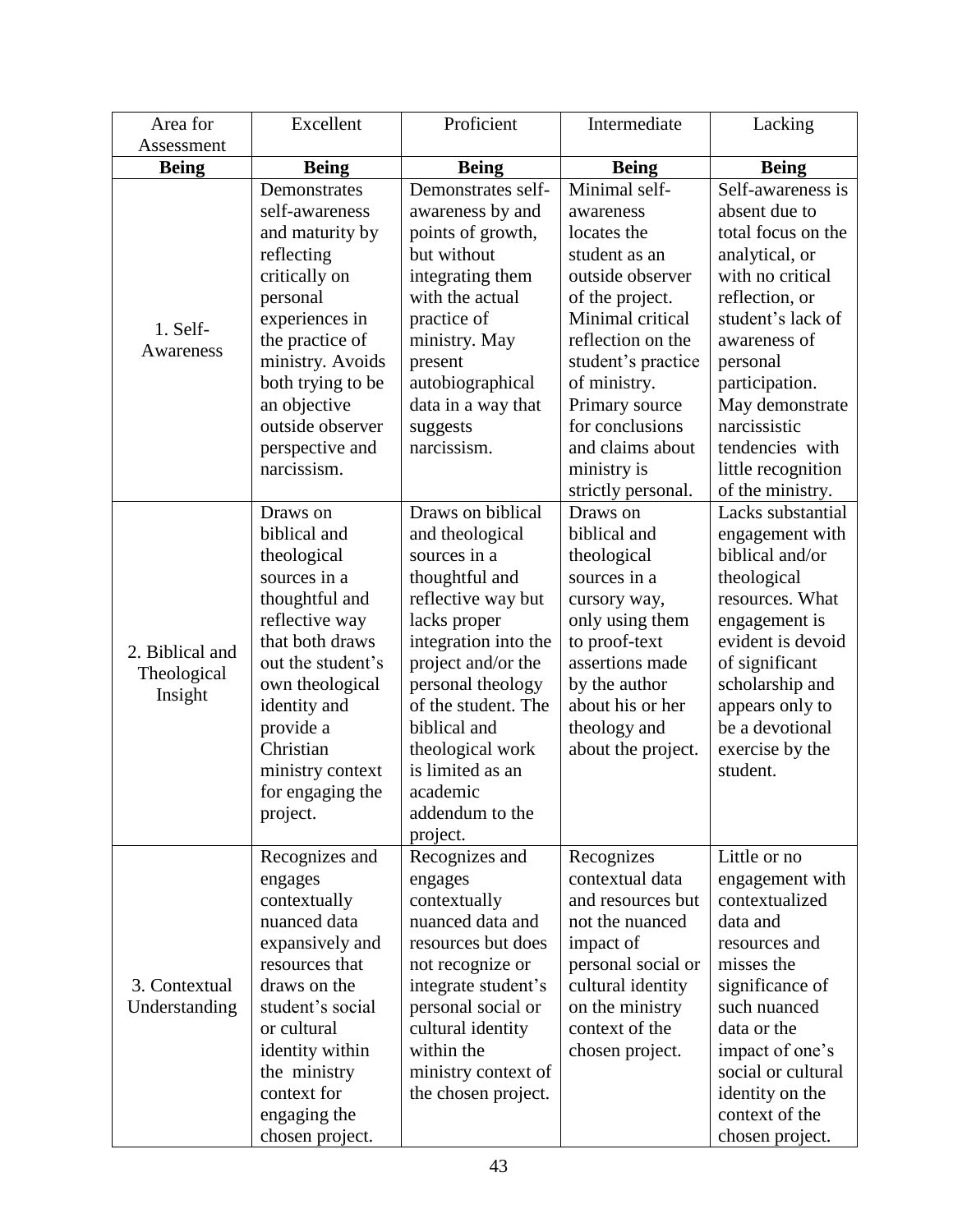| <b>Doing</b>   | Doing                 | <b>Doing</b>        | <b>Doing</b>       | <b>Doing</b>       |
|----------------|-----------------------|---------------------|--------------------|--------------------|
|                | Demonstrates          | Articulates the     | Describes only     | No recognition     |
|                | awareness of the      | culture and         | the larger         | of larger          |
|                | larger context of     | various systems in  | ministry context   | congregational     |
|                | the ministry site,    | the ministry site   | as it pertains     | context in which   |
|                | recognizing that      | but does not make   | directly to the    | the chosen         |
| 1. Systems     | all practices of      | the connection      | practice of        | practice of        |
| Analysis       | ministry are part     | between these and   | ministry without   | ministry is        |
|                | of larger             | the chosen          | recognizing the    | enacted.           |
|                | congregational        | practice of         | larger context.    |                    |
|                | systems and           | ministry.           |                    |                    |
|                | cultures.             |                     |                    |                    |
|                | <b>Research tools</b> | Research tools      | Research tools     | Research tools     |
|                | such as               | were appropriate    | were useful but    | were incapable     |
|                | interviews,           | to gather the       | inadequate in      | of gathering data  |
|                | surveys, and          | necessary data but  | gathering          | necessary to       |
|                | other data            | were not deployed   | necessary data,    | address the        |
|                | collection            | to sufficient       | and/or the         | project's purpose  |
| 2. Research    | practices were        | effect, causing     | research tools     | and/or they were   |
| <b>Tools</b>   | appropriate to        | some loss of        | were poorly        | administered       |
|                | gathering the         | quality or quantity | deployed.          | inappropriately,   |
|                | data necessary to     | of otherwise        |                    | resulting in       |
|                | answer the basic      | helpful data.       |                    | superfluous data.  |
|                | question laid out     |                     |                    |                    |
|                | in the project.       |                     |                    |                    |
|                | Audience for the      | Audience for the    | Audience is        | Audience is not    |
|                | project is clearly    | project is clearly  | evident, but not   | clearly stated and |
|                | stated, and           | stated, and         | clearly stated and | difficult to       |
|                | appropriately         | members of that     | project cites      | ascertain. The     |
|                | informed by the       | audience could      | general            | project seems      |
|                | methodology           | appreciate the      | principles but the | entirely           |
|                | presented in the      | methodology         | work lacks clear   | idiosyncratic,     |
| 3. Replication | project to            | presented in the    | presentation of    | with no clear      |
|                | facilitate            | project, but there  | the methodology    | method for either  |
|                | replication of the    | was insufficient    | or the specifics   | its use or as a    |
|                | project.              | information to      | of the project to  | model for          |
|                |                       | facilitate          | facilitate         | replication.       |
|                |                       | replication of the  | replication.       |                    |
|                |                       | project.            |                    |                    |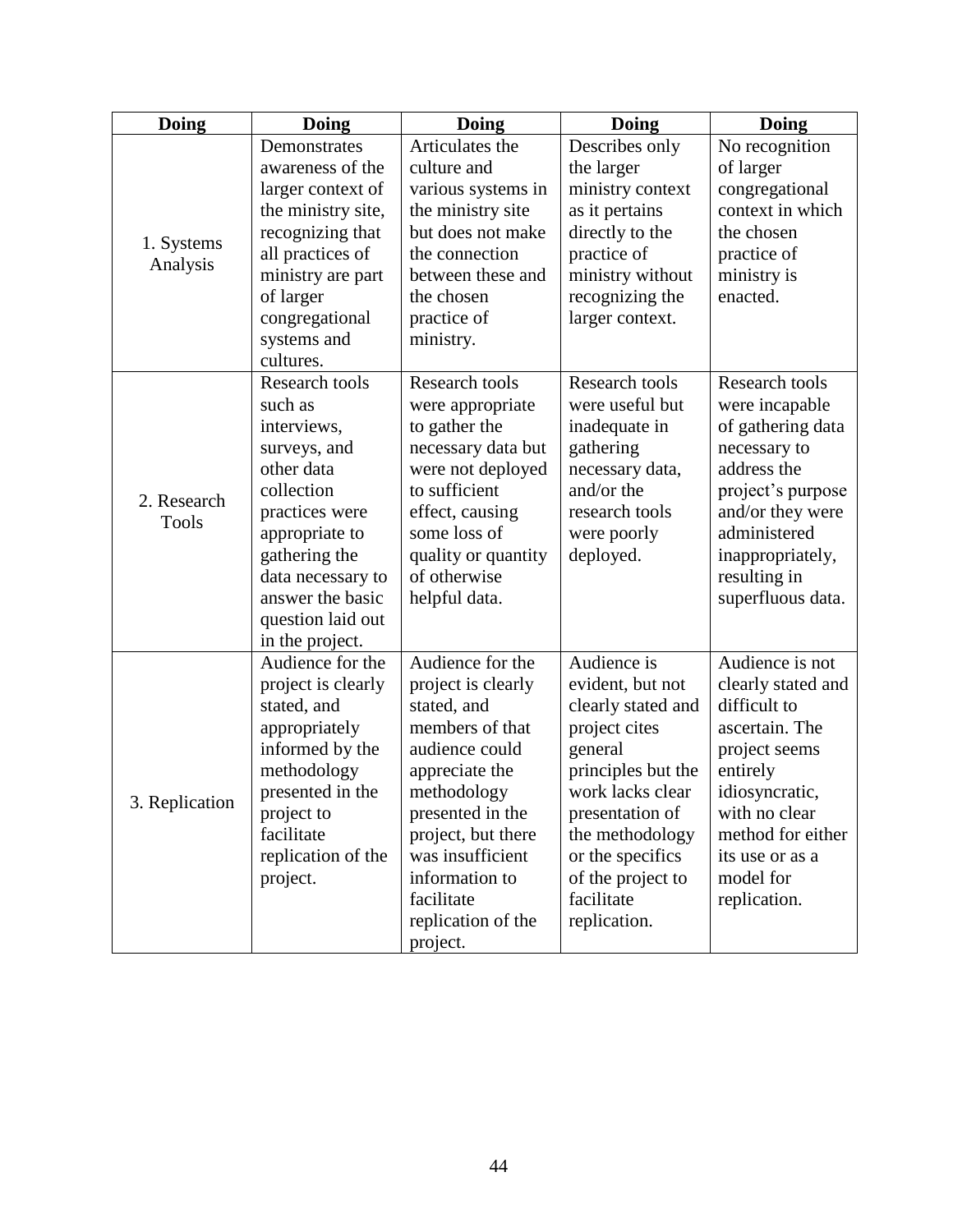# **HUMAN SUBJECTS RESEARCH REVIEW POLICIES AND PROCEDURES**

**1. Rationale:** Both the extension of human knowledge and the demands of justice to protect the vulnerable are commitments grounded in the Christian Scriptures and tradition. Exceptional care is required when these two commitments interact. The communal nature of Christian faith also demands our mutual accountability to each other. In all of the expressions of our lives together, including our work and research, these commitments should find their fullest expression.

Any student conducting research with human subjects must give attention to the potential risks for those subjects. The researcher must identify threats to the rights or well-being of persons or groups of persons who participate in any studies conducted under the auspices of the institution. In general, classroom research projects will not need to be reviewed by the Human Subjects Research Review Committee if they present low risks to the human subjects. Examples of projects which would ordinarily involve low risk would include:

- (a) Recording of data from subjects 18 or older using non-invasive procedures
- (b) Anonymous voice recordings for research purposes
- (c) Participation observation in a public venue such as worship services or other community gathering places
- (d) Study of existing data, documents, or records

Other research which would involve greater risks to the human subject(s) must be undertaken with the utmost care and attention to protecting confidentiality and to keeping risks at a minimum and must be reviewed by the Human Subjects Research Review Committee.

**2.** Any person conducting research with human subjects must give attention to:

- (a) **Respect for persons:** The subjects must be respected. They must be informed about the nature of the research, how their confidentiality will be protected, and what form the reporting will take. Any notes or recordings must be kept under the control of the researcher and should be destroyed when the project is completed.
- (b) **Risk/benefit ratio:** Any research subject must be informed about the potential risks and benefits of participating in the research project. The research subjects should be informed about the risk of loss of confidentiality. Research may uncover personal material that is painful or wounding. Some information uncovered during the conduct of classroom research may be subject to legal or ethical demands for reporting. Students who have questions about risk in their project should consult with the instructor of the class.
- (c) **Confidentiality:** The research investigator will be expected to remove identifying names, locations, and dates from the report shared in class unless permission to share has been explicitly given by the human subject and all others who would be identified in the research report. In most cases, the instructor of the course will be denied access to the identity of the human subjects of the research. Research investigators are responsible for retention of research files and for destroying them when the project is complete.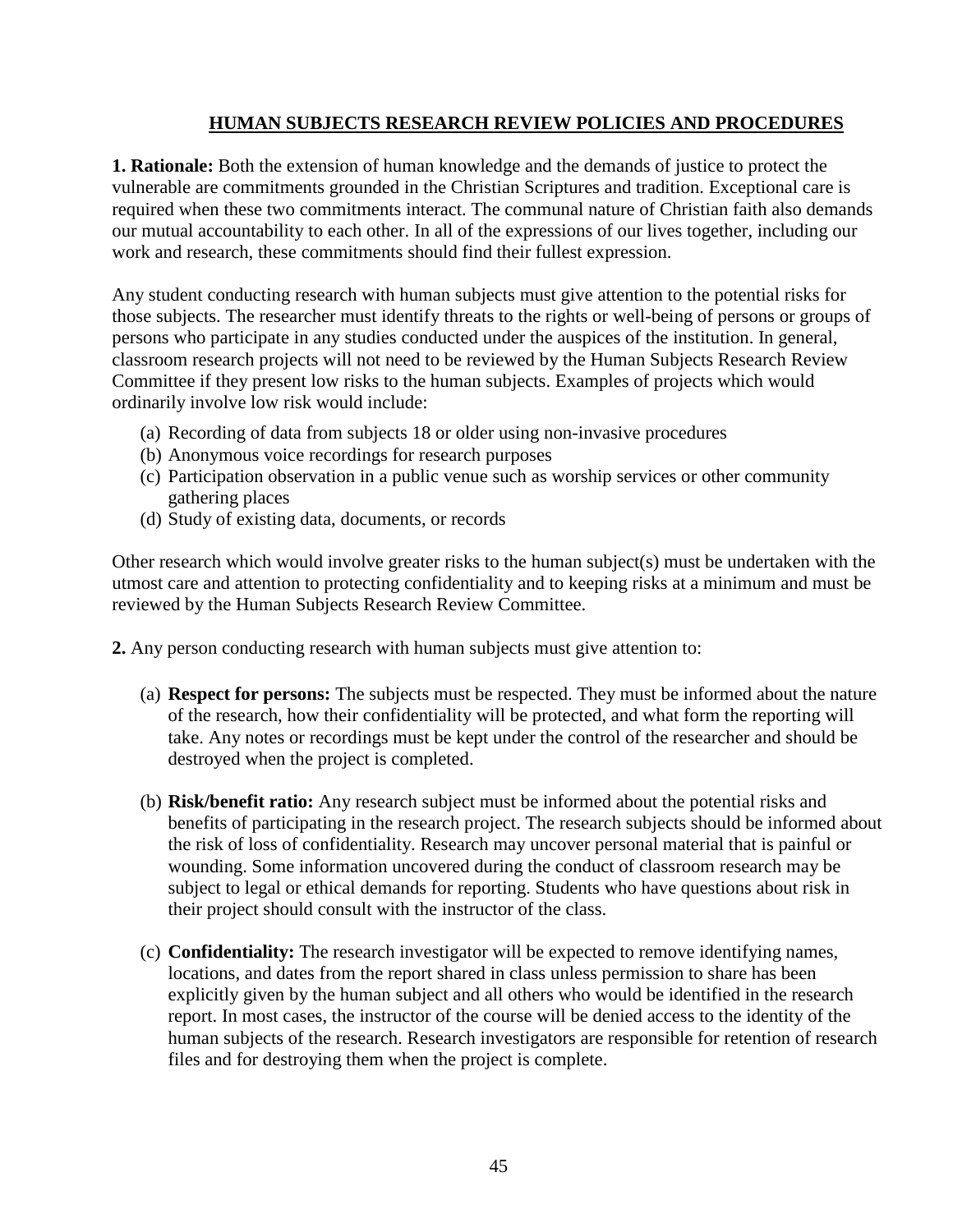# **3. Human Subjects Review Types**

- (a) Categories of Human Subjects Review
	- i. *General Review:* All research involving human subjects should be reviewed by the HSRC.
	- ii. *Expedited Review:* There are certain categories of minimal risk human subjects research designated as qualifying for expedited committee review. The expedited review application must be completed, as well as the rest of the form.
	- iii. *Periodic Review:* All human subjects research must be reviewed and approved at least once every two years. Notification of the need to submit the human subjects review form for periodic review will be sent to the investigator a month prior to the month in which annual review is to be accomplished.
	- iv. *Revised Projects:* Revisions of protocols and/or consent forms must be reviewed and approved by the HSRC prior to implementation.
- (b) Further information and guidelines are available through the Northwestern University Institutional Research Board at: http://nuinfo.northwestern.edu/research/OPRS/irb/.
- (c) Elements of a Research Protocol A research protocol should include the following:
	- i. Protocol title and date, name and address of principal investigator, site(s) where study will be performed
	- ii. Background, rationale, or literature review -- basis for doing the clinical research study
	- iii. Key questions/hypothesis
	- iv. Research objectives and purpose
	- v. Research methods
	- vi. Protection of subject confidentiality
	- vii. Anticipated results and potential pitfalls
	- viii. How and where the research will be reported

# **4. Responsibilities of Investigators Conducting Human Subject Research**

- (a) In designing a study, investigators should consider the three underlying ethical principles for conducting research with human subjects:
	- i. respect for persons (informed consent)
	- ii. beneficence (risk/benefit ratio)
	- iii. justice (equitable selection of subjects).
- (b) Research investigators acknowledge and accept their responsibility for complying with all requirements of the Garrett-Evangelical HSRC.
- (c) Investigators are responsible for ensuring that all research involving human subjects is submitted to the HSRC prior to initiation of research.
- (d) Investigators are responsible for obtaining and documenting informed consent in accordance with federal regulations. Consent forms may only be used for one year from the date of the last protocol approval.
- (e) Research investigators will promptly report proposed changes in previously approved human subject research activities to the HSRC. The proposed changes will not be initiated without HSRC review and approval, except where necessary to eliminate apparent immediate hazards to subjects.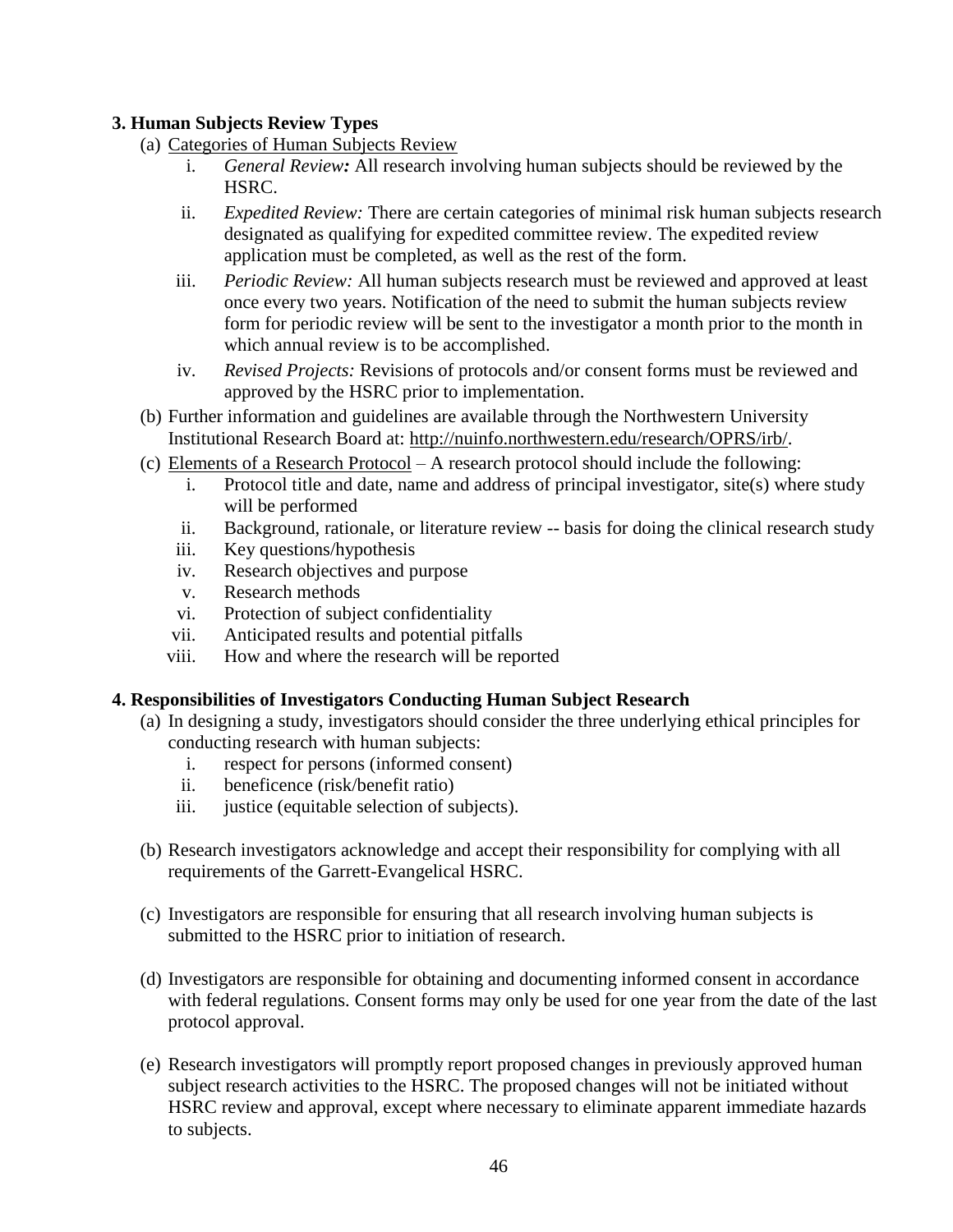- (f) Research investigators are responsible for retention of research files and informed consent documents for at least three years after completion of the research activity.
- (g) When other hospitals or institutions are participating in research protocols for which a Garrett-Evangelical investigator has primary responsibility, those institutions must possess an applicable assurance prior to involvement of human subjects in those research protocols.

All students must fill out the form (available on MyGets) and submit it to the HSR for approval. Look under DMin forms at the web address:

<https://mygets.garrett.edu/ICS/Academic\_Offices/Office\_of\_the\_Registrar/Student\_Forms.jnz>. Students CANNOT begin their projects until they have approval from the HSR that they are adequately protecting their human subjects.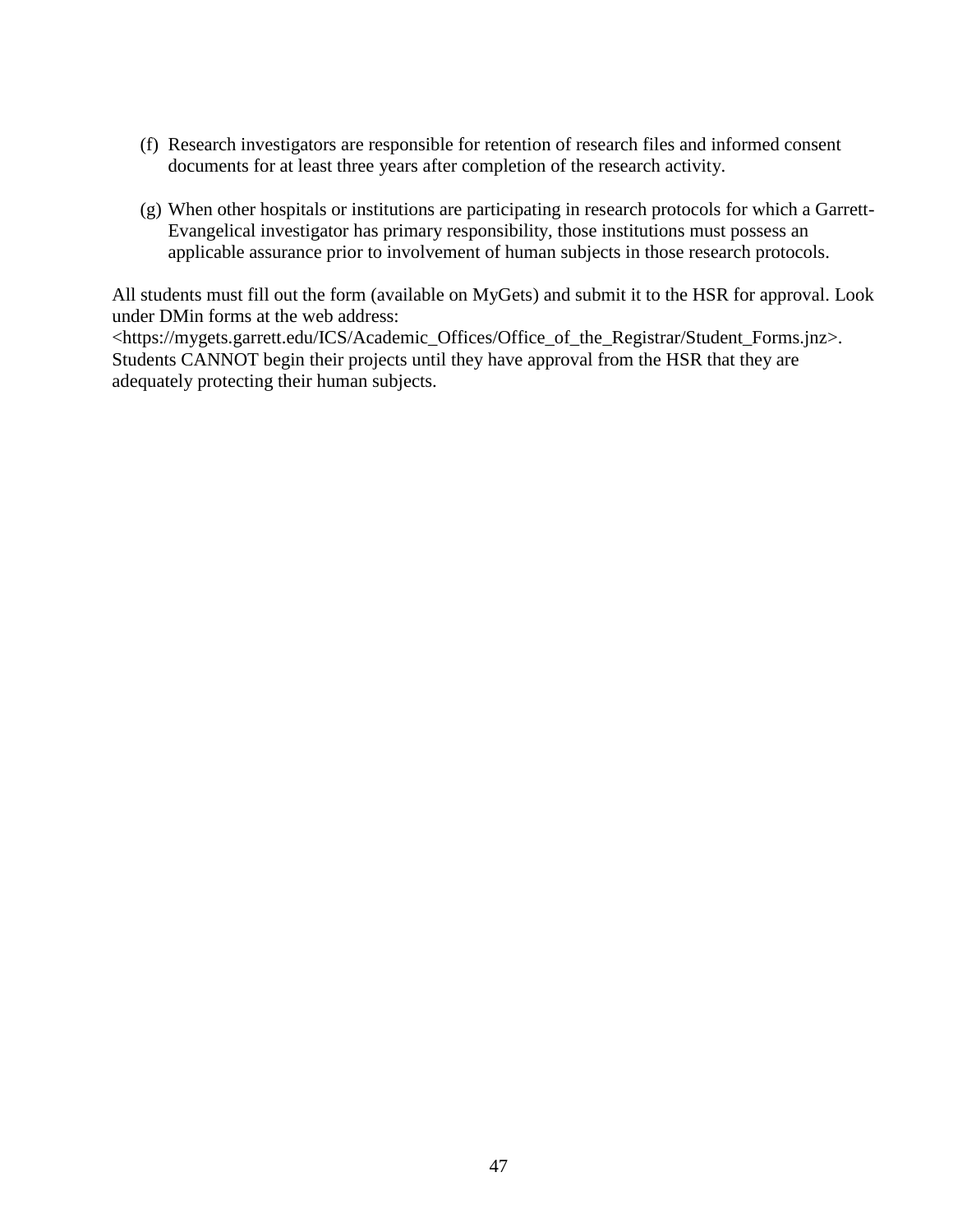# **ADVISING**

#### **A. Track Adviser**

The track adviser is the primary link between the student and the program. The role of the track adviser is to help students understand the requirements of the particular track and to be a source of support and encouragement, review and feedback as the students navigate through the program. All students in the same track have the same adviser.

Additionally, the program director may also serve as a faculty adviser. Other seminary faculty may also serve as in the role of adviser depending on the specificity of the student's work. In such cases, those faculty members will be included on the student's FACT for research support.

The Director of the Program remains available for questions concerning advising and plans of study throughout the tenure of the student's course of study

The track adviser's specific duties are:

- (a) Be available for routine contact with advisees.
- (b) Be able to guide advisees through coursework and troubleshoot with students who fall off the established routine.
- (c) Guide the student in building relationships with other faculty members who may be helpful in the student's studies.
- (d) Be available to help advisees as they develop their On-Site Advisory Team (OSAT) and to answer any questions the members of the OSAT have, especially during the mid-program review.
- (e) Work with advisees to develop their project proposal and chair the proposal review.
- (f) Work with advisees to develop their final projects and Project Report including the development of the timeline for submission of Project Report.
- (g) Coordinate as needed with other faculty readers who will support the student in developing their proposals and thesis papers.
- (h) Chair the FACT for the on-campus mid-program evaluation conference, will be the primary supervisor the research project itself, and will chair the oral defense.
- (i) Chair the project defense and report results to the DMin Committee.
- (j) Oversee and approve any revisions to the Project Report for graduation purposes.

#### **B. On-Site Advisory Team (OSAT)**

The OSAT provides a vital link for the student with her or his ministry setting and should be comprised of leaders within that setting as well as other persons who may accompany the student on their journey and help offer accountability and feedback to the student throughout the degree work. Students should select persons for OSAT based on who they think will best support them in their degree work. Students are not permitted to have family members on the OSAT. The student must submit a list of the OSAT members including the rationale for their selection.

An important role of the OSAT is to be a liaison with the student's broader ministry site about the work the student is doing in the degree program. Where appropriate, and at the student's discretion, it may be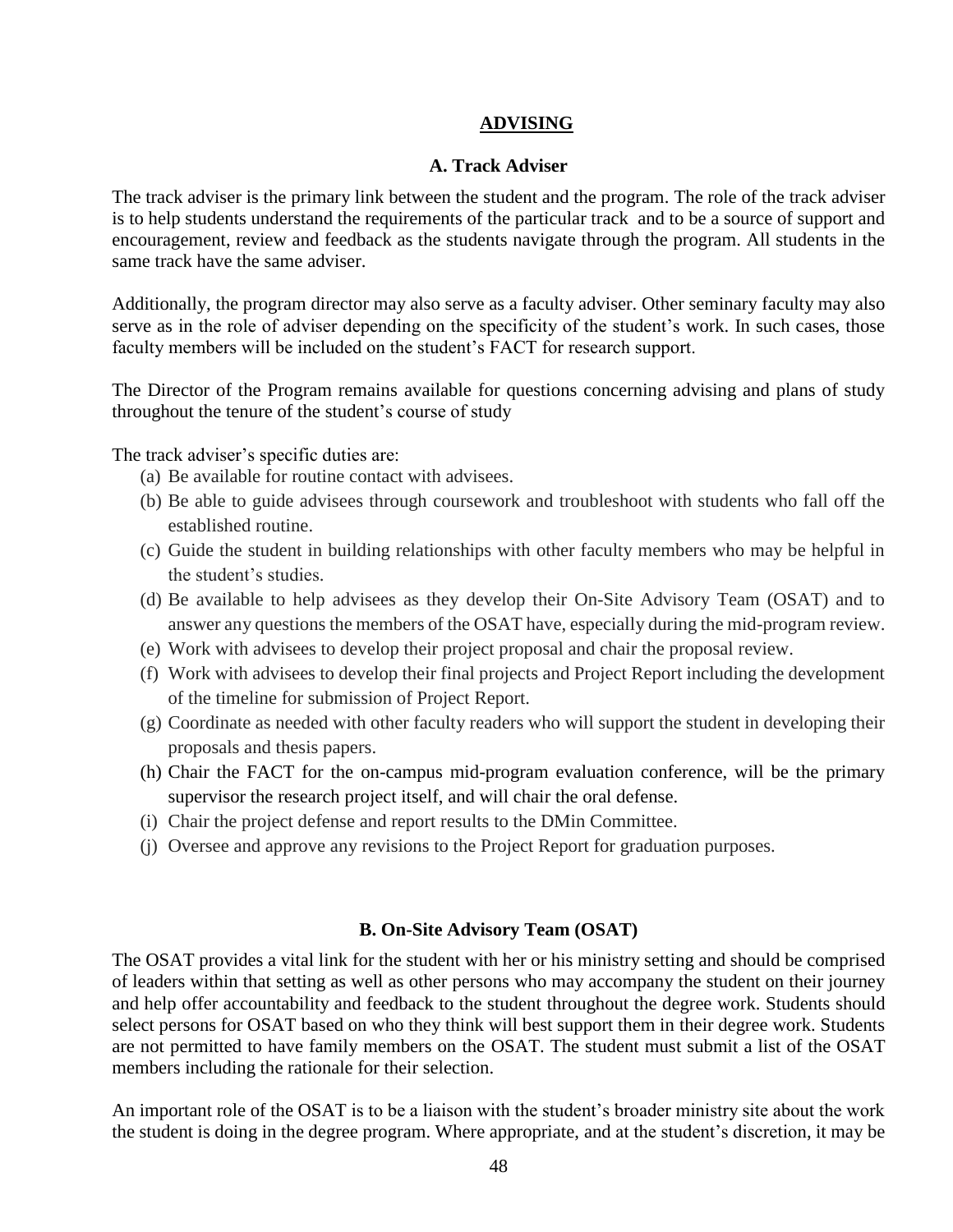helpful for the OSAT to share the student's progress with a pastoral oversight committee if one exists at the ministry site.

The student forms the OSAT within the student's first term of coursework and meets with the team throughout the degree program. The final meeting of OSAT occurs when the student presents the final project to the OSAT and receives their feedback. As the student passes through the various phases of the program, the OSAT will have different functions. The responsibility for establishing, coordinating, and leading the team meetings belongs to the student. The functions appropriate to the three program phases are:

# (a) **Coursework**:

- a. Allow the student to share learning gained, including any new insights the student developed, through coursework and readings. Offer reflections on these insights including suggestions for possible ways of connecting the insights with the practice of ministry in the ministry setting.
- b. Help the student consider the question the student might seek to answer through the project. Be aware that the final decision on the choice of project is made after coursework is completed, but that having regular conversation as to the choice of project will be will prepare both the student and the ministry site for its implementation.
- c. At the first meeting, complete the OSAT Review Form for the first time and submit it to the Program Coordinator. The track adviser may also be given a copy of the form.
- (b) **Mid-Program:** The OSAT reviews the student's project proposal, offering feedback on its appropriateness and relevancy to the student's ministry setting. Offer recommendations as appropriate and approve the proposal for submission to FACT as a part of admission to candidacy.
- (c) **Candidacy:** Review the completed project and findings as presented by the student and complete the OSAT Review Form which should signify their approval and recommendation of the project. The student submits the OSAT Review Form electronically to the Program Coordinator.

While it is recommended that the OSAT take minutes during each of its meetings for the sake of continuity of their discussions, the only paperwork due to the Program Coordinator from OSAT is the initial form stating who is on the OSAT and the OSAT Review Form, which is submitted twice: from the first meeting of the OSAT and from the final meeting of the OSAT.

# **C. Faculty Advisory Team for Research (FACT)**

The FACT is assigned after completion of the coursework phase and will normally be composed of two G-ETS faculty members, one of whom is the track adviser, and the third may member from the church at-large. That person must have an earned doctoral degree. Approved adjunct or affiliate faculty members may be nominated, as well as others proposed by the student.

The track adviser chairs the FACT for each student in the track. Other members of the FACT are suggested by the student and approved by the Program Director. However, the student may find it helpful to consult with the track adviser on the selection of the additional faculty who will comprise the Faculty Advisory Team for Research.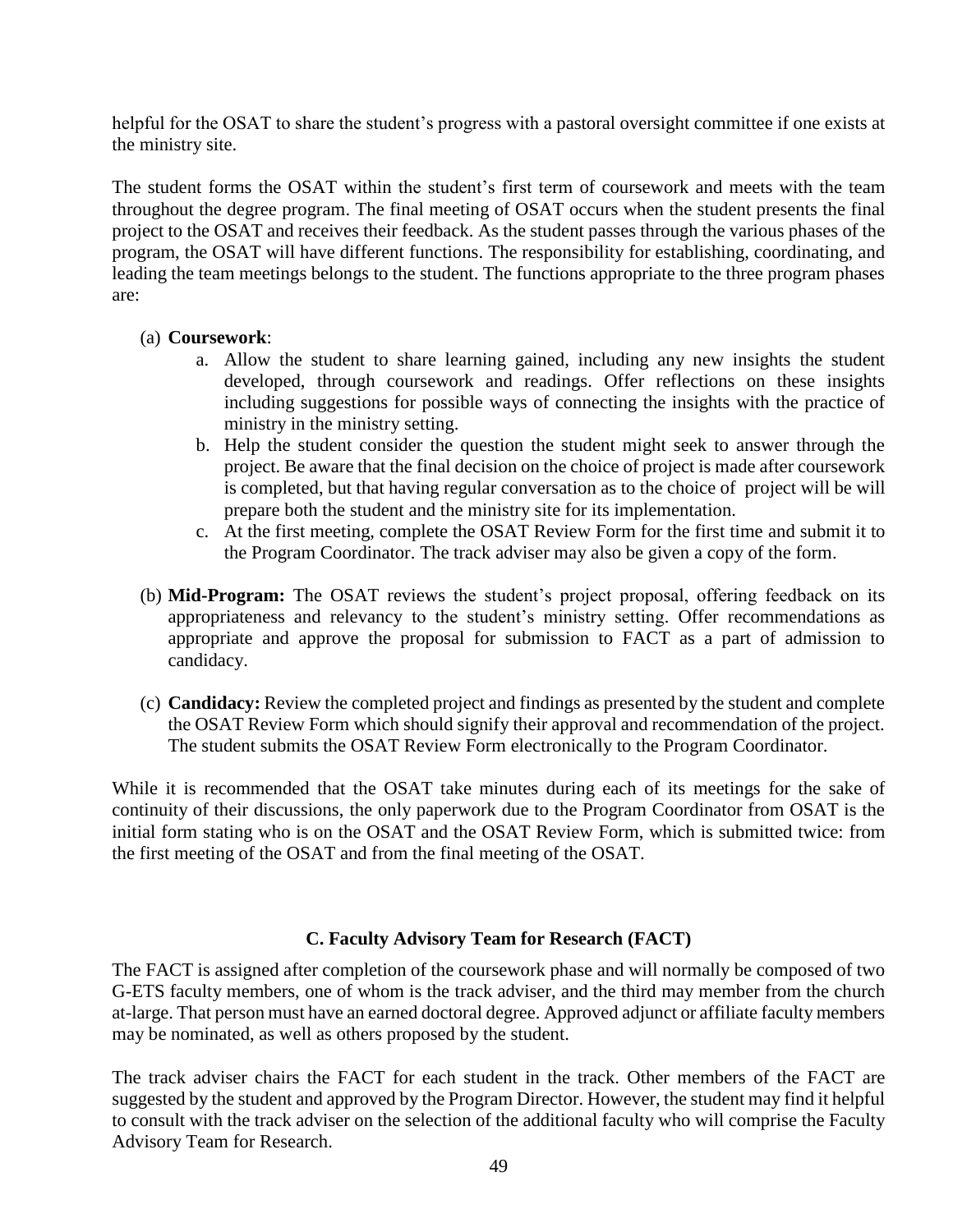The FACT has two primary responsibilities:

- (a) **Mid-Program Evaluation Conference** held following the student's meeting with the OSAT to review the student's Project Proposal. The student will be advanced to the DMin Committee for consideration on being entered into candidacy.
- (b) **Project Examination and Approval** The FACT reads, provides feedback, and examines the student on the final project. The student will develop a timeline for submitting sections or drafts of the project report to the FACT for review and response. Based on that review, the FACT will entertain an oral defense of the project by the student.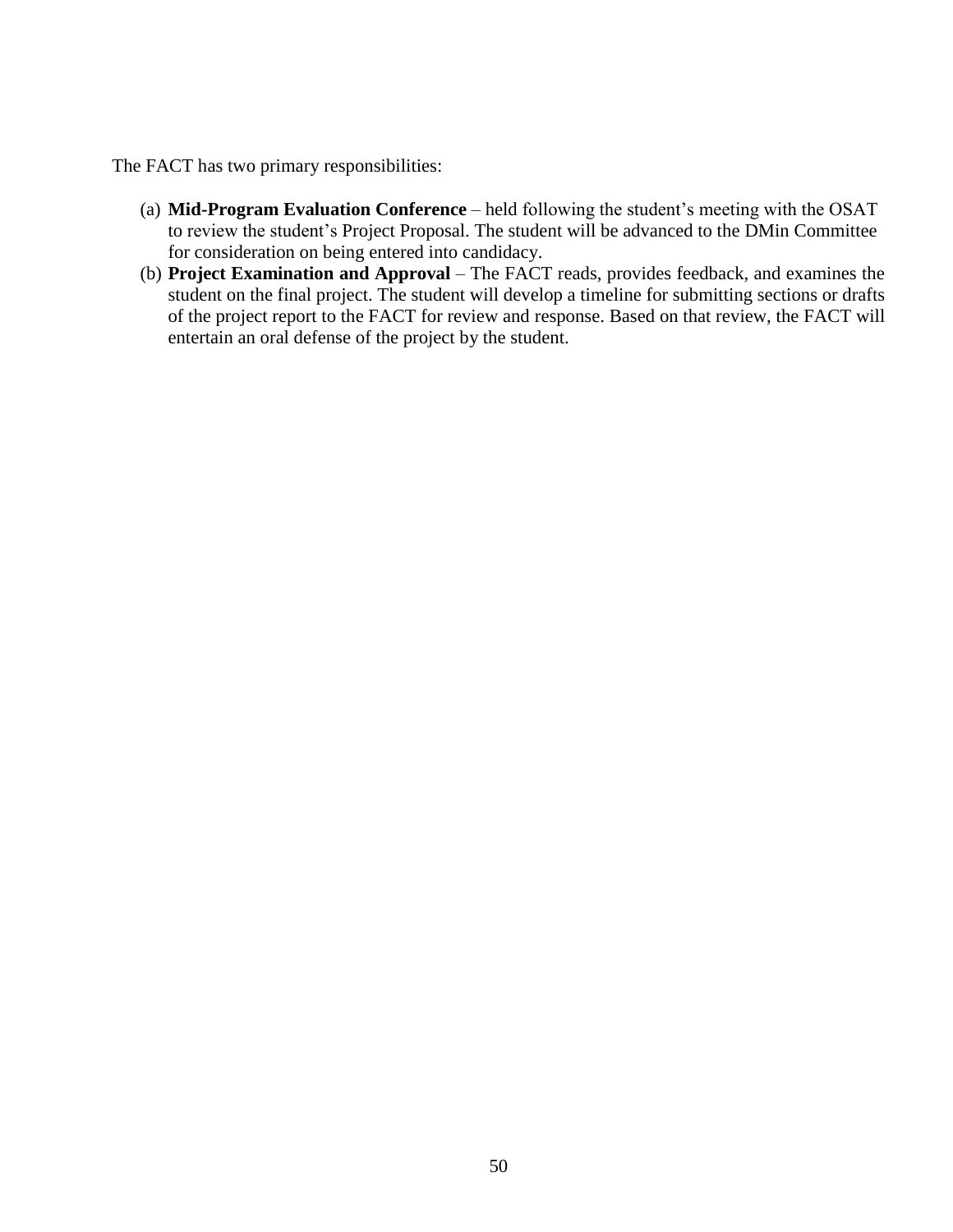#### **REGISTRATION**

#### **A. Good Standing Status**

A student is in good standing with the program if all the requirements of the program have been met in a timely fashion. It is possible to obtain extensions on coursework under certain clearly defined conditions. Failure to remain in good standing with the program is grounds for remedial action or administrative withdrawal by the DMin committee.

#### **B. Registration Deadlines**

Students must register for their courses by the deadlines set by the registrar on the Academic Calendar (published on MyGETS). This includes courses taken at Garrett-Evangelical and for approved seminars taken through Kellogg or at other schools. Failure to register on time will mean that the student will not be able to register for the course and will have exited the cohort. In order to register, students must have cleared all holds on their account prior to these registration deadlines. Holds do not constitute an excuse for missing the deadlines.

#### **C. Grading and Extensions**

- (a) **Due Dates for Grades** Faculty must submit grades to the registrar by the date specified in the Academic Calendar for the term in which they are teaching. Faculty may set their own due dates for all assignments in their courses, provided it gives them sufficient time to submit their grades on time.
- (b) **Types of Grades Given** All foundational courses Research Methodology, Cultural Values of Congregations, and Biblical and Theological Foundation for Practical Ministry – receive a grade of Pass or Fail (P/F). Courses taken at Kellogg also receive a P/F grade. All other courses are graded A-F.
- (c) **Extensions for Coursework** All work must be submitted by the due date provided by the professor or it will be failed. When an extension is absolutely necessary, students must request it before the work is due and it is subject to the decision of the course instructor.
- (d) **Program Deadline Extensions** An extension may be obtained to allow the student's program to move beyond the standard six-year period. The request for such an extension including a timeline during which the student proposes to complete all requirements for the program and graduate must be submitted in writing to the DMin Director prior to the existing program deadline. The DMin committee will review the request and determine a final program deadline. This extension will involve additional expense.

#### **D. Tuition Costs and Continuation Fees**

The pricing for each track in the DMin program is based on the assumption that all students will graduate within three years from the time of enrollment. Students are billed by the Business Office twice per year for three years. Please see the pricing for your track and cohort.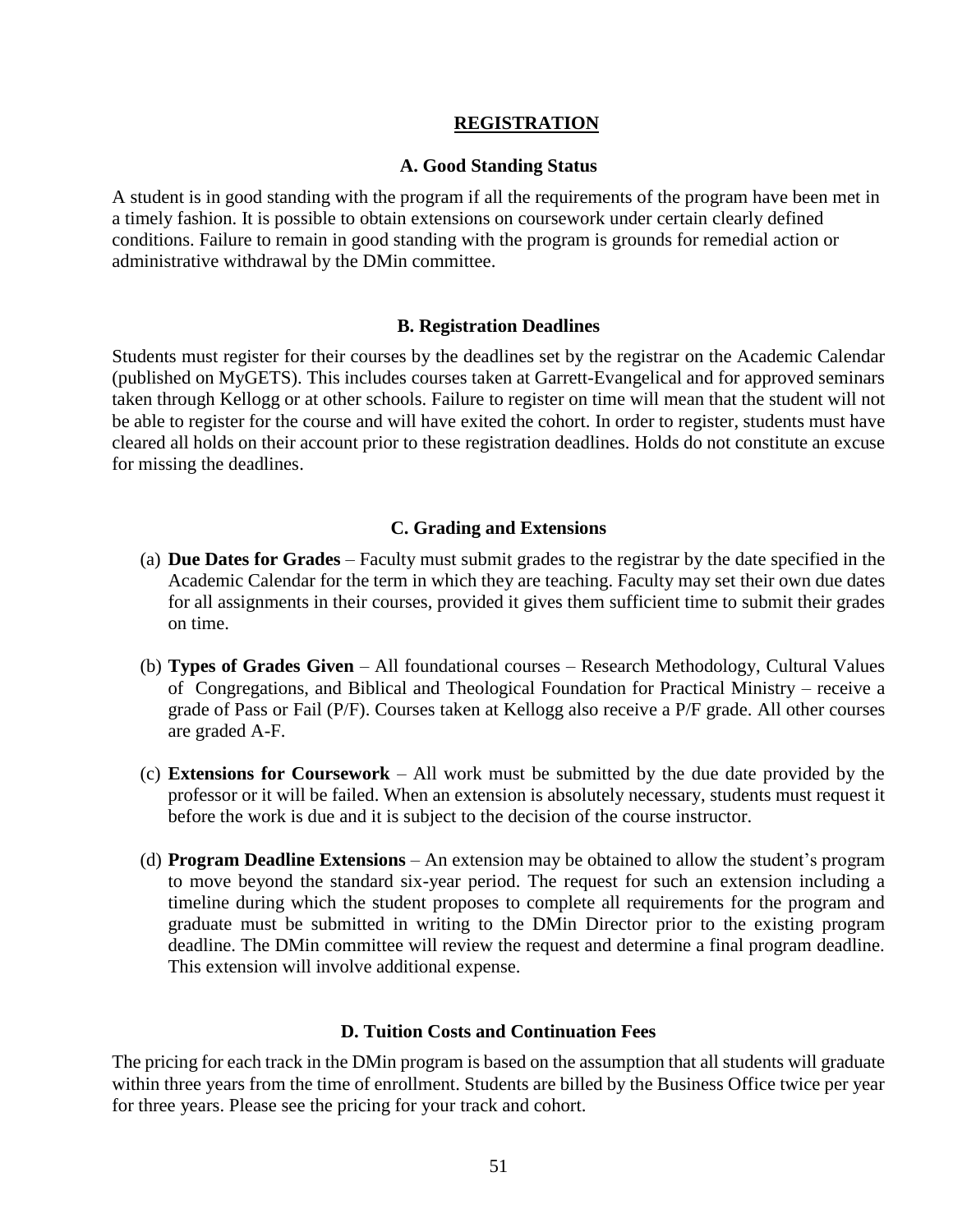Additional fees will accrue to the student beyond the initial price in the following cases:

- (a) **Leave of Absence** The student will be assessed a fee for each term the student is on leave in order to keep the student's registration active while the student is on leave.
- (b) **Continuation** If a student continues in the program beyond the end of the third year, in order to graduate, the student will be assessed a continuation fee for each additional year or fraction thereof.

# **E. Withdrawals**

A student may request in writing to be withdrawn from the program. This means that the student ends participation in the degree program completely and is no longer a student of the seminary. Consult with Registrar about this procedure. If a student simply stops attending classes or discontinues work in the program for more than a full school year, without either contacting the seminary or responding to repeated attempts at contact by seminary personnel, the student will be withdrawn or dropped from the program.

# **F. Leave of Absence**

Leave of Absence status is highly discouraged for DMin students in part because of the cohort model of the program which is highly valued as a pedagogy of success especially for DMin programs.

Except in extenuating circumstances, Leave of Absence status may only be received once during a student's time in the program and can last for up to one academic year. Students must address the request for Leave of Absence in writing to the Program Director.

Following are policies that relate to the granting of a Leave of Absence:

- (a) Under normal circumstances, time on Leave of Absence continues to count against the six-year program deadline. Students may have the six-year program deadline extended because they have been on leave of absence by appeals to and receiving a variance from the Doctor of Ministry Committee. The student must submit a written request directly to the DMin Director explaining why the time on leave of absence should not count against the degree time limit.
- (b) Students will not be registered for courses at Garrett-Evangelical during their Leave of Absence. As a result:
	- a. Students will have their regular payments for the DMin program frozen so that they do not have to pay them during their time on leave. However, students will be required to pay a Leave of Absence fee for each term they remain on leave. When students return from leave they will start paying their regular installments of the DMin tuition and fees again.
	- b. While on LOA students are not eligible for in-school deferment status on their student loans.
	- c. International students are responsible to ensure that their visa status is valid during their Leave of Absence. To do so, the student must remain in contact with the Dean of Students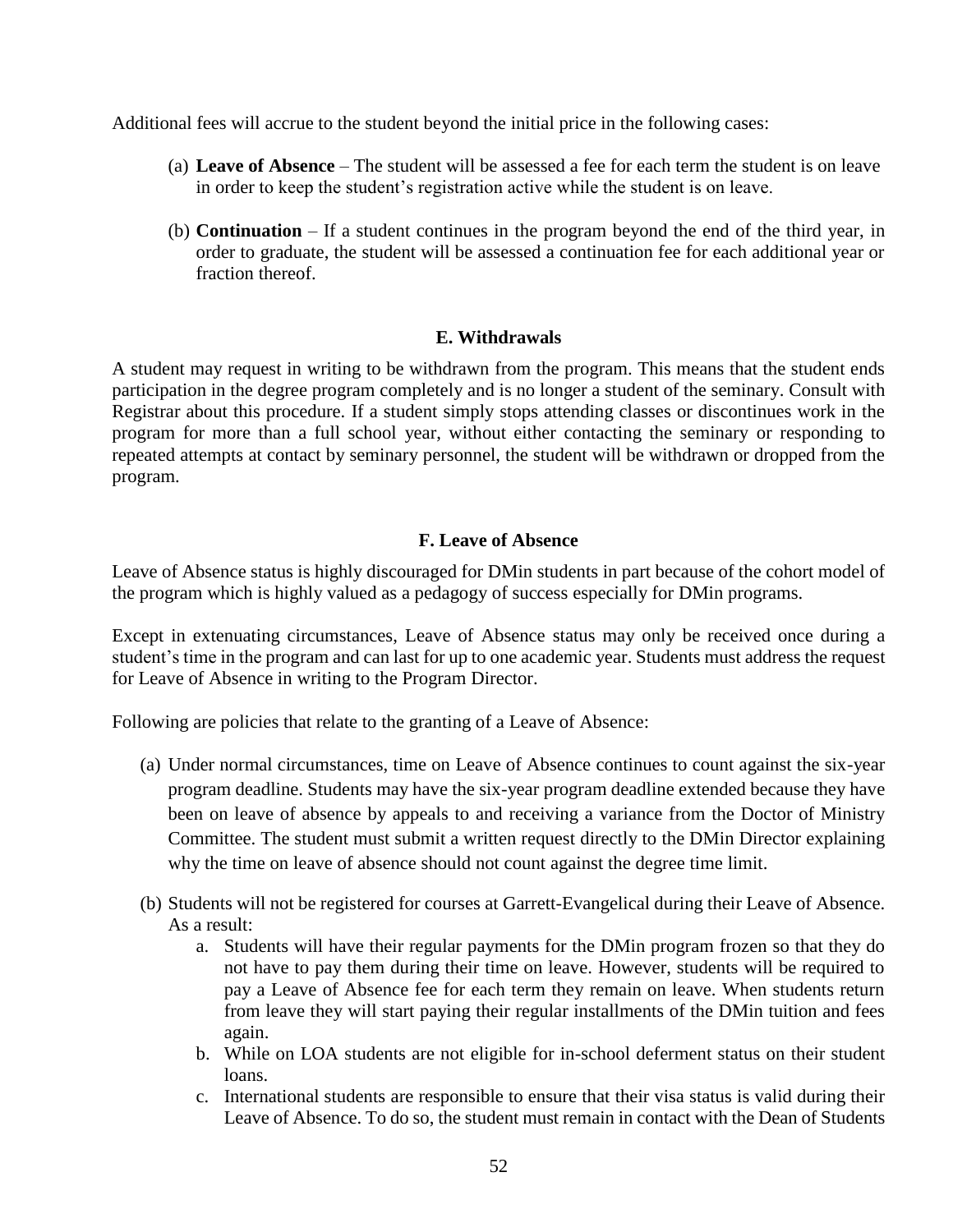and the Director of the DMin Program to arrange for reactivation in the program when required.

#### **G. Finances and Business Holds**

The total cost of each DMin program is calculated for the normal 3-year period of the program. Students are billed a total of six payments, two in each of three years. Students that continue beyond the 3 years are charged a continuation fee each year or term as appropriate.

Ultimately, any student, even those who have completed all requirements for a DMin degree, will not be awarded a degree if there is an outstanding balance on his/her account.

Business holds are automatically applied to any student with an outstanding balance. Students with business holds are not permitted to register for courses and their work is not subject to evaluation by OSAT or FACT while they remain in arrears of required payments despite the fact that students are automatically registered for the mid-program phase by the registrar upon their completion of the coursework phase regardless of business holds.

Students will be prevented from entering this phase if they have a business hold. Students must arrange with the business office for the hold to be lifted.

Ultimately, any student, even those who have completed all requirements for a DMin degree, will not be awarded a degree if there is an outstanding balance on his/her account.

#### **H. Course Drop Policies**

If a student withdraws from a course before the end of the published drop date, the course is removed from the transcript, no tuition is charged and the student may repeat the course without penalty. If a student withdraws from a course after the final drop date, the professor's approval is required. A mark of withdrawn (W) will be entered and the student is responsible for tuition. A student who fails to withdraw from a course by this official procedure will receive a grade of F and be responsible for tuition.

If a student drops a Kellogg seminar fifteen days or less before the seminar is scheduled to start, the student will be responsible for paying Garrett for the cost of the seminar. Although the cost of the Kellogg seminars is included in the total cost of tuition, because Kellogg bills these courses to Garrett-Evangelical and the student may be required to take the class, late withdrawal accrue an additional cost to the student. This amount will be added to the student's existing tuition and fees.

#### **ACADEMIC POLICIES**

#### **A. Academic Handbook and Specific DMin Policies**

Students in the DMin program are required to abide by all policies in the Academic Handbook and Student Life Handbook of Garrett-Evangelical Theological Seminary, including policies concerning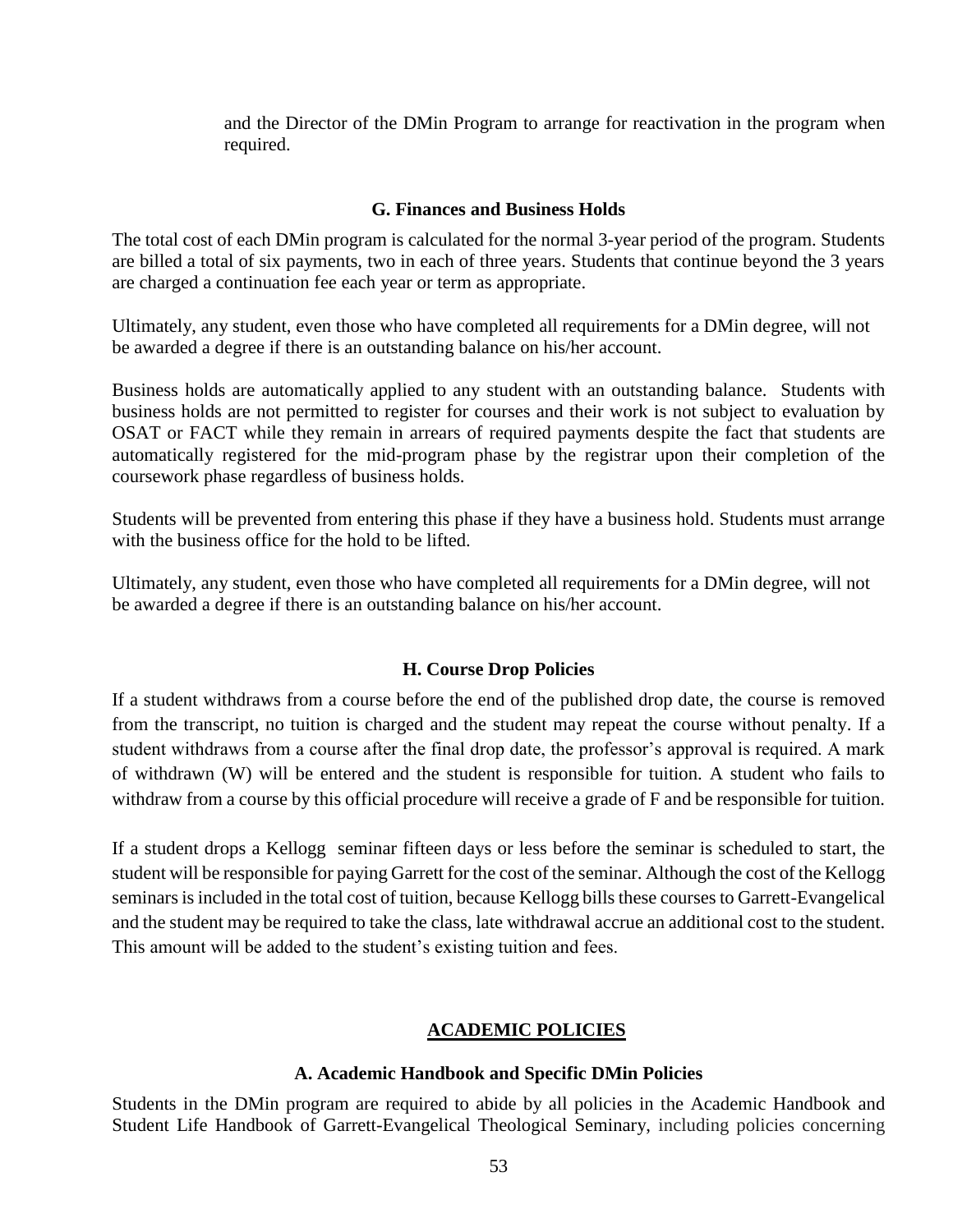plagiarism, discrimination, and sexual harassment, as well as others. This section of the DMin handbook includes supplemental policies students must follow.

- (a) **Plagiarism** This is the same as noted in the Academic Handbook, and DMin students must complete the Plagiarism tutorial required by the seminary within the first year of the program.
- (b) **Non-attendance** Since the DMin courses are intensive, missing even a single session places the student at a serious disadvantage in being able to master course material. Moreover, instructors often develop course activities based on the assumption that all the students enrolled in a course will attend and be prepared for engagement with the material. Therefore, lack of attendance is a detriment to the entire class, not just the individual student.

If a student misses more than seven (7) hours of a course, whether consecutively or cumulatively over the course of the intensive, the student fails the course. A student who misses any time from the course, even if it is less than seven hours, may still receive a grade penalty from the instructor of the course at the instructor's discretion. Similarly, a student who misses more than one (1) hour of a Kellogg seminar will fail the course.

All failures count toward the number of failures that lead to dismissal.

(c) **Lack of pre-coursework** – DMin courses are generally taught in intensive sessions, these courses may require substantial pre-coursework, possibly including reading, writing, or other assignments necessary to prepare for face-to-face instructional time. This work is assigned by the instructor and will vary from course to course. If a student fails to do this work, the student not only is at a personal disadvantage in the course, but often disrupts the course because the instructor develops course activities based on the assumption that the students are all familiar with the material assigned prior to the start of the course.

A student that does not do pre-coursework is unprepared for the coursework and may be required to drop the course at the discretion of the instructor and the director of the program. If such a student is admitted to the course, the instructor will still require the pre-coursework to be done and may penalize the student's grade for the lateness of completing the work.

(d) **Late work** – Work is considered "late" if it meets two criteria. First, it is submitted after the due date established by the instructor. This means that what constitutes "late" will change from class to class based on the deadlines set by the various instructors. Second, there is no prior communication by the student with the instructor about making arrangements for the work to be submitted after the due date. If there is prior communication and the instructor comes to an agreement that allows the student to turn in the work past the due date, then the work is not late. Note that it is the student's responsibility to initiate this communication, and that it should be done as soon as the student recognizes the possibility that the assignment will not be completed on time.

Instructor's deadlines for all work within that instructor's course are final. Instructors are under no obligation to accept late work. As such, instructors are free to fail it, accept it with a penalty to the grade, or take any other action that they deem appropriate when dealing with late work. They are not required to grant later due dates.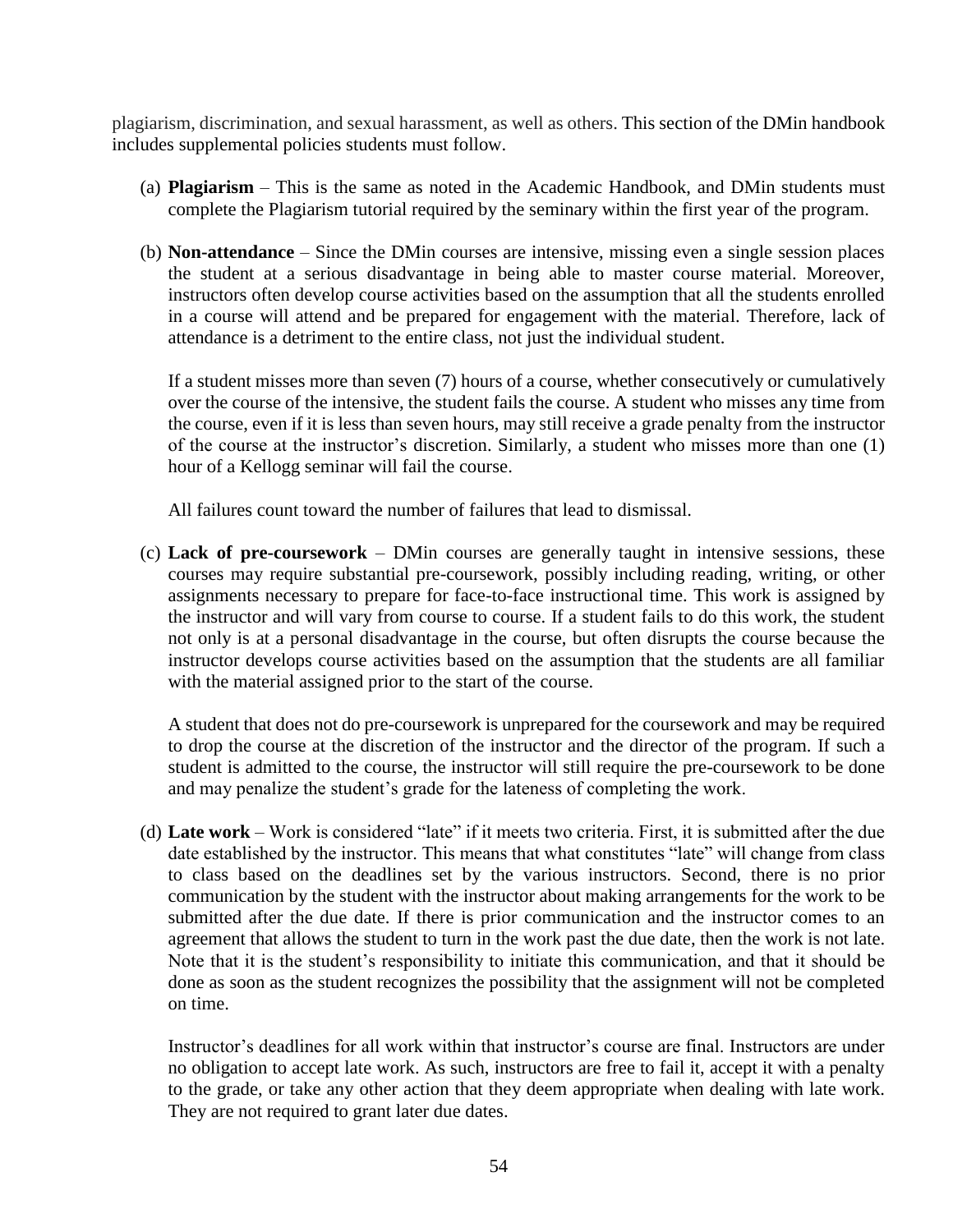If a student turns in late work, in addition to whatever penalty the instructor sees fit to assign within the course. If the student is habitual in turning in late work for subsequent courses, this may be deemed grounds for dismissal from the program.

(e) **Receiving a Grade of D or F** – DMin students who receive a failing grade will be placed on probation. The director of the DMin program and advisor will be notified. There is a DMin dismissal hearing after receiving the second course failure.

If a student fails a course, in addition to being placed on academic probation, the student will have to retake the failed course. When doing this, the student will have to pay for the retaken course and will not be eligible for financial aid (either scholarships of loans) to pay for the retaken course.

If the course is completed successfully the student petitions for a grade change of the original grade. The professor of the original course and the student's advisor must sign the petition request. Students who fail the same course twice are dismissed.

- (f) **CUM GPA Below 2.5** When a student's CUM GPA falls below 2.50 the student is placed on probation. In order to graduate a student must have a CUM GPA of 2.50 or higher. A student is dismissed if the CUM GPA is below 2.50 for two semesters of full-time course work.
- (g) **Removal from Probation** When the number of failing grades is reduced to less than the minimum required for probation (due to a grade change) a student will be removed from probation. If a student was placed on probation due to a CUM GPA less than 2.5, a student is removed from probation when the CUM GPA rises to 2.5 or higher.
- (h) **Failure to Return from Leave of Absence** If a student is granted leave of absence but does not return to active status at the time agreed upon for the leave to end, that student will be dismissed from the program.
- (i) **Lack of Communication** If a student does not communicate with professors, administrators, or other representatives of the seminary for one full academic year, and have not responded to documented overtures from representatives of the seminary, that student may be dismissed from the program.

#### **B. Mechanisms for Enforcement of Policies**

To enforce the policies, the DMin Program has three primary tools:

- (a) **Academic Probation –** If a student is placed on academic probation, the student, the student's advisor, and the director of the program will meet. The reason the student has been put on academic probation status will be explained to the student, and a formal letter stating the reason for the probation will be added to the student's file. A plan will be set out by which the student can rectify the reason for being put on probation.
- (b) **Dismissal –** If a student has violated general Student Handbook and/or DMin degree program policies or maintained poor academic performance through either failing two courses or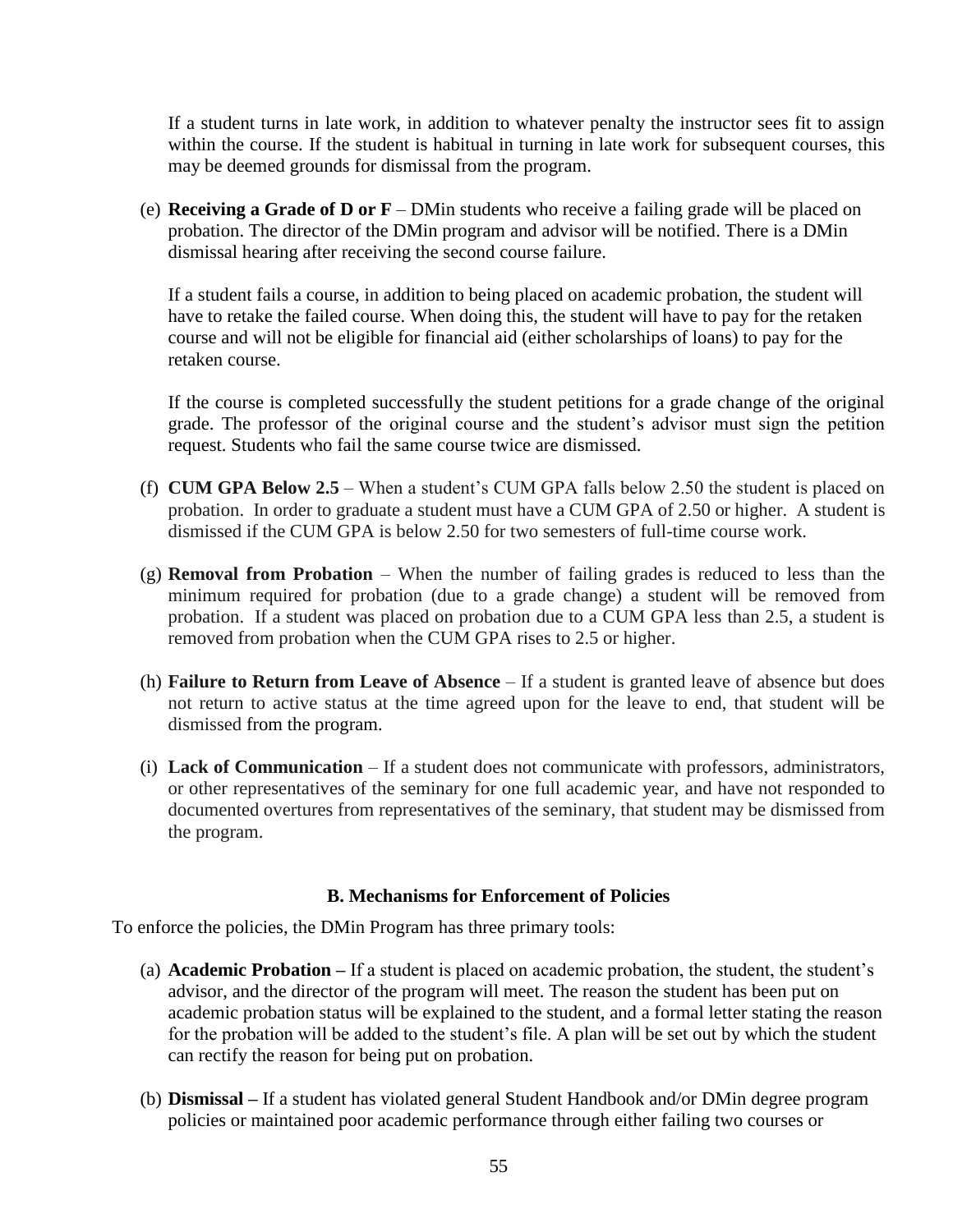remaining at a 2.5 CUM GPA for two semesters, the director of the program may dismiss the student from the program. The student will be notified officially of the reason for the dismissal.

Please see the current Garrett-Evangelical Theological Seminary Academic Handbook on Enrollment Status, for more detail on these issues.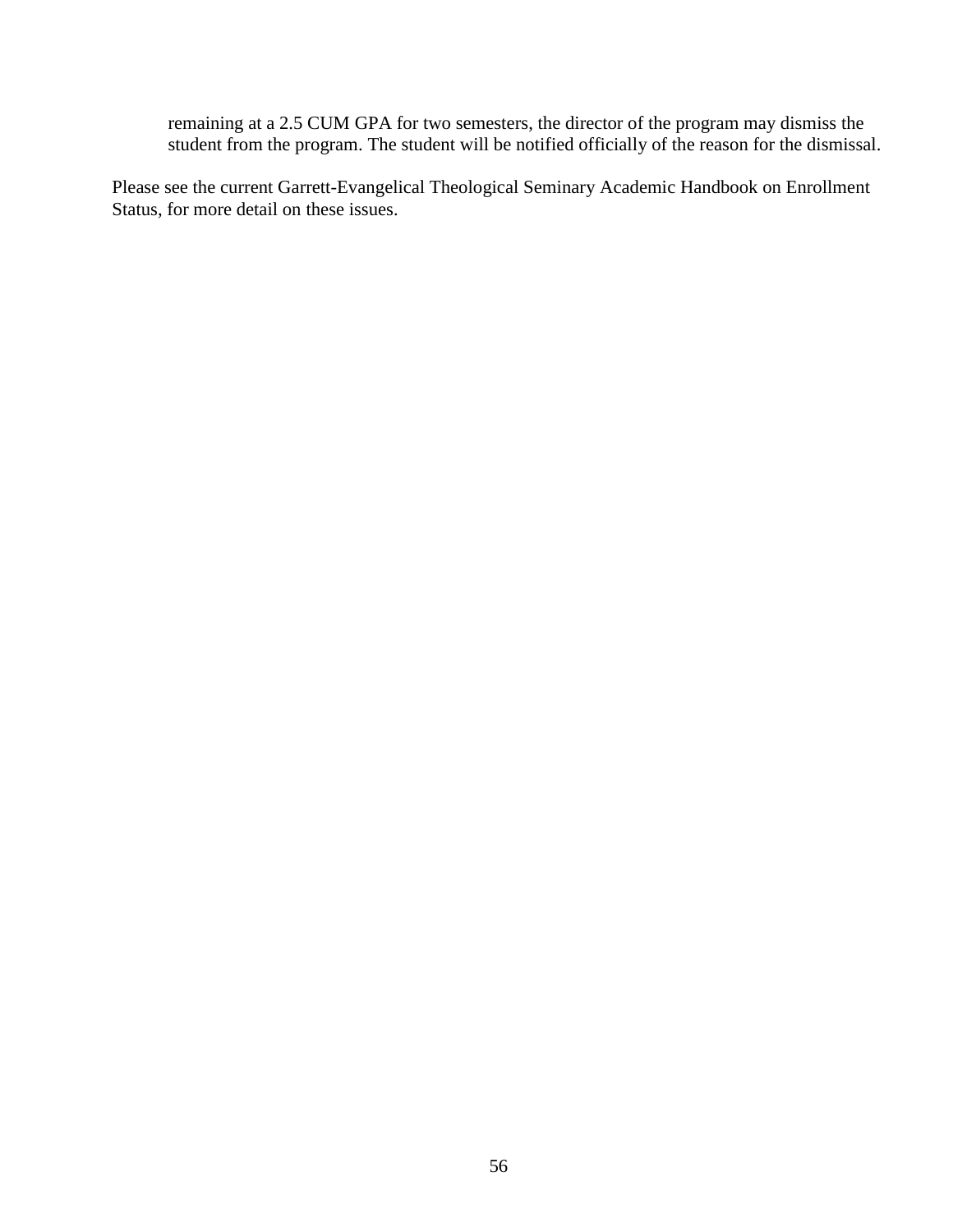# **GOVERNANCE AND SUPPORT OF THE PROGRAM**

#### **A. The Doctor of Ministry Committee**

This committee has general oversight of the program and is responsible to the seminary faculty. It is composed of members of the faculty appointed by the academic dean, one of whom has been named as the program director. The academic dean may be a member (*ex officio*) of the committee. The committee may invite others (such as seminary administration) to act in a consultative capacity, but without vote.

The committee meets at least twice per term to make decisions on all matters relating to the academic administration of the program and student progress. These responsibilities include program changes, appointment of teaching faculty, reviewing applications for admission, recommendations to the faculty for admission to candidacy or graduation, and administrative withdrawal of students from the program. Administrative matters relating to the financial status of students in the program are the responsibility of the business office and are dealt with in a manner commensurate with other seminary degree programs. The business office and the Doctor of Ministry committee should formally communicate decisions to students that may impact their progress through the program.

Minutes of each meeting are taken and are subject to approval by the committee at the commencement of each subsequent meeting.

#### **B. Program Director**

The program director shall be appointed by the Academic Dean. The director's job description shall consist of the following:

- (a) Convene and facilitate all Doctor of Ministry Committee meetings. The director shall set the agenda for these meetings. In the case that a decision has to be made touching on one of the responsibilities of the committee listed in the above The Doctor of Ministry Committee section, the director may state the issue to the committee via email or other electronic means and receive a vote through email to make the decision.
- (b) Remain in contact with the Academic Dean and/or Registrar concerning faculty deployment and other resources needed by the program.
- (c) Remain in contact with the Admissions office and the Development office to provide current material for use in marketing the program to prospective students. The director will also meet with prospective students as available.
- (d) Work with the Doctor of Ministry Program Coordinator in the Registrar's Office in organizing special events hosted by the program, in compiling and publishing the program handbook, and in students' progress in the program as they work toward completion of the degree.
- (e) Deciding on procedural matters for the maintenance of the program as needed, provided the decision is in accordance with the existing policies and procedures of the program and the seminary.
- (f) Being knowledgeable about the ATS regulations concerning the Doctor of Ministry degree and making certain that the program abides by these. This includes working with the Outcomes Assessment Committee of the seminary to bring the program into line with initiatives launched based on maintaining accreditation.
- (g) Reporting to the faculty as needed about the state of the program.
- (h) Remaining in open communication with the students collectively and individually to assist them as needed in moving through the program successfully.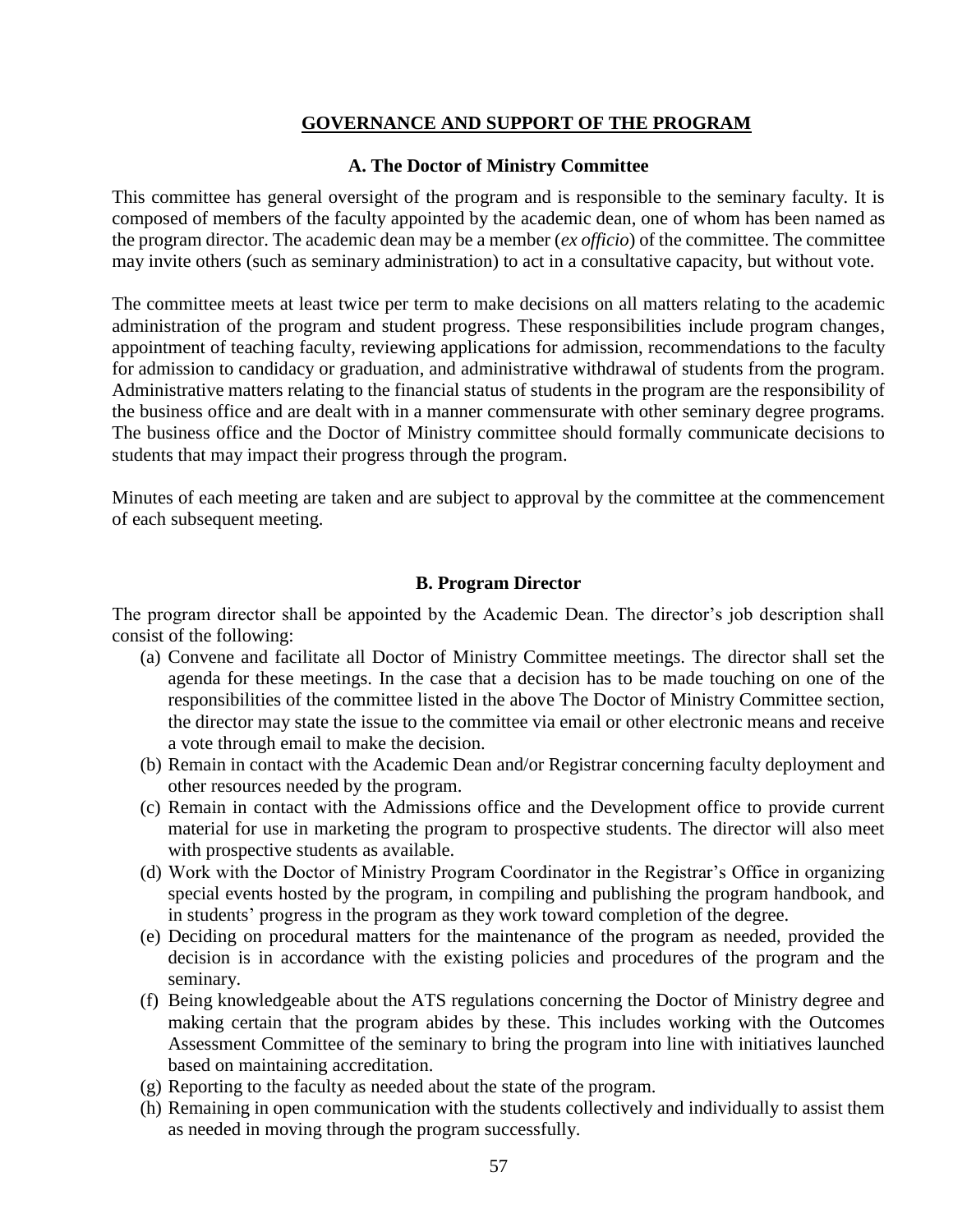- (i) Engaging in any meetings with students who have violated policies of the Program or in the Academic Handbook.
- (j) Recruiting, negotiating with, and signing contracts with adjunct and overload faculty as needed.
- (k) Maintaining a course rotation for the tracks in conversation with the track coordinators.
- (l) Maintaining regular communication with track advisers to ensure that tracks are functioning effectively and to verify the effectiveness of the curricula in the respective tracks.
- (m)Overseeing the DMin budget in consultation with the Business Office.
- (n) Recommending to the President's Office the tuition costs and financial aid for each academic year in consultation with the Office of Financial Aid, the Admissions Office, and the Business Office.
- (o) Serving as the liaison with any external organizations connected to the curriculum of the DMin Program (e.g., Kellogg School of Management)

# **D. Program Coordinator and Administrative Support**

Inquiries regarding the DMin program are directed to the admissions office. Prospective students send their completed applications to the admissions office. The program coordinator and faculty advisers assist prospective students with program related questions.

After an applicant is admitted to the program, the program coordinator in the registrar's office is responsible for tracking student progress in meeting program requirements and research project requirements, arranging housing and food service during intensives, scheduling evaluation conferences and oral defenses, and graduation matters.

All forms that need to be submitted to the Program Coordinator in the registrar's office are available in the following pages of the handbook. They can be downloaded from MyGets:

- 1. [http://mygets.garrett.edu](http://mygets.garrett.edu/)
- 2. Log in with your Student ID# and Password
- 3. Click on 'Students'
- 4. Click on 'Student Forms'
- 5. Scroll down to 'General Student Forms' for the Human Subjects Review form and to 'DMin Forms' as needed.

Most forms also available electronically on MyGETS. Look under DMin forms at the web address: <https://mygets.garrett.edu/ICS/Academic\_Offices/Office\_of\_the\_Registrar/Student\_Forms.jnz>.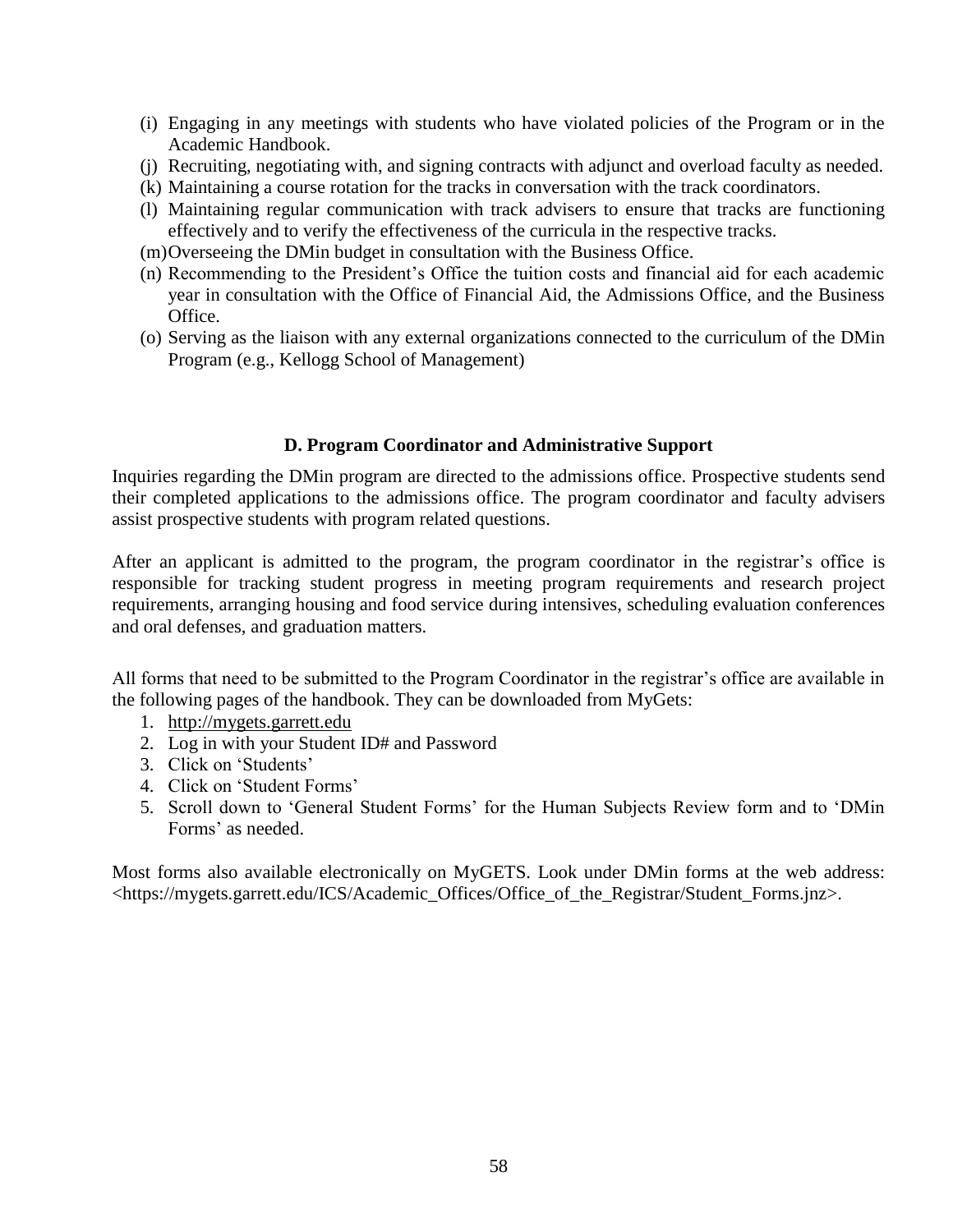# **ON-SITE ADVISORY TEAM (OSAT)**

Please complete this form at the first meeting of the OSAT and forward it to the Program Coordinator to be put on file at the Garrett-Evangelical Registrar's Office.

Name of Participant

Date and Location of Meeting

The following persons are named to the On-Site Advisory Team (include all persons)

\_\_\_\_\_\_\_\_\_\_\_\_\_\_\_\_\_\_\_\_\_\_\_\_\_\_\_\_\_\_\_\_\_\_\_\_\_\_\_\_\_\_\_\_\_\_\_\_\_\_\_\_\_\_\_\_\_\_\_\_\_\_\_\_\_\_\_\_\_\_\_\_\_\_\_\_\_\_

\_\_\_\_\_\_\_\_\_\_\_\_\_\_\_\_\_\_\_\_\_\_\_\_\_\_\_\_\_\_\_\_\_\_\_\_\_\_\_\_\_\_\_\_\_\_\_\_\_\_\_\_\_\_\_\_\_\_\_\_\_\_\_\_\_\_\_\_\_\_\_\_\_\_\_\_\_\_\_

\_\_\_\_\_\_\_\_\_\_\_\_\_\_\_\_\_\_\_\_\_\_\_\_\_\_\_\_\_\_\_\_\_\_\_\_\_\_\_\_\_\_\_\_\_\_\_\_\_\_\_\_\_\_\_\_\_\_\_\_\_\_\_\_\_\_\_\_\_\_\_\_\_\_\_\_\_\_

\_\_\_\_\_\_\_\_\_\_\_\_\_\_\_\_\_\_\_\_\_\_\_\_\_\_\_\_\_\_\_\_\_\_\_\_\_\_\_\_\_\_\_\_\_\_\_\_\_\_\_\_\_\_\_\_\_\_\_\_\_\_\_\_\_\_\_\_\_\_\_\_\_\_\_\_\_\_

\_\_\_\_\_\_\_\_\_\_\_\_\_\_\_\_\_\_\_\_\_\_\_\_\_\_\_\_\_\_\_\_\_\_\_\_\_\_\_\_\_\_\_\_\_\_\_\_\_\_\_\_\_\_\_\_\_\_\_\_\_\_\_\_\_

\_\_\_\_\_\_\_\_\_\_\_\_\_\_\_\_\_\_\_\_\_\_\_\_\_\_\_\_\_\_\_\_\_\_\_\_\_\_\_\_\_\_\_\_\_\_\_\_\_\_\_\_\_\_\_\_\_\_\_\_\_\_\_\_\_\_

Name:

Reason this person is chosen:

Name:

Reason this person is chosen:

Name:

Reason this person is chosen:

Name:

Reason this person is chosen:

Signature of Recording Secretary

Signature of Student

Please email this form to the Program Coordinator after the first meeting.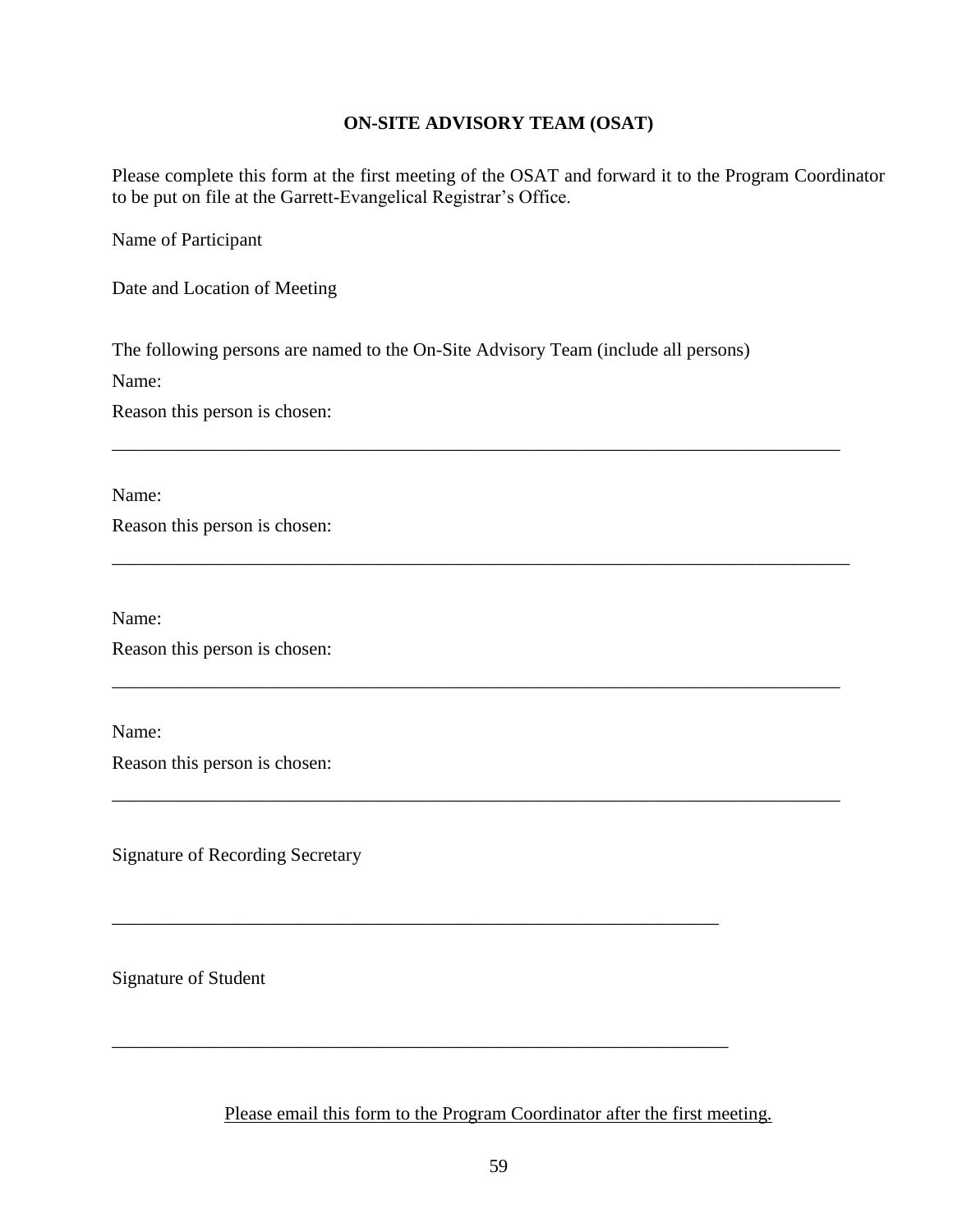#### **OSAT REVIEW**

```
Please email this form to the DMin Program Coordinator at Garrett-Evangelical after the first and final
 meetings of the OSAT (note that you use the same form for both meetings).
```
Name of Student:

Date and Location of Meeting:

Those in Attendance:

Please rate the student during your mid-program and final evaluations on the scales below.  $1=$  very little,  $5=$  very much

1. Understands the strengths and weaknesses of the ministry site.

| Very little | Little | Reasonably | Much | Very Much |
|-------------|--------|------------|------|-----------|

Comments:

2. Considers the implications of DMin coursework he or she has taken to the practice of ministry at the ministry site.

| Very little | Little | Reasonably | Much | Very Much |
|-------------|--------|------------|------|-----------|

Comments:

3. Considers the implications of the DMin project he or she is undertaking to the practice of ministry at the ministry site.

| Very little | Little | Reasonably | Much | Very Much |
|-------------|--------|------------|------|-----------|

Comments: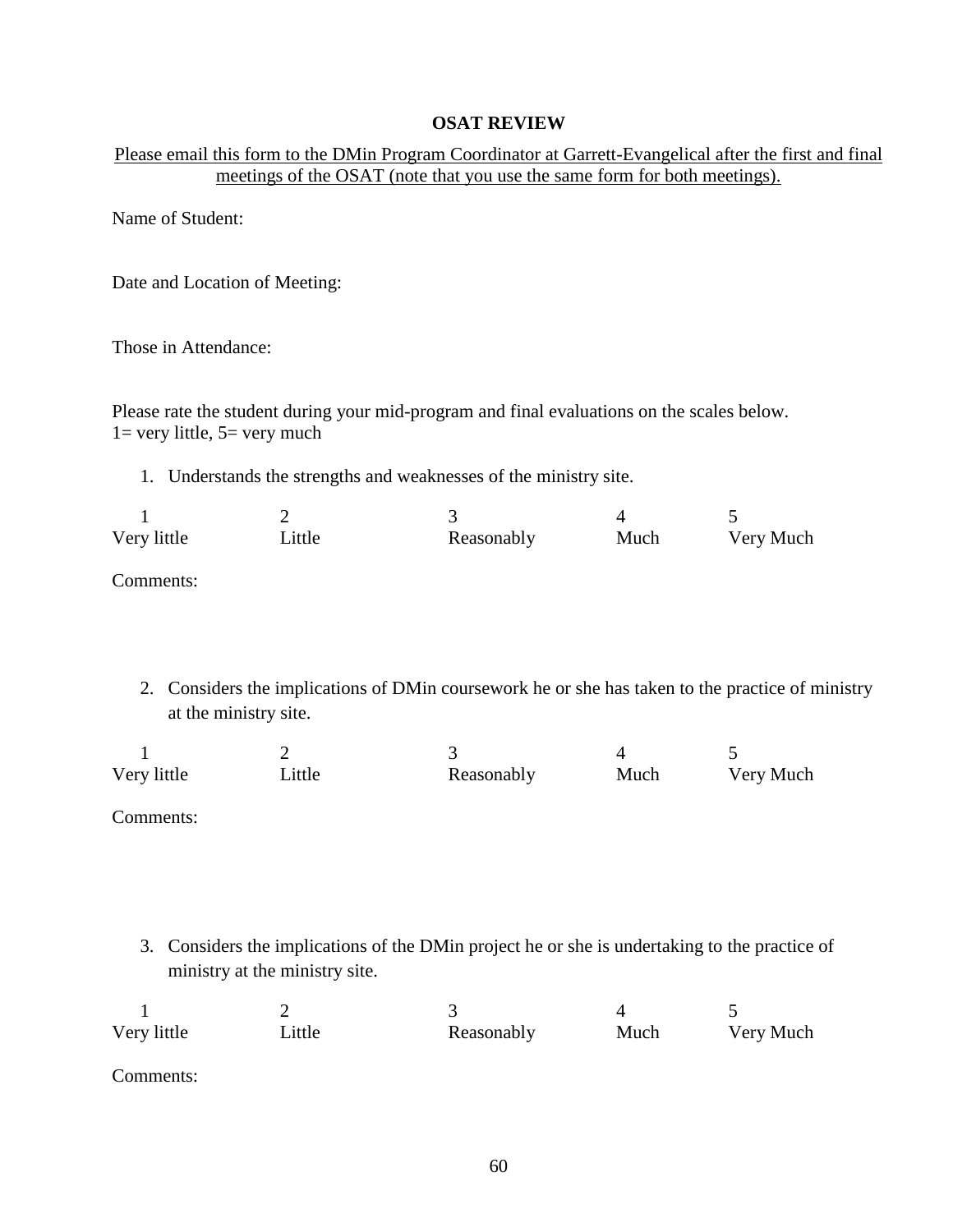4. Communicates academic theory in a way that is understandable and applicable to the ministry site.

| Very little | Little | Reasonably | Much | Very Much |
|-------------|--------|------------|------|-----------|

Comments:

5. Balances schoolwork, ministry work, family and/or personal life.

| Very little | Little | Reasonably | Much | Very Much |
|-------------|--------|------------|------|-----------|

Comments:

6. Demonstrates improvement in his or her own practice of ministry.

| Very little | Little | Reasonably | Much | Very Much |
|-------------|--------|------------|------|-----------|

Comments:

7. Demonstrates an awareness of how the DMin project may strengthen the practice of ministry in ministry sites beyond the one represented by the OSAT.

| Very little | Little | Reasonably | Much | Very Much |
|-------------|--------|------------|------|-----------|

\_\_\_\_\_\_\_\_\_\_\_\_\_\_\_\_\_\_\_\_\_\_\_\_\_\_\_\_\_\_\_\_\_\_\_\_\_\_\_\_\_\_\_\_\_\_\_\_\_\_\_\_\_\_\_\_\_\_\_\_\_\_\_\_\_

Comments:

Signature of Recording Secretary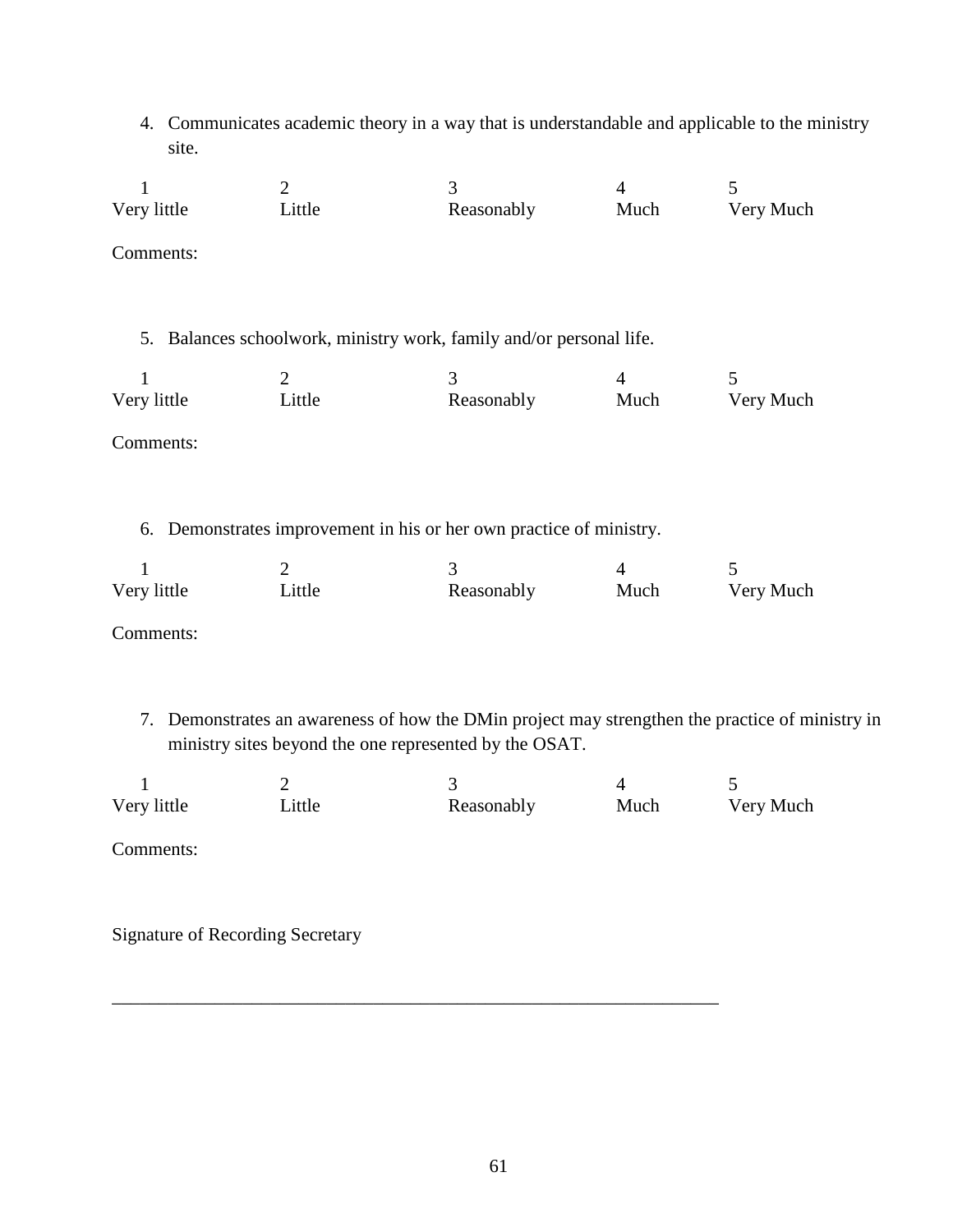# **PROPOSAL SUBMISSION FORM FOR APPROVAL BY THE DMIN COMMITTEE**

Name of Student

1. Proposed Title:

2. Proposed Problematic (A single question you are proposing to answer through your project).

3. Proposed Thesis (A short paragraph laying out how you anticipate your project will answer the problematic).

4. Proposed Learning Goals: Include whatever goals are pertinent for your project for:

- Yourself (Include the major goal that explains how this project will make you a more proficient practitioner of the practice of ministry you are engaging through your project)
- The Ministry Setting in which you engage the project (Name the major goal for your ministry setting e.g., a local congregation, a cluster group, a judicatory, a chaplaincy)
- The church as a whole (Include the major goal that explans how your project will benefit other ministry settings by providing lessons about the practice of ministry)
- 5. Briefly describe what methodology you propose to use to implement your project:
- 6. Lay out your proposed timeline for completion of this project:

7. Include a copy of the letter from HSR granting you permission to you or your dated correspondence to the HSR in which you are requesting that permission. (Note that you CANNOT begin work on your project until you have received HSR approval, even if the DMin Committee has approved your project.) Please submit your Admission to Candidacy form, signed by your OSAT and FACT, with this form.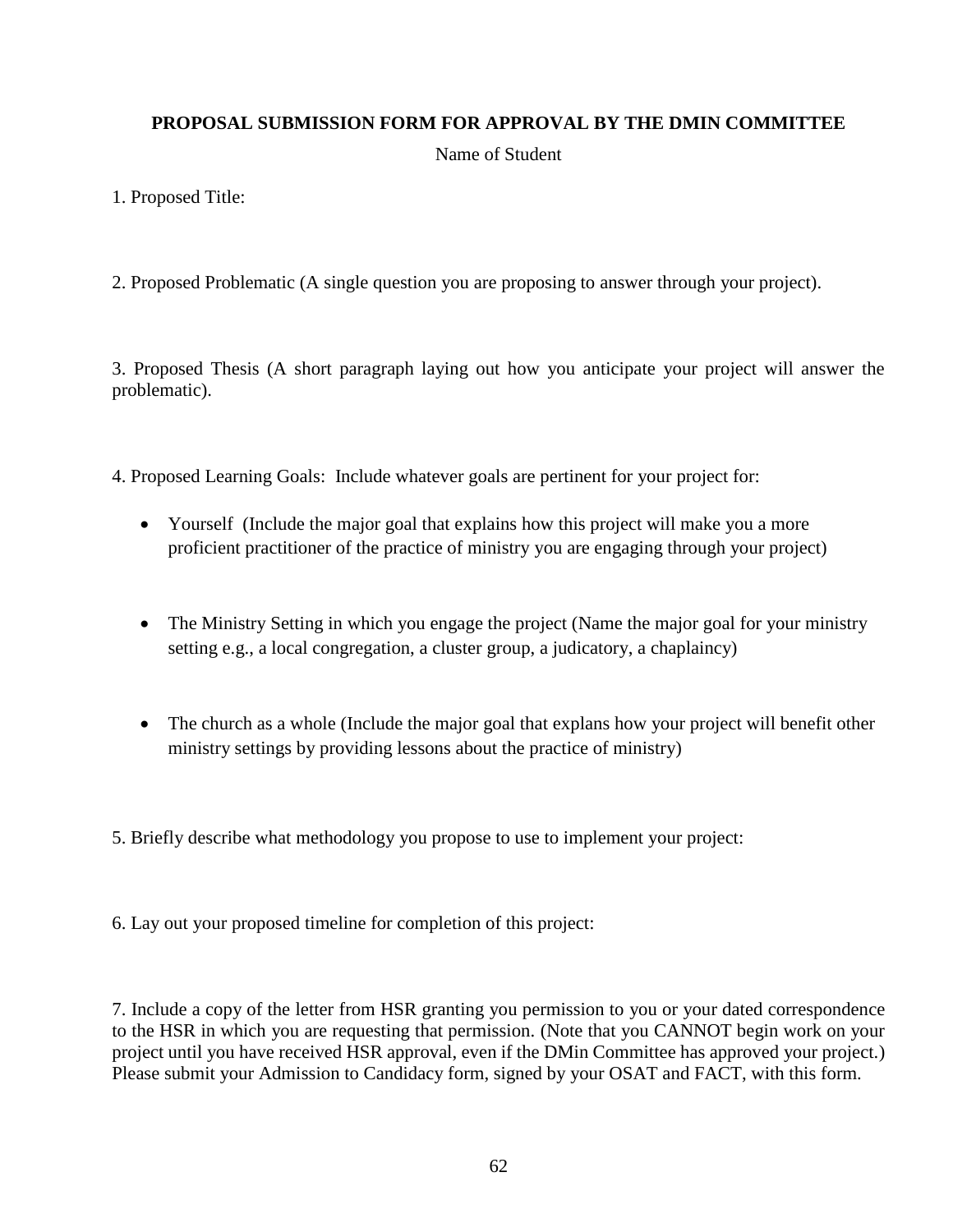# **ADMISSION TO CANDIDACY**

# **After filling out your name, date, and title, please print this form. This form must be signed by both the OSAT and the Faculty Team, and the original with signatures must be given to the DMin Program Coordinator for action by the DMin Committee.**

| Name of Participant                                  | Date of Enrollment                                                                                                                                                                                                                                                                                                                                                                             |
|------------------------------------------------------|------------------------------------------------------------------------------------------------------------------------------------------------------------------------------------------------------------------------------------------------------------------------------------------------------------------------------------------------------------------------------------------------|
| <b>Research Project Title</b>                        |                                                                                                                                                                                                                                                                                                                                                                                                |
| B. Action of the On-Site Advisory Team<br>Candidacy. | The members of the OSAT met on ______ (date) at ____________________________ (place) to<br>discuss and evaluate the readiness of the Participant to be admitted to candidacy in the Doctor of<br>Ministry Program. After due consideration of his/her performance in the program and growth in<br>competence in the practice of ministry, the Team voted to recommend him/her for Admission to |
|                                                      |                                                                                                                                                                                                                                                                                                                                                                                                |
|                                                      | Faculty Adviser or Track Coordinator                                                                                                                                                                                                                                                                                                                                                           |
| C. Action of the Faculty Team                        | The members of the Faculty Team met on _______ (date) at ________________________<br>(place) to consider the evidence of this Participant's performance and progress in the Doctor of<br>Ministry Program. After due consideration of the Participant's academic capabilities and the<br>project proposal, the Team voted to recommend him/her for Admission to Candidacy.                     |
|                                                      | Example 2014 and 2015 Faculty Reader                                                                                                                                                                                                                                                                                                                                                           |
|                                                      | Faculty Reader                                                                                                                                                                                                                                                                                                                                                                                 |
| C. Action of the DMin Committee                      | Admission to Candidacy voted by the D.Min. committee on _______<br>$(data)$ .                                                                                                                                                                                                                                                                                                                  |
| D. Action of Faculty                                 | Admission to Candidacy voted by the Garrett-Evangelical Faculty on ____________ (date).                                                                                                                                                                                                                                                                                                        |
|                                                      |                                                                                                                                                                                                                                                                                                                                                                                                |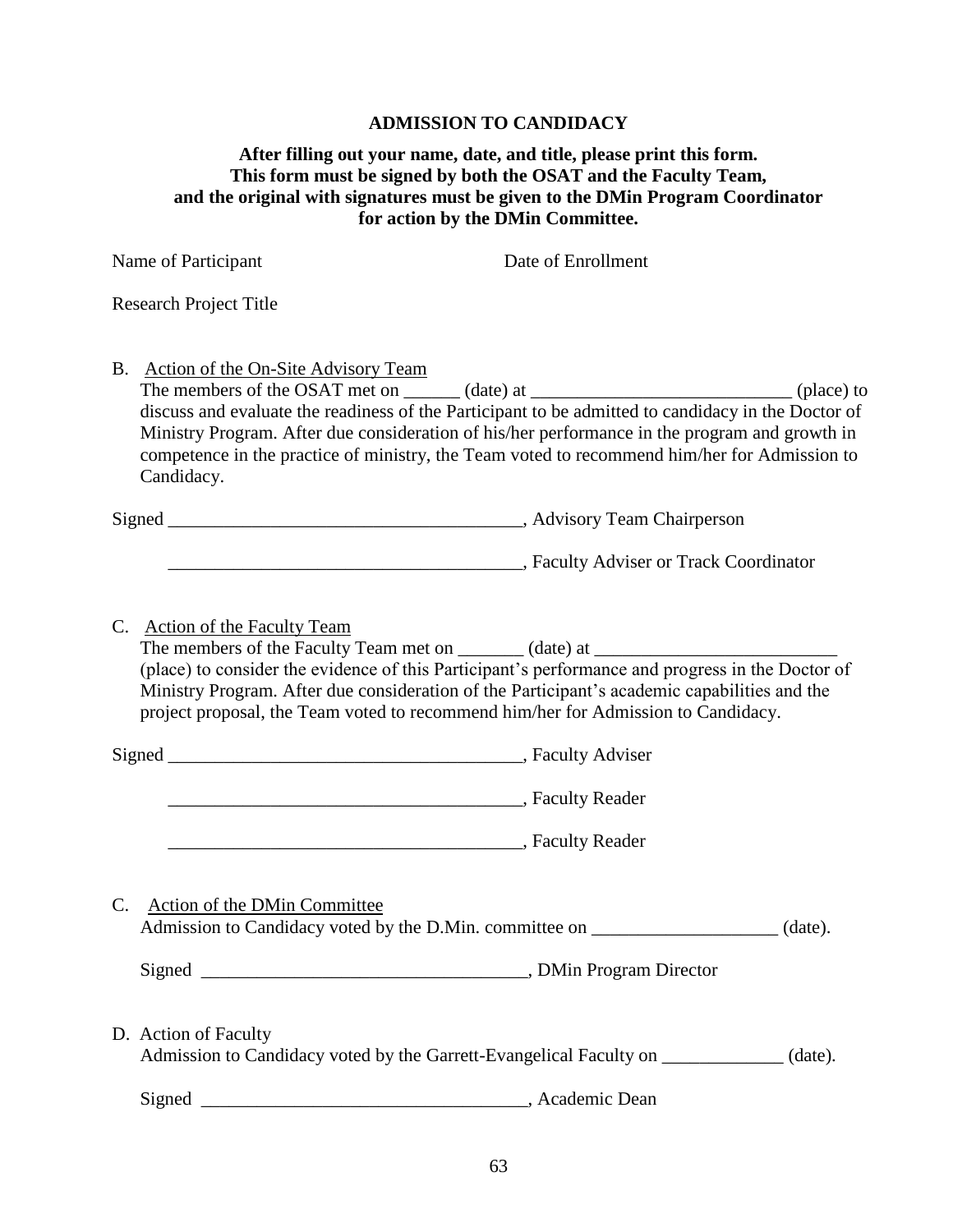#### **GRADUATION FORM**

**After filling out your name, date, and title, please print this form. This form must be signed by the Faculty Team after your Oral Defense, and the original with signatures must be given to the DMin Program Coordinator for action by the DMin Committee. In the case of an outside reader who cannot sign the form, an email approval attached to this form will count as a signature of approval.**

| Name of Participant                                                                                                                                                                                                                                                                                    | Date of Enrollment |
|--------------------------------------------------------------------------------------------------------------------------------------------------------------------------------------------------------------------------------------------------------------------------------------------------------|--------------------|
| <b>Research Project Title</b>                                                                                                                                                                                                                                                                          |                    |
| A. ACTION OF THE FACULTY TEAM<br>(place) to evaluate the Project and conduct an Oral Defense with the Participant. After due<br>examination, we find that the Report is acceptable, that the Oral Defense was successful, and that<br>the Participant has thereby met this requirement for graduation. |                    |
|                                                                                                                                                                                                                                                                                                        |                    |
| Land Communication Communication Communication Communication Communication Communication Communication Communication                                                                                                                                                                                   |                    |
| Land Communication Communication Communication Communication Communication Communication Communication Communication                                                                                                                                                                                   |                    |
| B. ACTION OF THE D.MIN. COMMITTEE<br>Recommendation for graduation was voted by the DMin committee on ____________ (date)                                                                                                                                                                              |                    |
|                                                                                                                                                                                                                                                                                                        |                    |
| C. ACTION OF THE FACULTY<br>Graduation was voted by the Garrett-Evangelical faculty on ___________ (date).                                                                                                                                                                                             |                    |
|                                                                                                                                                                                                                                                                                                        |                    |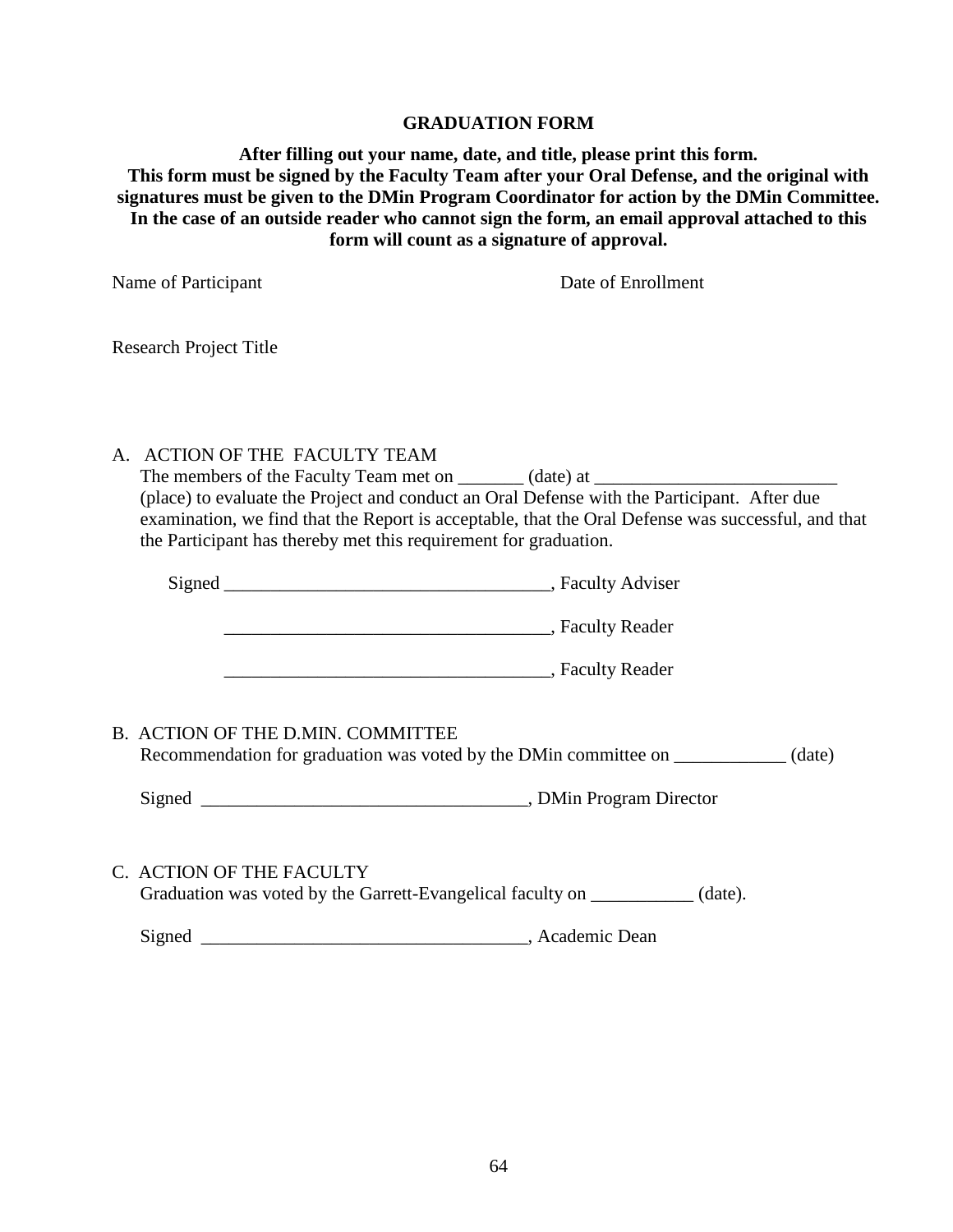# **RESEARCH IN MINISTRY (RIM®) SUBMISSION FORM**

RESEARCH IN MINISTRY (RIM® Online), an index to Doctor of Ministry and Doctor of Missiology project reports and theses, is an abstracting and indexing service that uses author abstracts to provide a useful access tool for clergy, students, and others on practical aspects of religious ministry. Please submit the abstract of your project online to make your project available to this database. All entries will be posted electronically soon after they are received.

#### RIM ABSTRACT GUIDELINES

1) Be brief (100 words maximum). An abstract longer than 100 words will be edited.

2) State your thesis.

3) Describe the method of study or research.

4) State the result of the research or conclusion reached in the study.

5) Write in complete sentences, preferably in the third person active voice, past tense (e.g. The author researched; he or she studied, etc.)

Go to the following website to fill out the form and submit your abstract to RIM: [https://www.atla.com/products/publishing/Pages/rim\\_submission.aspx](https://www.atla.com/products/publishing/Pages/rim_submission.aspx)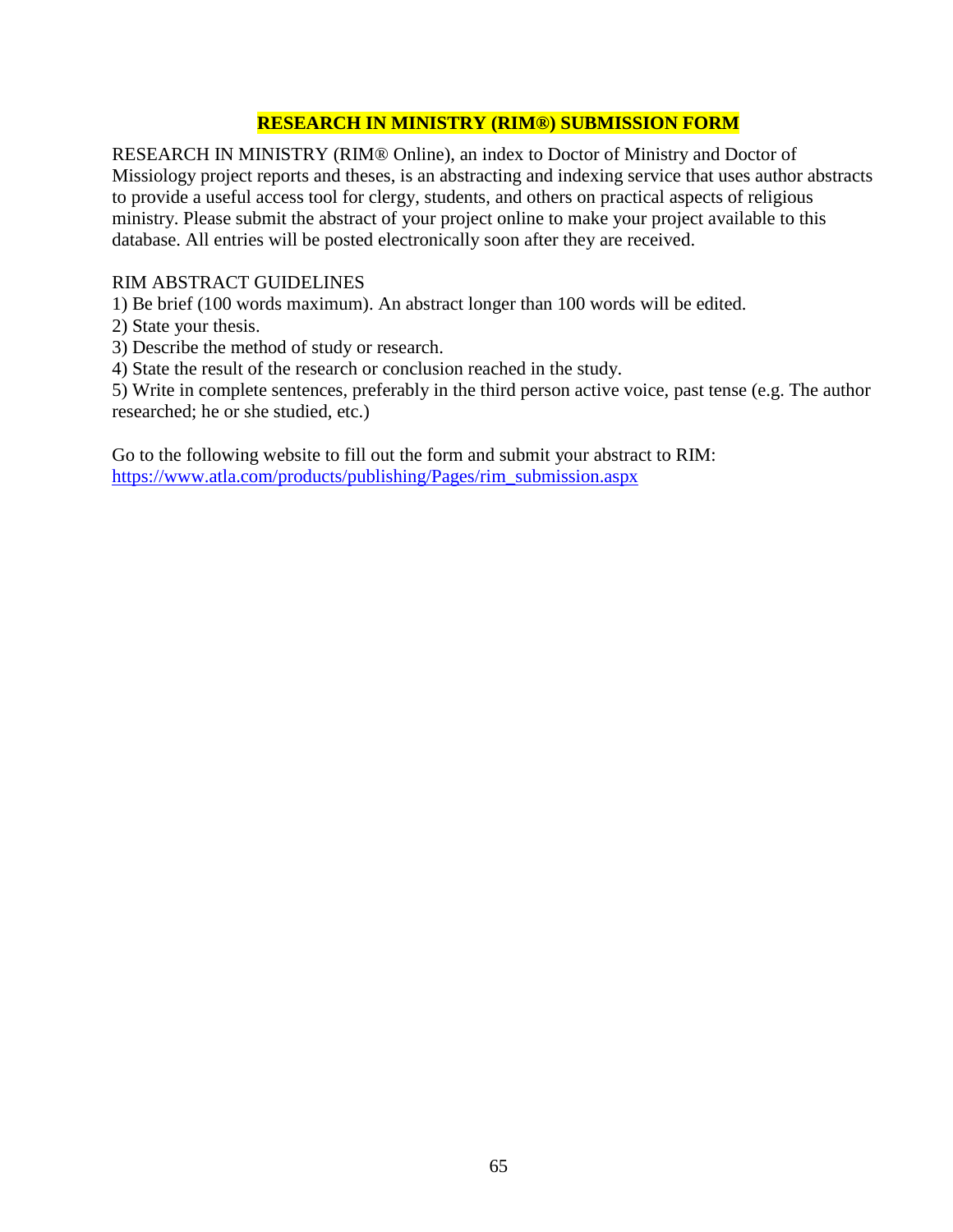# **PROJECT PAPER STYLE MANUAL**

# **A. General Formatting Requirements**

- (a) For the entire project paper, the formatting should be set as follows: Left margin  $= 1.5$ "; top, bottom and right margin  $= 1$ "; double-spaced and single sided.
- (b) Unless otherwise noted below, pages should be left-justified.
- (c) Block quotations should be used for quotes that fill three or more lines. Block quotes should be indented five spaces both from the left and from the right. They should be single-spaced within the quote.
- (d) Pagination: Every page must be assigned a page number except the title page and the approval page.
	- a. Front matter: The title page, approval page, abstract page, acknowledgements page (if included), and table of contents are all considered front matter.
		- i. Front matter pages are numbered with Roman numerals (e.g., iii, iv, v)
		- ii. Front matter page numbers are centered ¾ of an inch above the bottom of the page.
		- iii. The first front matter page to have a page number on it would be the abstract page. This page number should be iii since, while they do not have page numbers on them, the title page and faculty committee page are the first two pages.
	- b. Content: Everything following the table of contents is considered content.
		- i. Beginning on the first page after the table of contents, the numbering should be reset to 1. It should continue sequentially after that through the rest of the paper.
		- ii. Content pages are numbered with Arabic numerals (e.g., 1, 2, 3).
		- iii. The first page of each chapter, the bibliography, or the appendices should have the page number centered ¾ of an inch above the bottom of the page. All other content pages should have the page number flush right ¾ of an inch below the top of the page.
- (e) The project paper should be adequately documented. The paper should be submitted in a form suitable for publication in a professional journal. Unless otherwise determined by the Faculty Adviser, DMin students are expected to follow the style manual guidelines outlined in the most recent edition of the *Chicago Manual of Style* for both the bibliography and all footnotes.
- (f) Use inclusive language throughout for human beings. Be aware of your gender-related language for God. State your perspective on this language use.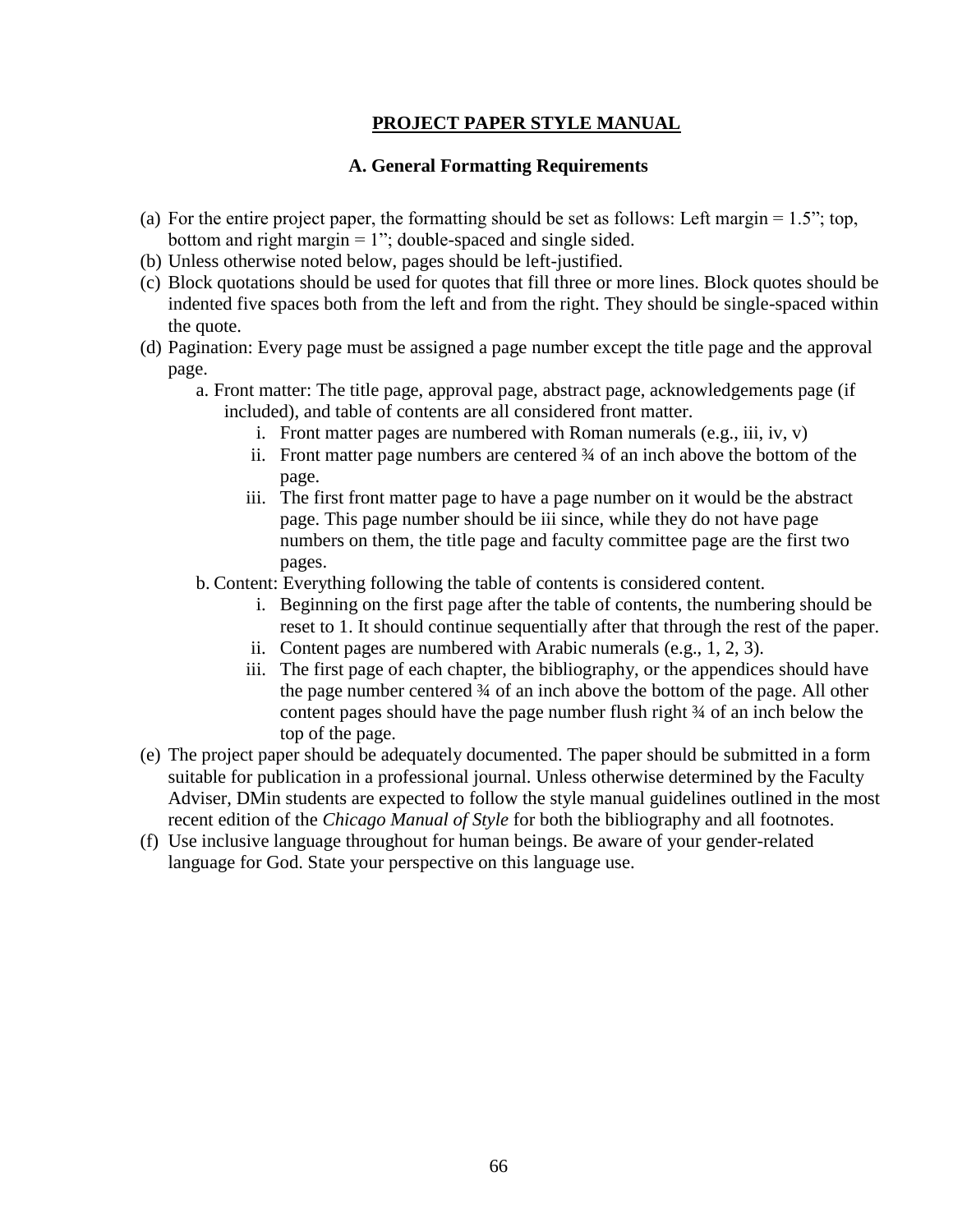# **B. Sample Title Page**

GARRETT-EVANGELICAL THEOLOGICAL SEMINARY (begin 1" below margin)

# (TITLE OF PROJECT)

double-spaced if more than one line

# A FIELD RESEARCH PROJECT REPORT

# SUBMITTED TO THE FACULTY

# IN PARTIAL FULFILLMENT OF REQUIREMENTS

# FOR THE DEGREE OF

# DOCTOR OF MINISTRY

by

# (NAME OF CANDIDATE)

EVANSTON, ILLINOIS

MAY, (year of graduation)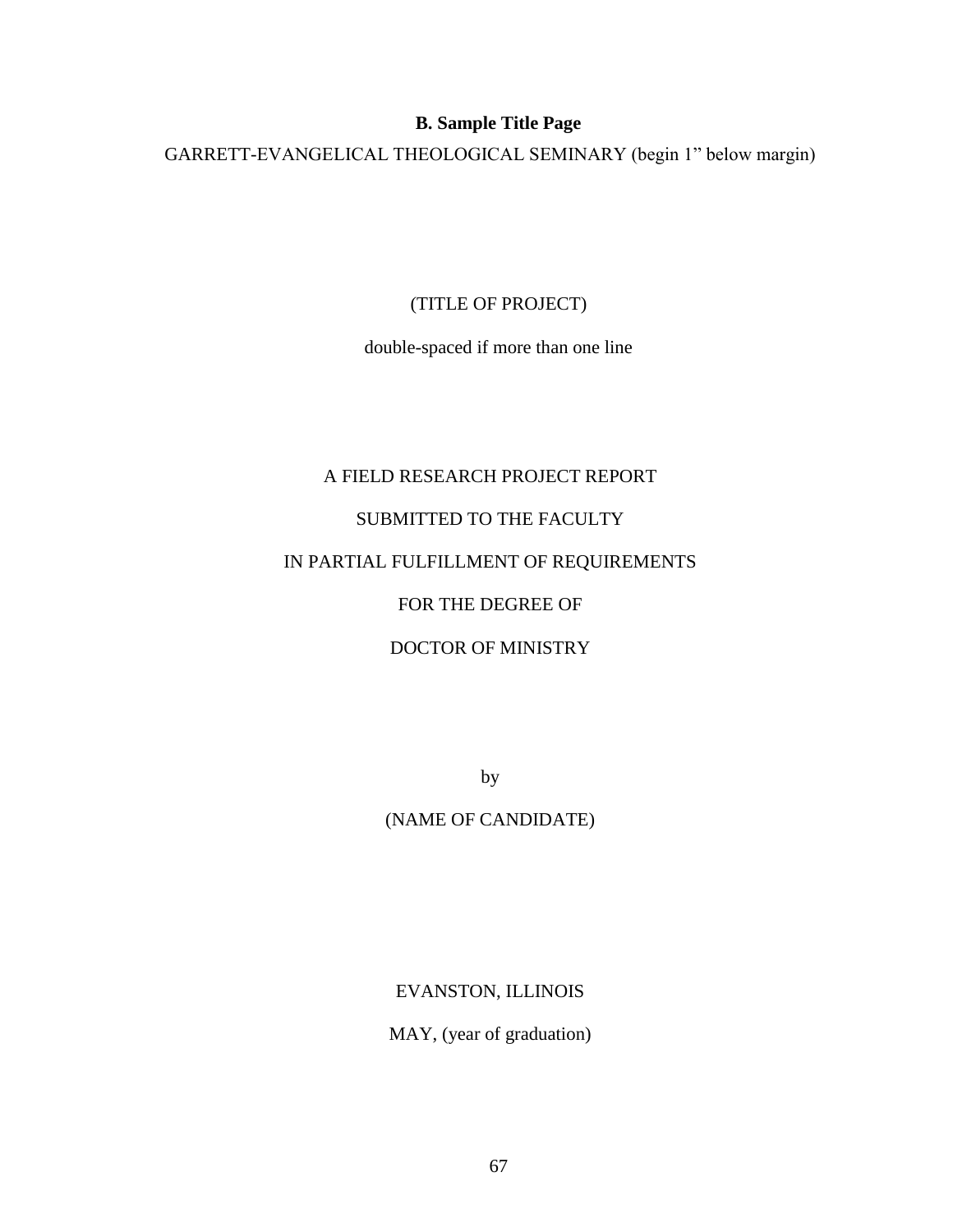# **C. Sample Faculty Committee Page (this is included in the upload – it does not need to be signed)**

Full Title of Paper Here (1" below margin),

Name of Student Here

APPROVED BY

Type Faculty Adviser Name and Title Here and Underline It

Type Faculty Reader Name and Title Here and Underline It

Type Faculty Reader Name and Title Here and Underline It

ON date of defense here, underlined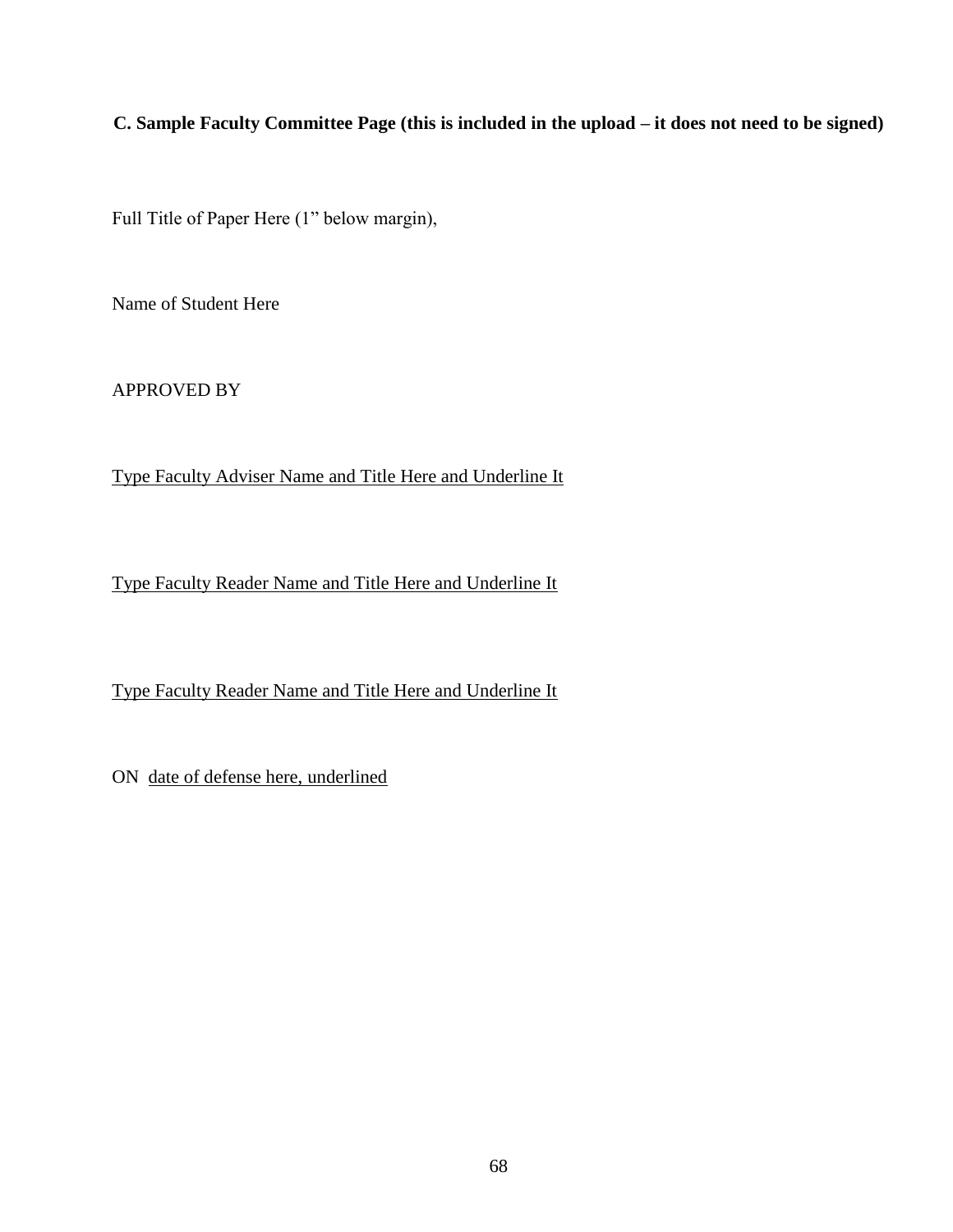# **D. Sample Abstract Page**

Full Title of Project 1" below margin, left justified

Your Name (two double spaces below the title), left justified

Write your abstract (100 words maximum) in paragraph form, non-indented, beginning two double spaces below your name. The abstract is a summary of your thesis. The thesis abstract ought to be clear and precise and ought to capture the interest of the reader. It is used by the library to catalog the project for research purposes and by potential readers of your thesis to decide if they would like to read it.

The summary of your abstract ought to contain:

- 1. A summary of the claim you are making in your project. What main idea does your thesis support?
- 2. Why this concern is important academically and/or for the church.
- 3. The primary method and/or theory you used to develop your project.
- 4. A single sentence explaining the conclusion of your findings.

It is not appropriate to include quotations, dedications, words of appreciation, book titles or names of specific people within the abstract, unless the person mentioned is an actual subject of your thesis.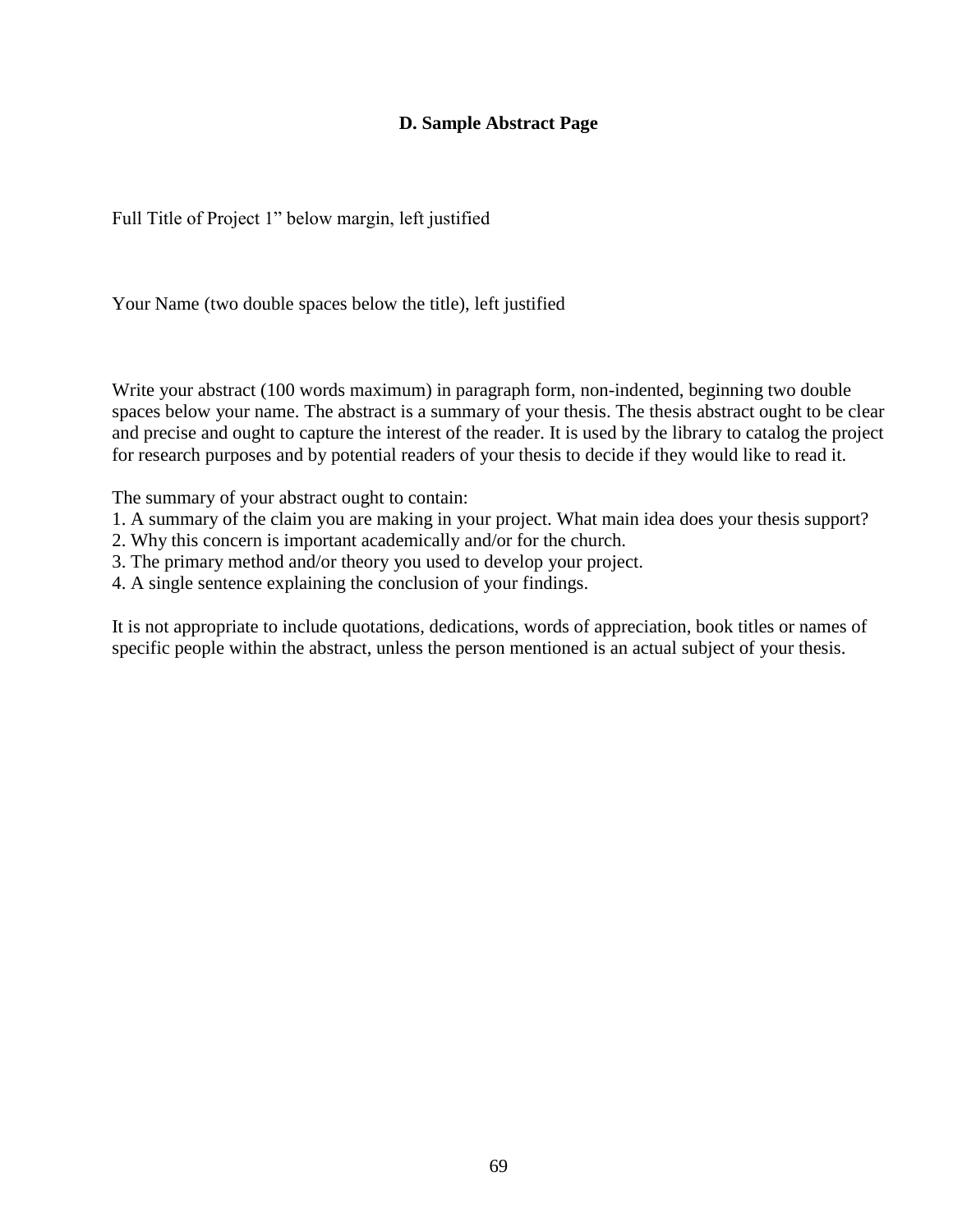# **E. Sample Acknowledgments Page**

If desired, insert acknowledgement page. Type the word "Acknowledgments" 1" below the margin and centered.

Acknowledgements should be inserted in paragraph form starting two double spaces under the word "acknowledgments."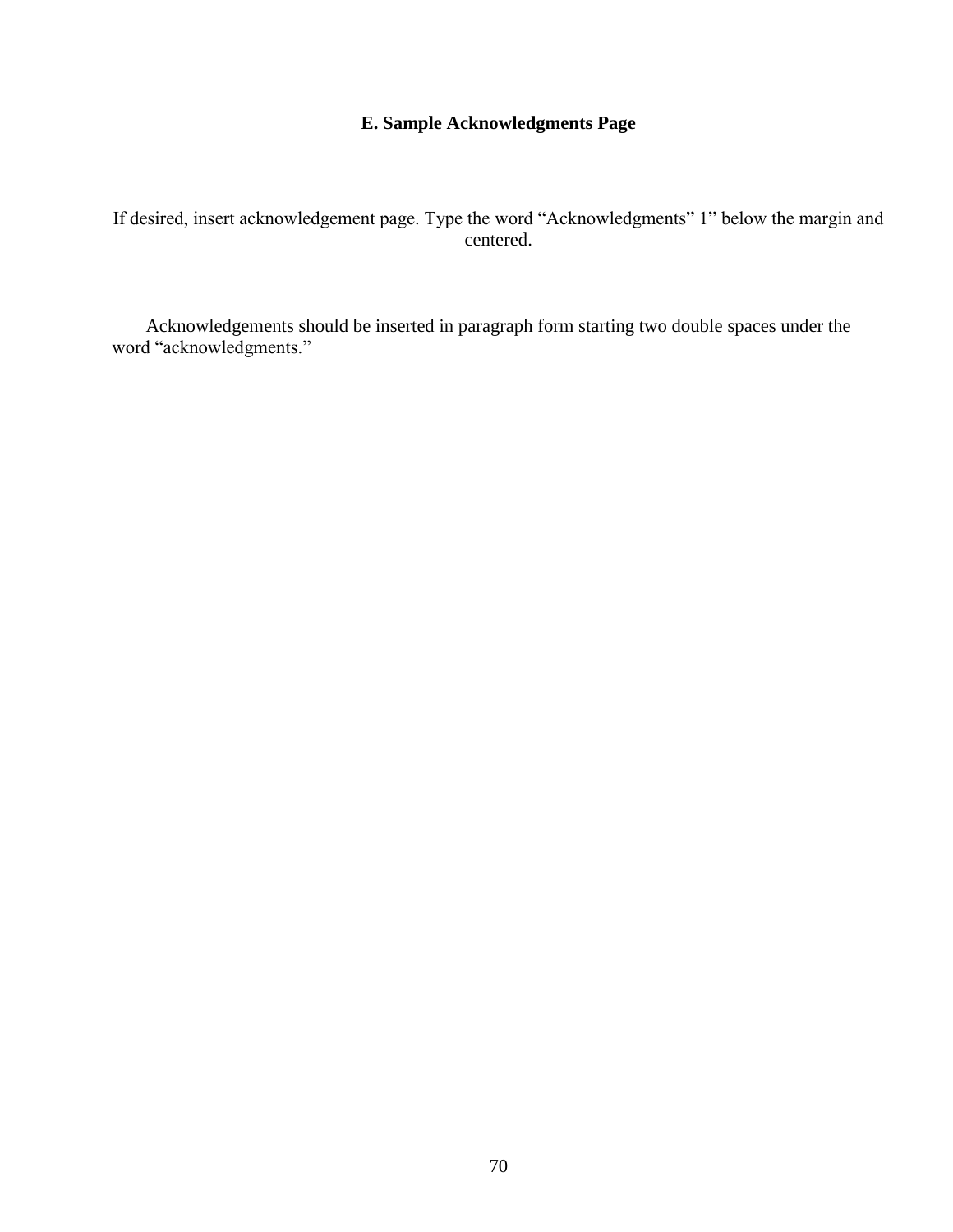# **F. Sample Table of Contents**

The words "Table of Contents" should be 1" below the margin and centered.

Entries should begin two double spaces beneath the words "Table of Contents."

Entries should include primary chapter headings, and subheadings within chapters (remember, there is no index, so the more detailed your Table of Contents is, the more helpful it is to navigate your paper). Also, include all for all appendices.

Headings should be in the following format (single space between chapter and subheadings, double space between chapters):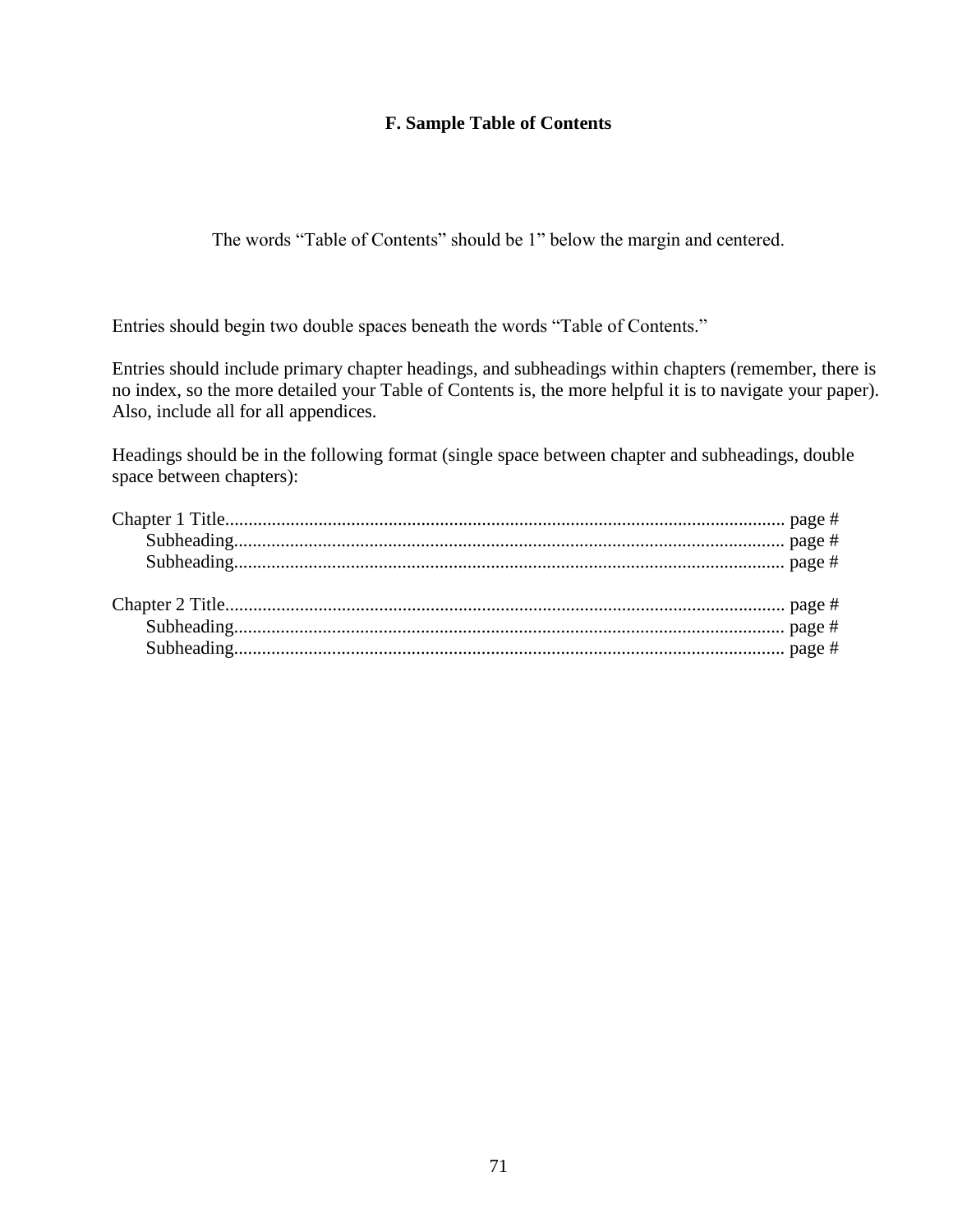# **G. Sample First Page of Chapter**

Title of Chapter Here (1" below the margin and centered)

Begin typing the chapter content here in paragraph form (two double spaces under the chapter title). All content should be double-spaced.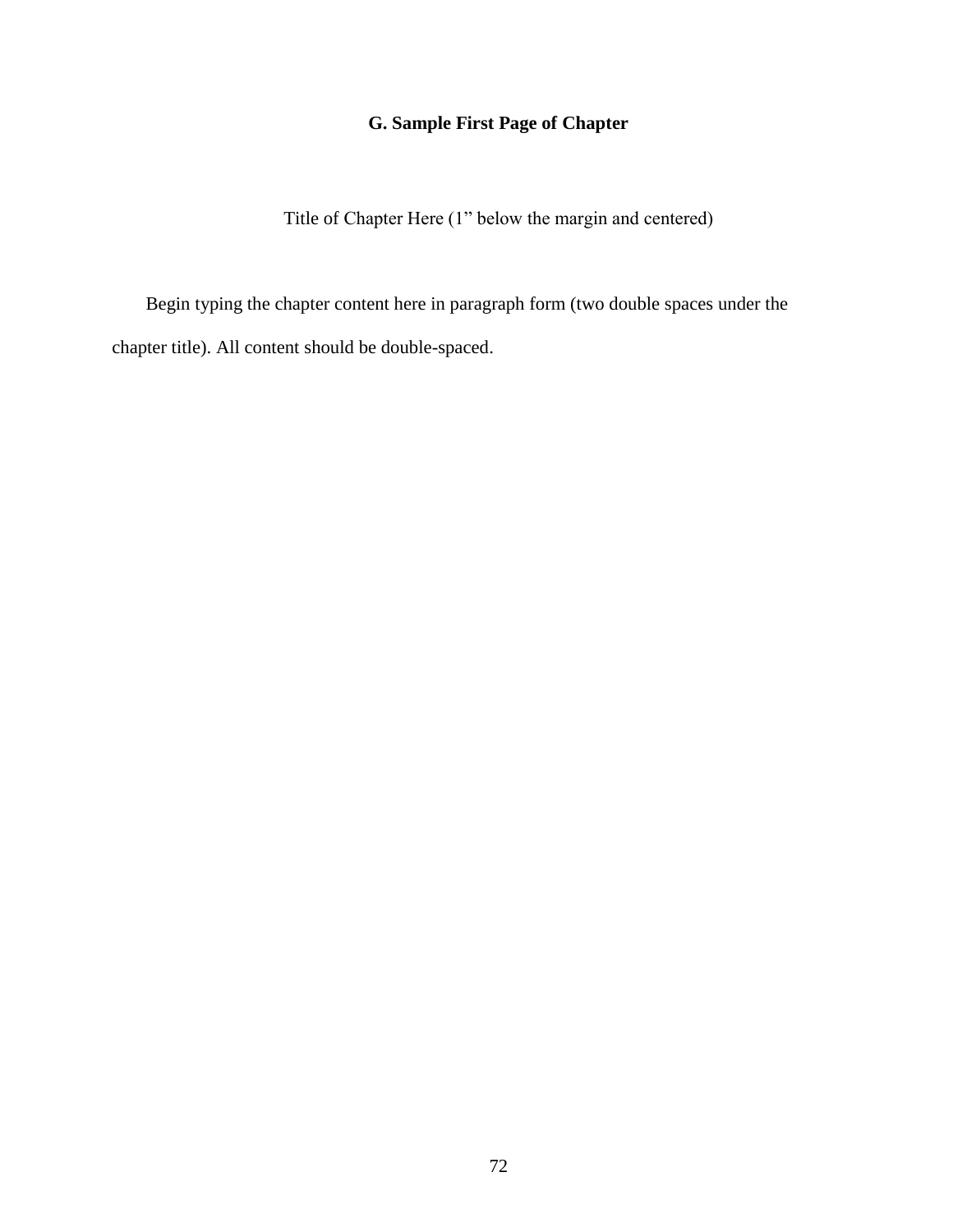# **H. Bibliography and Citation**

Type word "Bibliography" 1" below margin and centered.

Entries should begin two double spaces beneath the word "Bibliography."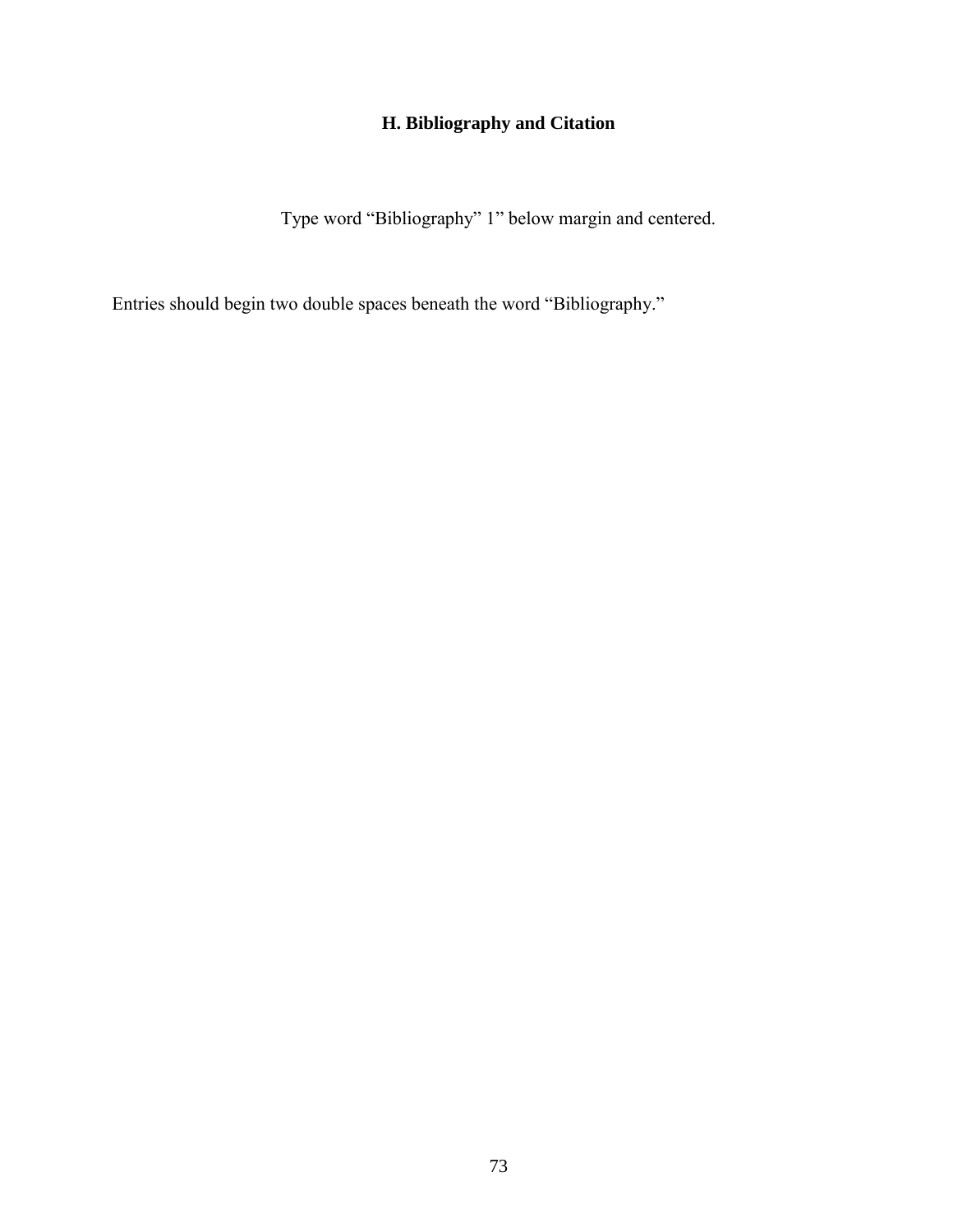#### **ATS DEGREE PROGRAM STANDARDS Advanced Programs Oriented Toward Ministerial Leadership**

## **DOCTOR OF MINISTRY (DMin)**

#### **E.1 Purpose, goals, learning outcomes, and educational assessment**

#### **E.1.1 Purpose of the degree**

E.1.1.1 The purpose of the Doctor of Ministry degree is to enhance the practice of ministry for persons who hold the MDiv or its educational equivalent and who have engaged in substantial ministerial leadership.

## **E.1.2 Primary goals of the program**

E.1.2.1 The goals an institution adopts for the DMin should include an advanced understanding of the nature and purposes of ministry, enhanced competencies in pastoral analysis and ministerial skills, the integration of these dimensions into the theologically reflective practice of ministry, new knowledge about the practice of ministry, continued growth in spiritual maturity, and development and appropriation of a personal and professional ethic with focused study on ethical standards and mature conduct in the profession.

E.1.2.2 Programs may be designed to advance the general practice of ministry in its many forms or to advance expertise in a specialized area of ministerial practice (e.g., pastoral care, preaching, missions, leadership, organizational administration, multicultural ministries).

E.1.2.3 The achievement of student learning outcomes for the DMin degree shall contribute to meeting these programmatic goals.

#### **E.1.3 Learning outcomes**

E.1.3.1 The institution shall specify demonstrable learning outcomes for the Doctor of Ministry degree that demonstrate an advanced competency in the practice of ministry, give evidence of being informed by analytic and ministerial research, and show the integration of enhanced knowledge with growth in one's ministerial capacity and spiritual maturity.

#### **E.1.4 Educational assessment**

E.1.4.1 The institution offering the DMin shall articulate the assessment strategy and criteria by which it regularly evaluates the educational effectiveness of the degree program. Institutions offering the DMin degree shall be able to demonstrate the extent to which students have met the goals of the degree program through student performance in courses, ministry experience, and a final, summative project reflecting theological insight into the practice of ministry.

E.1.4.1.1 The institution shall establish a system of gathering quantitative and qualitative data related to both student learning outcomes and degree-program goals, analyze the data gathered, and make revisions as necessary based on that assessment. This assessment cycle shall be ongoing, regularized, and sustainable.

E.1.4.2 The institution shall also maintain an ongoing assessment by which it determines the extent to which the degree program is meeting the needs of students and the institution's overall goals for the program, including measures such as the percentage of students who complete the program and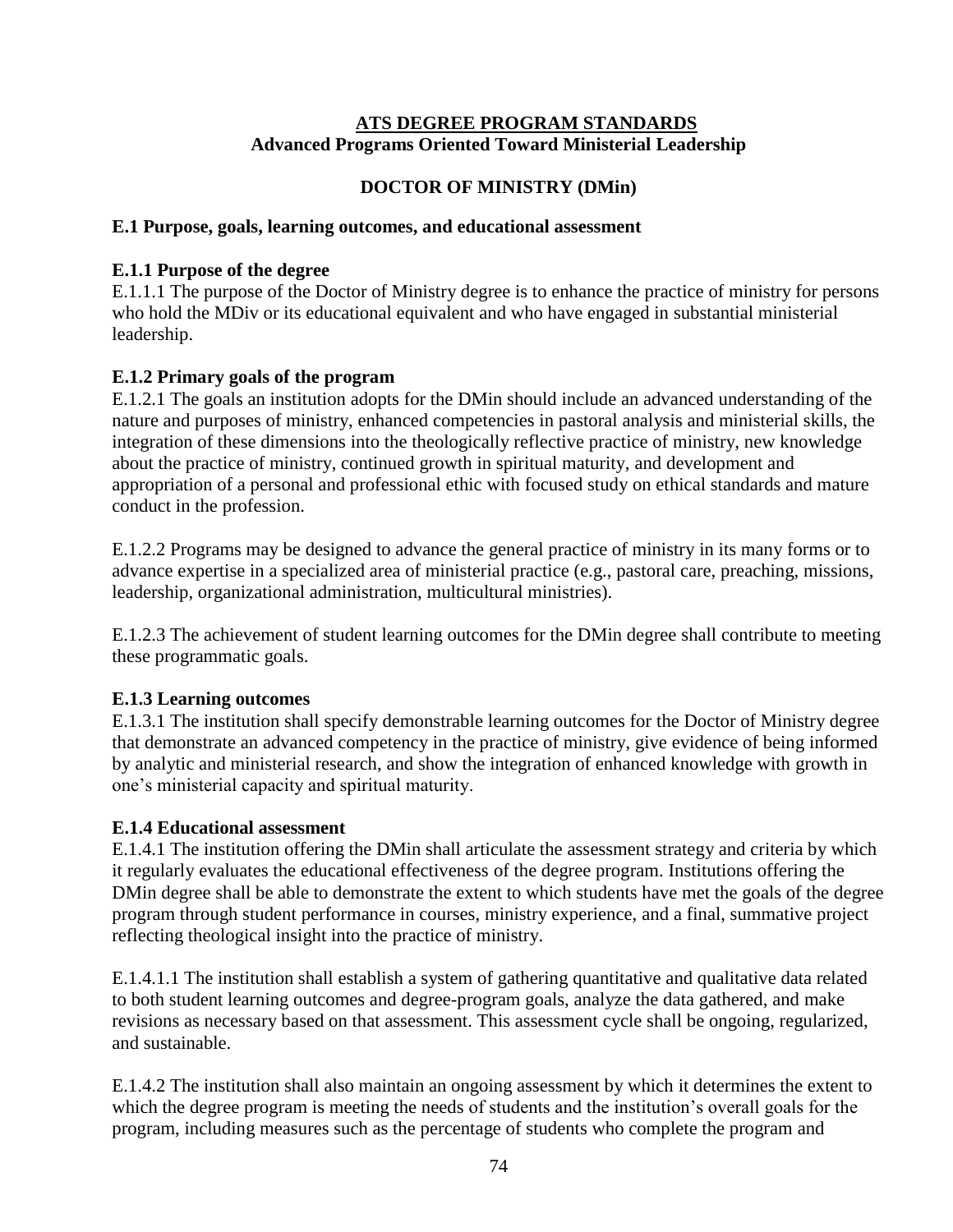report vocational enhancement of the practice of ministry.

#### **E.2 Program content**

E.2.1 DMin programs shall provide advanced-level study of the comprehensive range of theological disciplines that provides for:

E.2.1.1 an advanced understanding and integration of ministry in relation to various theological and other related disciplines;

E.2.1.2 the formulation of a comprehensive and critical understanding of ministry in which theory and practice interactively inform and enhance each other;

E.2.1.3 the development and acquisition of skills and competencies, including methods of research, that are required for ministerial leadership at its most mature and effective level;

E.2.1.4 a contribution to the understanding and practice of ministry through the completion of a doctoral-level project that contributes new knowledge and understanding of the practice of ministry;

E.2.1.5 the fostering of spiritual, professional, and vocational competencies that enable witness to a maturing commitment to appropriate religio-moral values for faith and life; and

E.2.1.6 engagement with the diverse cultural, religious, and linguistic contexts of ministry.

E.2.2 The DMin program shall provide for varied kinds of learning, including

E.2.2.1 peer learning and evaluation as well as self-directed learning experiences;

E.2.2.2 significant integrative and interdisciplinary activities involving the various theological disciplines and careful use of the student's experience and ministerial context as a learning environment;

E.2.2.3 various opportunities for learning and using the disciplines and skills necessary for the DMin project, including sustained opportunities for study and research on an approved campus or site of the institution offering the degree; and

E.2.2.4 opportunities for personal and spiritual growth.

E.2.3 The institution shall demonstrate how the program is attentive to global awareness and engagement as well as local settings in its educational design and delivery systems, including its efforts to form a community of learners.

E.2.4 The program shall include the design and completion of a written doctoral level project that addresses both the nature and the practice of ministry. This final summative project should be of sufficient quality that it contributes to the practice of ministry as judged by professional standards and has the potential for application in other contexts of ministry or presentation in professional forums.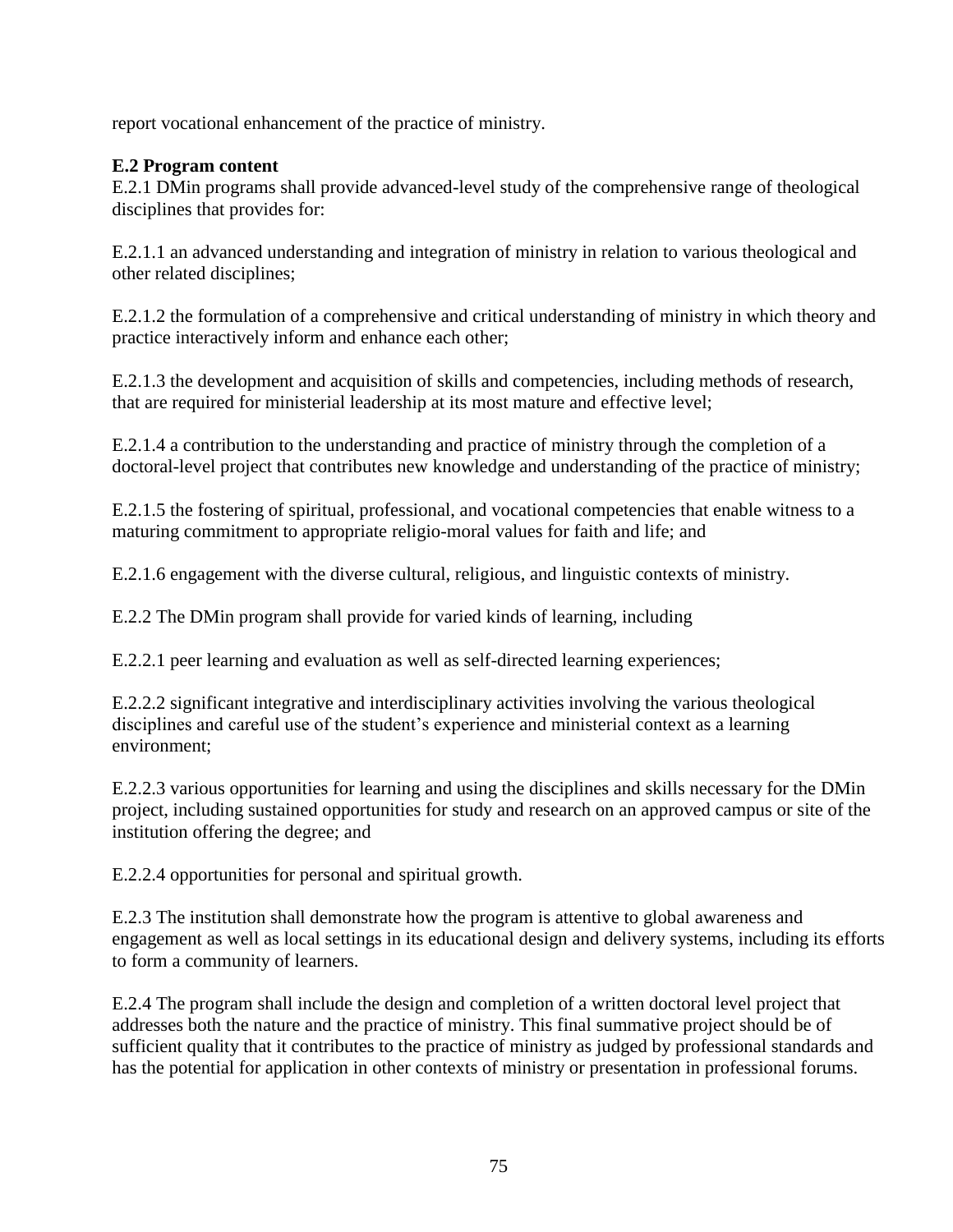E.2.4.1 The project should demonstrate the candidate's ability to identify a specific theological topic in ministry, organize an effective research model, use appropriate resources, and evaluate the results. It should also reflect the candidate's depth of theological insight in relation to ministry.

E.2.4.2 Upon completion of the doctoral project, there shall be an oral presentation and evaluation. The completed written project, with any supplemental material, should be accessioned in the institution's library.

## **E.3 Educational resources and learning strategies**

## **E.3.1 Location**

E.3.1.1 Because of the importance of a comprehensive community of learning, at least one-third of the course work for the degree shall be completed on an ATS Board of Commissioners-approved campus or full-degree extension site of the member institution. Upon petition by the school, the Board may grant an exception if a school can demonstrate how the program's educational design and delivery system accomplishes the learning outcomes and program goals of the Doctor of Ministry degree. The school should be able to demonstrate for the duration of the program (a) sufficient opportunity for disciplined reflection on one's ministerial experience and needs for educational growth; (b) regular and substantive interaction of students with regular full-time faculty, appropriate adjunct faculty, and other instructional personnel; (c) extended involvement in peer learning; and (d) access to the resources of the institution, such as the library and academic and professional advising.

E.3.1.2 Where DMin course work occurs away from the main campus of the institution, the program should make effective educational use of the candidate's ministerial context.

E.3.1.3 If the institution has Board approval for the requirements to be completed in branch campuses, at extension centers, or by means of distance learning, the institution must be able to demonstrate how the community of learning, education for skills particular to the DMin degree, formational elements of the program, and educational resources are made available to students.

## **E.3.2 Duration**

E.3.2.1 The DMin program shall require the equivalent of one full year of academic study *and* the completion of the doctoral project. Normally, the degree shall require not fewer than three nor more than six years to complete, although the Commission on Accrediting may approve alternative degree designs.

## **E.3.3 Distinctive resources needed**

E.3.3.1 In addition to a community of peer learners that is adequate in both number and quality for advanced study, resources such as particular faculty, library, and academic support services are required for the degree.

E.3.3.2 Institutions shall have faculty and other instructional personnel in adequate numbers to staff the program and with the competencies required for the specific goals of the general or specialized programs.

E.3.3.2.1 Program administrative procedures should include full-time faculty in determining the program goals; provide for the evaluation of all participating faculty (full-time and adjunct), mentors, and supervisors; and make available opportunities for faculty development in relation to the DMin program.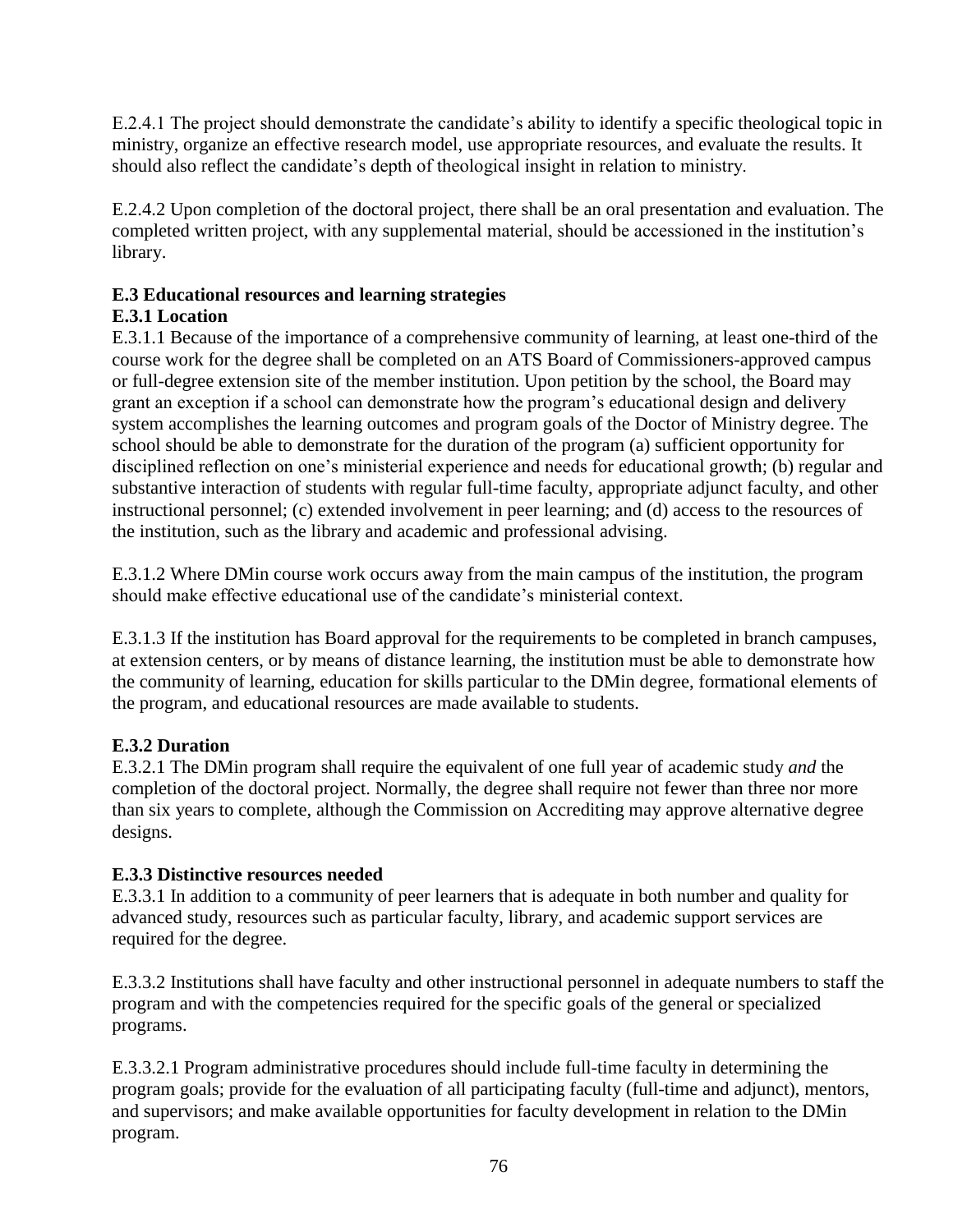E.3.3.2.2 Teaching responsibility in the DMin program for fulltime faculty should be assigned in a manner comparable to that for other degree programs in that institution.

E.3.3.2.3 Whenever adjunct faculty, qualified mentors, or other personnel are employed, they shall receive appropriate orientation to the purposes and expectations of the DMin program, and their roles shall be exercised and evaluated in full collaboration with fulltime faculty.

E.3.3.2.4 It is expected that faculty in the DMin program shall be committed to structuring learning experiences that are oriented to the professional practice of ministry. Whenever needed, institutions shall have effective procedures of faculty development to achieve the particular competencies required for teaching in this program.

E.3.3.3 Library resources and services shall be of sufficient kind and substance to support the DMin program and its goals. This will include access to adequate existing collections, electronic resources, services, and staffing.

E.3.3.4 The regular academic support services and resources of the institution (e.g., recruitment, admissions, academic records, academic advisement, faculty consultation, and evaluation) shall be available for the DMin program and its students.

## **E.4 Admission**

E.4.1 Students must possess an ATS Board of Commissioners-approved MDiv or its educational equivalent from an institution of higher education accredited by a US agency recognized by the Council for Higher Education Accreditation or approved by a Canadian provincial quality assurance agency. Degrees from institutions outside of North America may be accepted provided schools can demonstrate that they meet the standards of the Board-approved degrees for admission. MDiv equivalency is defined as 72 graduate semester hours or comparable graduate credits in other systems that represent broad-based work in theology, biblical studies, and the arts of ministry and that include a master's degree and significant ministerial leadership. Ministerial experience alone is not considered the equivalent of or a substitute for the master's degree.

E.4.2 Educational equivalency for these master's degrees shall be determined by the institution through appropriately documented assessment that demonstrates that students have the knowledge, competence, or skills that would normally be provided by specific MDiv-level courses. The process, procedures, and criteria for such determination shall be published in the institution's public documents.

E.4.3 Applicants to the DMin degree program should have at least three years of experience in ministry subsequent to the first graduate theological degree, and, as part of the program goal, show evidence of capacity for an advanced level of competence and reflection in the practice of ministry beyond that of the master's level. However, as many as 20 percent of the students in the DMin degree program may be enrolled without the requisite three years of ministry experience at the time of admission, provided that the institution can demonstrate objective means for determining that these persons have been prepared by other ministry experience for the level of competence and reflection appropriate for advanced, professional ministerial studies.

E.4.4 If an institution offers specialized DMin programs, it should set appropriate standards for admission to such programs.